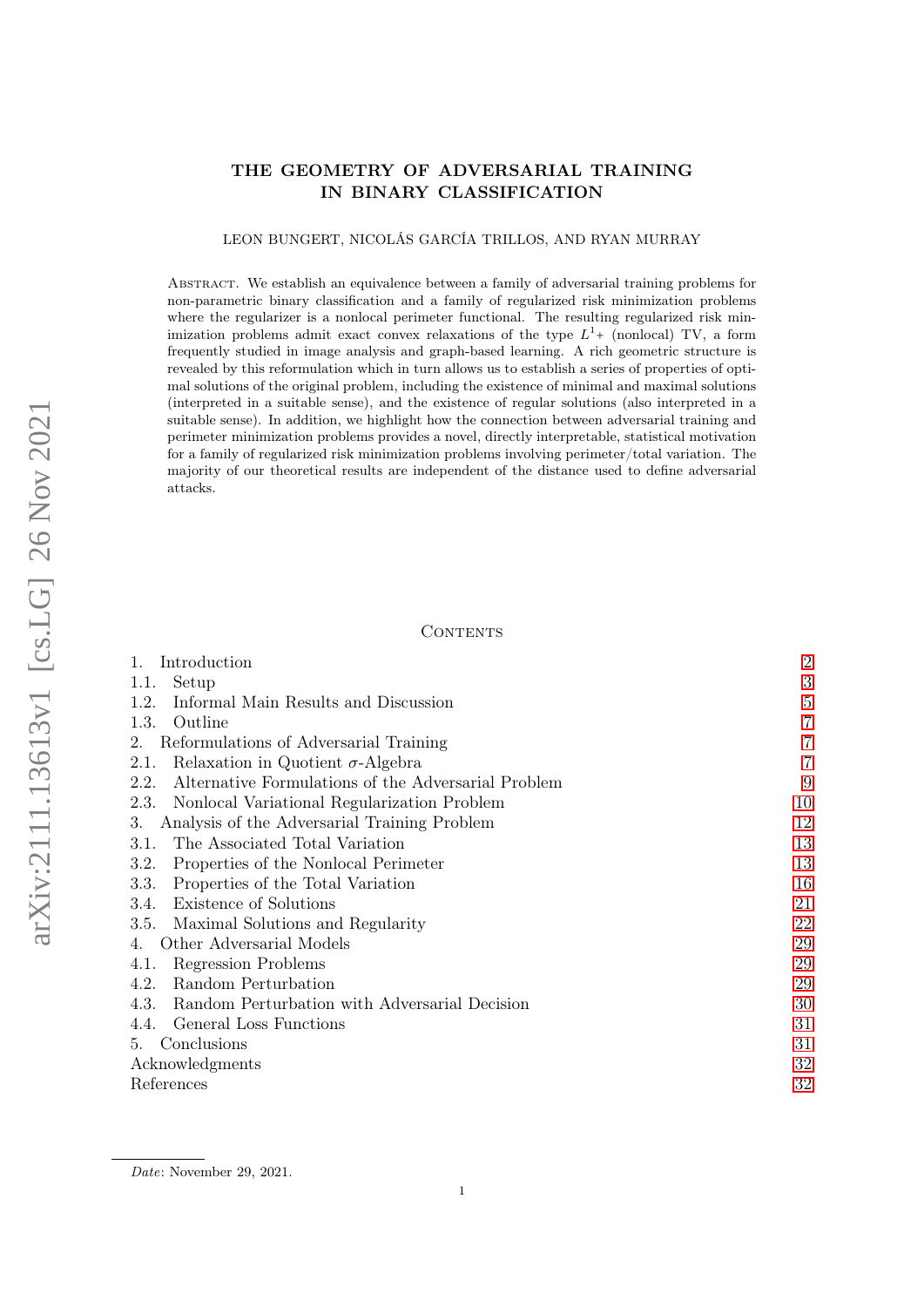### 1. INTRODUCTION

<span id="page-1-0"></span>In this paper we investigate the connection between adversarial training and regularized risk minimization in the context of non-parametric binary classification. Adversarial training problems, in their distributionally robust optimization (DRO) version, can be written mathematically as min-max problems of the form:

<span id="page-1-1"></span>(1.1) 
$$
\inf_{\theta \in \Theta} \sup_{\tilde{\mu}:G(\mu,\tilde{\mu}) \leq \varepsilon} J(\tilde{\mu},\theta),
$$

where in general  $\theta$  denotes the parameters of a statistical model (the parameters of a neural network, a binary classifier, the parameters of a linear statistical model, etc.), and  $\mu$  denotes a data distribution to be fit by the model. To fully specify a DRO problem one also needs to introduce a notion of "distance" G between data distributions that is employed to define a region of uncertainty around the original data distribution  $\mu$  and that can be interpreted as the possible set of actions of an adversary who may perturb  $\mu$ . The value of  $\varepsilon \geq 0$  describes the "power" of the adversary and is often referred to as *adversarial budget*. The function  $J(\tilde{\mu}, \theta)$  is a risk relative to a data distribution  $\tilde{\mu}$  and some loss function underlying the statistical model. Problem  $(1.1)$  is a transparent mathematical way to explicitly enforce robustness of models to data perturbations (at least of a certain type). Although the origins of this type of problem are now classical [\[61\]](#page-34-0), recent influential research [\[33\]](#page-33-0) has shown that neural networks can be greatly improved by using the DRO framework, and as a result a renewed interest in this class of problems has been generated, see, e.g., the monograph [\[9\]](#page-32-0) and the paper [\[17\]](#page-32-1). In the context of the binary classification setting described in detail throughout the paper, the works [\[6\]](#page-32-2) and [\[7\]](#page-32-3) have explored the game theoretic interpretation of [\(1.1\)](#page-1-1) and the existence of Nash equilibria in parametric and non-parametric settings, respectively.

<span id="page-1-3"></span>By regularization, on the other hand, we mean an optimization problem of the form

(1.2) 
$$
\inf_{\theta \in \Theta} \hat{J}(\mu, \theta) + \lambda R(\theta),
$$

where  $\hat{J}(\mu, \theta)$  is a risk functional that here is taken with respect to the single data distribution  $\mu$ , R is the regularization functional, and  $\lambda > 0$  is a positive parameter describing the strength of regularization. Regularization problems are fundamental in inverse problems [\[20,](#page-32-4) [44\]](#page-33-1), image analysis [\[37,](#page-33-2) [42\]](#page-33-3), statistics [\[55\]](#page-34-1), and machine learning [\[48\]](#page-34-2); the previous list of references is of course non-exhaustive. In contrast to problem [\(1.1\),](#page-1-1) the effect of explicit regularization on the robustness of models is less direct, but this is compensated by a richer structure that can be used to study the theoretical properties of their solutions more directly.

The connections between adversarial training and regularization have been intensely explored in recent years in the context of classical parametric learning settings; see [\[1,](#page-31-2) [9,](#page-32-0) [15\]](#page-32-5) and references within. For example, when  $\theta \in \Theta = \mathbb{R}^d$  represents the parameters of a linear regression model and the loss function for the model is the squared loss, the following identity holds

<span id="page-1-2"></span>(1.3) 
$$
\min_{\theta \in \Theta} \max_{G_p(\mu, \tilde{\mu}) \leq \varepsilon} \mathbb{E}_{(x,y) \sim \tilde{\mu}} \left[ (y - \langle \theta, x \rangle)^2 \right] = \min_{\theta \in \Theta} \left\{ \sqrt{\mathbb{E}_{(x,y) \sim \mu} \left[ (y - \langle \theta, x \rangle)^2 \right]} + \sqrt{\varepsilon} \, |\theta|_q \right\}^2,
$$

where  $G_p$  is an optimal transport distance of the form

$$
G_p(\mu, \tilde{\mu}) \coloneqq \min_{\pi \in \Gamma(\mu, \tilde{\mu})} \iint_{\mathbb{R}^{d+1} \times \mathbb{R}^{d+1}} c_p((x, y), (\tilde{x}, \tilde{y})) d\pi((x, y), (\tilde{x}, \tilde{y}).
$$

The cost function  $c_p$  is defined by

$$
c_p\big((x,y),(\tilde x,\tilde y)\big)\coloneqq \begin{cases} |x-\tilde x|_p \quad &\text{if } y=\tilde y,\\ +\infty \quad &\text{if } y\neq \tilde y,\end{cases}
$$

where  $|\cdot|_p$  is the  $\ell^p$  norm in  $\mathbb{R}^d$  for p satisfying  $\frac{1}{p} + \frac{1}{q}$  $\frac{1}{q}$  = 1. In the definition of  $G_p(\mu, \tilde{\mu})$ , the set  $\Gamma(\mu,\tilde{\mu})$  represents the set of transportation plans (a.k.a. couplings) between  $\mu$  and  $\tilde{\mu}$ , namely, the set of probability measures on  $\mathbb{R}^{d+1} \times \mathbb{R}^{d+1}$  with marginals given by  $\mu$  and  $\tilde{\mu}$ . Notice that equation [\(1.3\)](#page-1-2) reveals a direct equivalence between a family of DRO problems [\(1.1\),](#page-1-1) and a family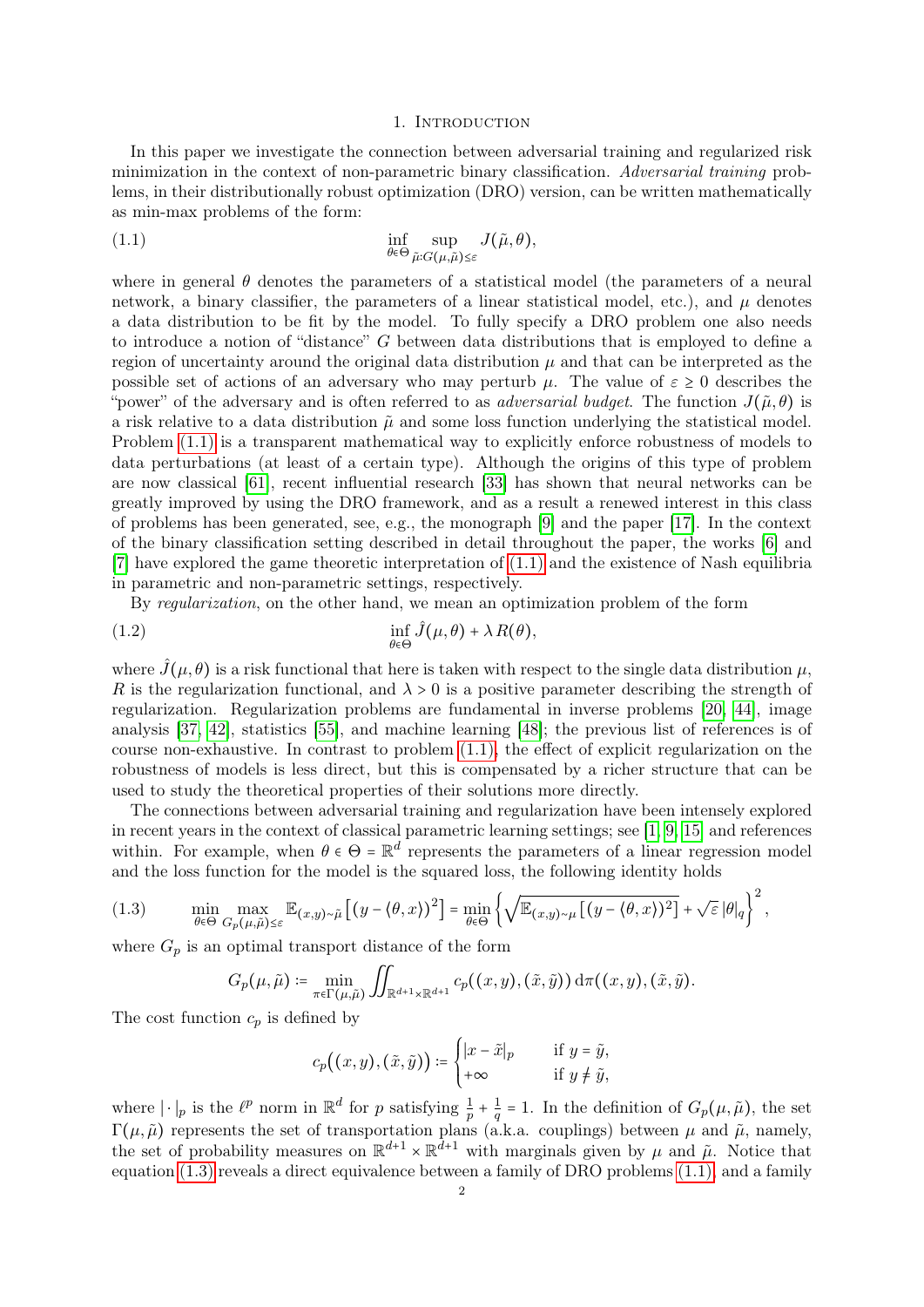of regularized risk minimization problems [\(1.2\)](#page-1-3) which includes the popular squared-root Lasso model from [\[40\]](#page-33-4). In particular, in this setting  $|\cdot|_q$  becomes the regularization term R, the risk functional is  $\hat{J} = \sqrt{J}$ , and  $\lambda = \sqrt{\varepsilon}$ . Through an equivalence like [\(1.3\)](#page-1-2) it is possible to motivate new ways of calibrating regularization parameters in models with a convex loss function (where first order optimality conditions guarantee global optimality) as has been done in [\[1\]](#page-31-2). Beyond linear regression, the equivalence between adversarial training and regularization problems has also been studied in parametric binary classification settings such as logistic regression and SVMs (see [\[1\]](#page-31-2)), as well as in distributionally robust grouped variable selection, and distributionally robust multi-output learning (see [\[9\]](#page-32-0)).

In more general learning settings, it is often unknown whether there is a direct equivalence between  $(1.1)$  and a problem of the form  $(1.2)$  that is somewhat tractable both from a computational perspective as well as from a theoretical one. In such cases, an illuminating strategy that can be followed in order to gain insights into the regularization counterpart of  $(1.1)$  is to analyze the max part of the problem for small  $\varepsilon$  and identify its leading order behavior to construct approximating regularization terms. This is a strategy that has been followed in many works that study the robust training of neural networks, e.g., [\[2,](#page-31-3) [3,](#page-31-4) [4,](#page-31-5) [8,](#page-32-6) [18,](#page-32-7) [22,](#page-32-8) [23,](#page-32-9) [24,](#page-32-10) [35\]](#page-33-5). The structure of the resulting approximate regularization problems can be exploited to motivate algorithms and provide a better theoretical understanding of the process of training robust deep learning models (see [\[4\]](#page-31-5)).

Having discussed some of the literature exploring the connection between adversarial training and regularization, we move on to discussing, first in simple terms, the content of this work. Through our theoretical results, this paper continues the investigation started in [\[10\]](#page-32-11), this time providing a deeper structural connection between adversarial training in the non-parametric binary classification setting and regularized risk minimization problems. In particular, we show that the equivalence between adversarial training and regularized risk minimization problems goes beyond the aforementioned parametric settings without relying on approximations. Here  $\theta$ is substituted with A which from now on will be interpreted as an arbitrary (measurable) subset of the data space  $\mathcal X$  (i.e., A specifies a binary classifier), while J is the risk associated to the 0−1 loss; the other elements in problem [\(1.1\)](#page-1-1) will be specified in more detail in [Section 1.1.](#page-2-0) We show that perimeter functionals penalizing the "boundary" of a set arise naturally as regularizers for binary classification problems regardless of the feature space or distance used to define the adversarial budget. This provides a more direct means of studying the evolution and regularity properties of minimizers of the adversarial problem than the ones that were implied by the evolution equations studied in [\[10\]](#page-32-11). This approach also provides tangible prospects for the design of new algorithms for the training of robust classifiers, and suggests which algorithms are the more suitable for enforcing robustness relative to specific adversary's actions. Our work reveals a rich geometric structure of adversarial training problems which is conceptually appealing and that at the same time opens up new avenues for the theoretical study of adversarial training for general binary classification models. In the next subsections we provide a more detailed discussion of our theoretical results and some of its conceptual consequences right after introducing the specific mathematical setup that we follow throughout the paper.

<span id="page-2-0"></span>1.1. Setup. Let  $(X, d)$  be a separable metric space representing the space of features of data points, and let  $\mathfrak{B}(\mathcal{X})$  be its associated Borel  $\sigma$ -algebra. In most applications X is a finite dimensional vector space, e.g.,  $\mathbb{R}^d$  for some  $d \in \mathbb{N}$ , and later we will assume a certain, essentially finite dimensional, structure for some of our statements. We are given a probability measure  $\mu \in \mathcal{P}(\mathcal{X} \times \{0,1\})$  describing the distribution of training pairs  $(x, y) \in \mathcal{X} \times \{0,1\}$ . The first marginal of  $\mu$  is denoted by  $\rho := \pi_{1\sharp}\mu \in \mathcal{P}(\mathcal{X})$  and represents the distribution of input data. We decompose the data distribution as  $\rho = w_0 \rho_0 + w_1 \rho_1$  where  $w_i = \mu(\mathcal{X} \times \{i\})$  and  $\rho_i \in \mathcal{P}(\mathcal{X})$  denote the conditional distributions:

(1.4) 
$$
\varrho_i(A) \coloneqq \frac{\mu(A \times \{i\})}{w_i}, \quad i \in \{0, 1\}, A \in \mathfrak{B}(\mathcal{X}).
$$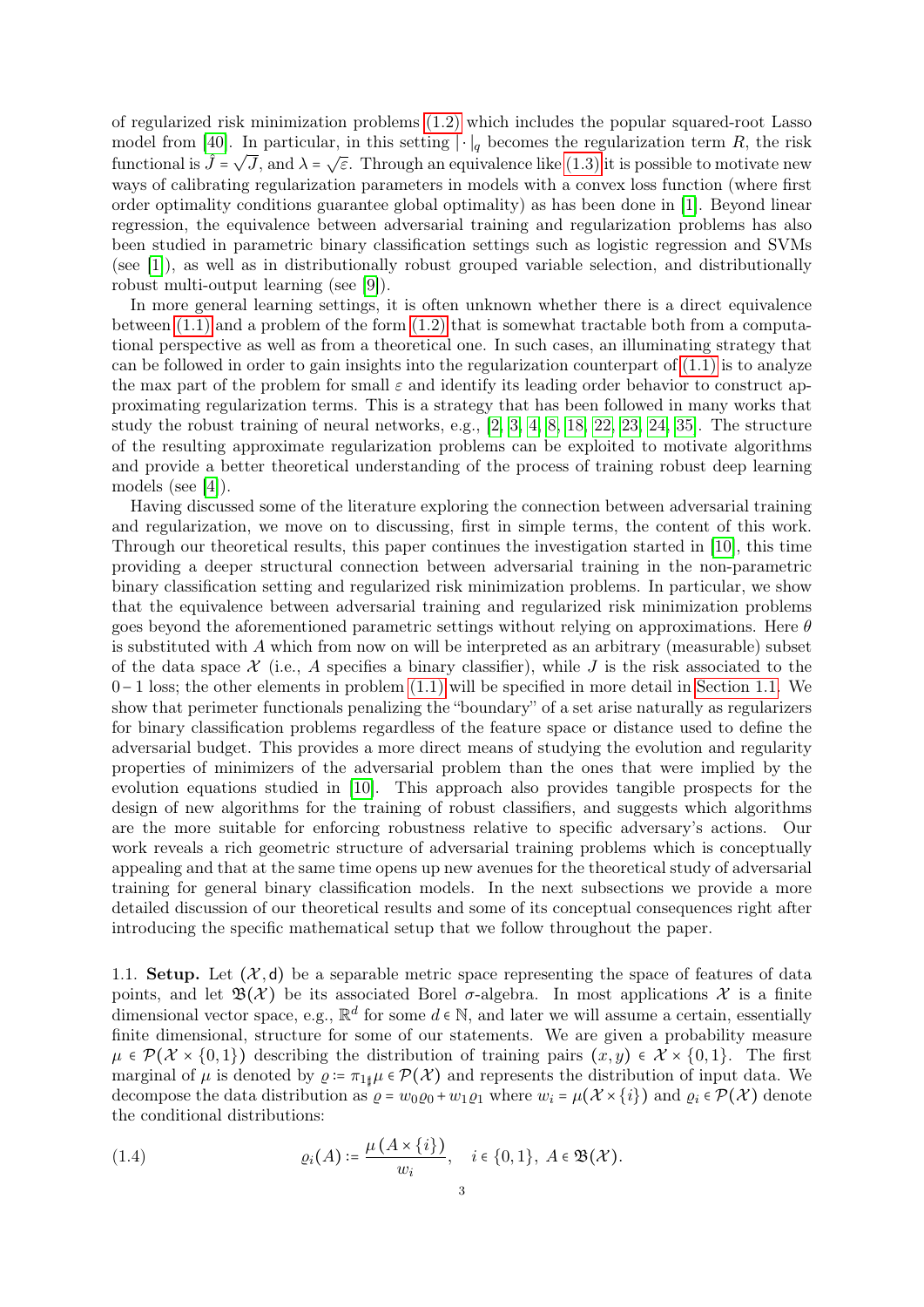

Figure 1. Picture taken from [\[17\]](#page-32-1). An affine Bayes classifier (left) is not robust with respect to adversarial attacks (middle). The robust classifier in red (right) has a smaller *nonlocal* perimeter than the Bayes classifier. In this case the  $\ell^{\infty}$ adversarial attacks play an important role in the geometry of the robust classifier, and will define a particular form of nonlocal perimeter regularization.

Throughout this paper we make the assumption that all measures are Radon measures on  $\mathcal{X}$ . In the following example we lay out two canonical situations which are highly relevant in machine learning.

**Example 1.1** (Absolutely continuous and empirical data distribution). We let  $\mathcal{X} = \mathbb{R}^d$ , equipped with an arbitrary  $\ell^p$ -metric for  $p \in [1,\infty]$ , i.e.,  $d(x_1,x_2) := |x_1 - x_2|_p$ . If we know the true distribution  $\rho$  of the data, and this distributions is assumed to be absolutely continuous with respect to the Lebesgue measure, we can work with  $\rho$  directly. If we are only given a finite number of data points  $\{x_i\}_{i=1}^N$ , we can work with the empirical measure  $\rho = \frac{1}{N} \sum_{i=1}^N \delta_{x_i}$ . Both measures are Radon measures, and the main results of the paper apply in both settings.

In binary classification, we seek a set  $A \in \mathfrak{B}(\mathcal{X})$  and its induced classifier:

 $x \in A$  :  $\iff x$  is assigned label 1,  $x \in A^c : \iff x$  is assigned label 0.

The most natural approach to constructing such a classifier is to minimize the risk function

<span id="page-3-0"></span>(1.5) 
$$
\inf_{A \in \mathfrak{B}(\mathcal{X})} \mathbb{E}_{(x,y)\sim \mu} [1_A(x) - y]].
$$

A minimizer of this problem is known as a Bayes' classifier relative to  $\mu$ .

Remark 1.2 (0-1-loss). Note that introducing the 0-1-loss function  $\ell(\hat{y}, y) = 0$  if  $\hat{y} = y$  and  $\ell(\hat{y}, y) = 1$  if  $\hat{y} \neq y$ , one can equivalently express [\(1.5\)](#page-3-0) as inf<sub>A∈B(X)</sub>  $\mathbb{E}_{(x,y) \sim \mu} [\ell(1_A(x), y)].$ 

Applying the law of total expectation (or equivalently disintegrating the measure  $\mu$ ) one obtains that [\(1.5\)](#page-3-0) coincides with the following geometric problem

<span id="page-3-1"></span>(1.6) 
$$
\inf_{A \in \mathfrak{B}(\mathcal{X})} \int_A w_0 \, \mathrm{d}\varrho_0 + \int_{A^c} w_1 \, \mathrm{d}\varrho_1.
$$

Problem [\(1.6\)](#page-3-1) forces the set A to be concentrated in places where the measure  $w_1 \rho_1$  is larger than  $w_0 \varrho_0$ . Defining the signed measure  $\sigma = w_1 \varrho_1 - w_0 \varrho_0$ , one can take a Hahn-decomposition of X into  $\mathcal{X} = N \cup P$ , where N is a negative set under  $\sigma$  and P is a positive set under  $\sigma$ . We then let  $A := P$ , and deduce that such a set A is a Bayes classifier, i.e., a minimizer of problem [\(1.6\).](#page-3-1) Notably, the Hahn-decomposition is not unique and so neither is the Bayes classifier A. Furthermore, there is no control over the set where  $w_0 \rho_0 = w_1 \rho_1$ . Those points might be arbitrarily assigned to either of the classes without affecting the objective functional; this is a potential source of non-robustness in classification.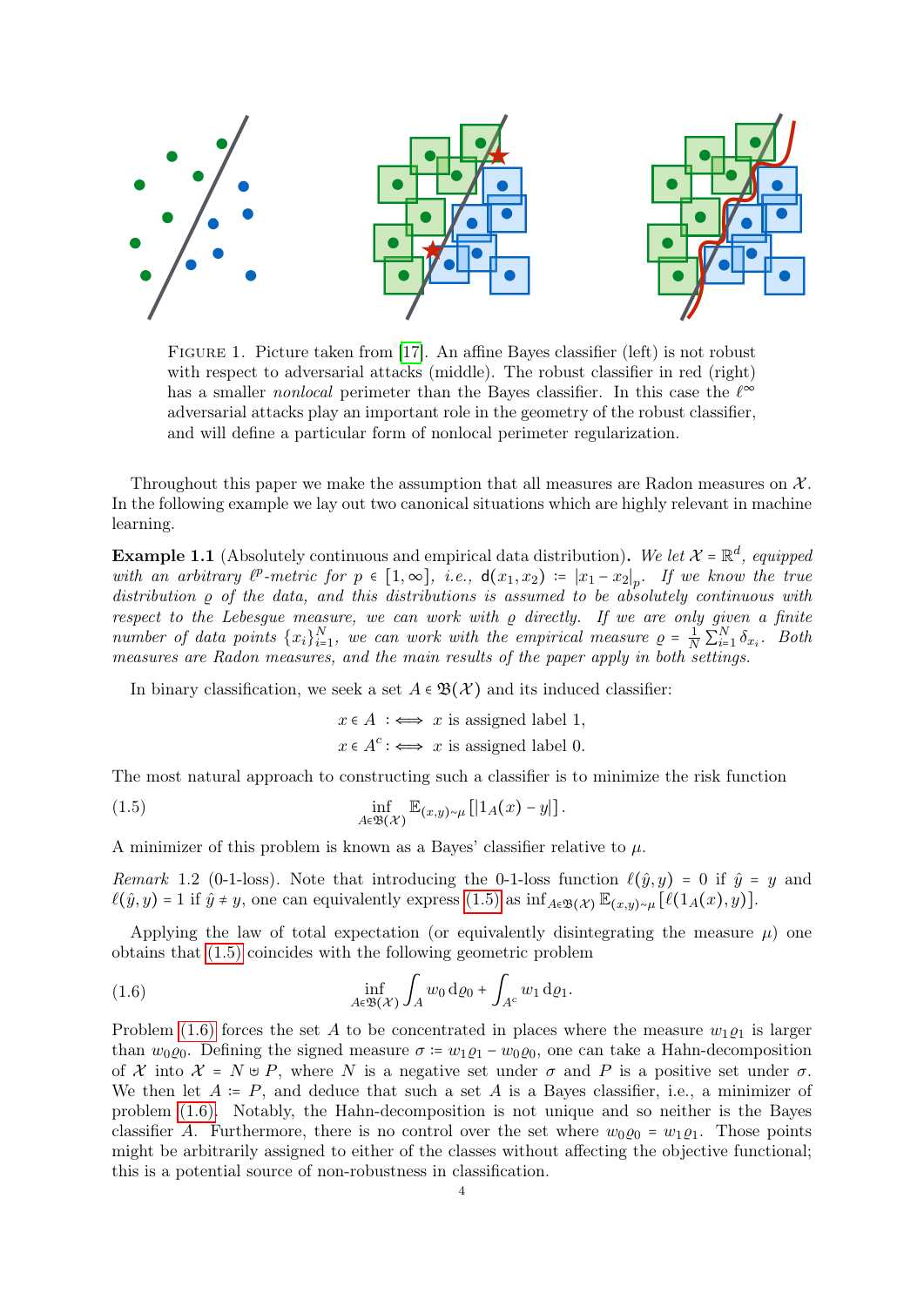Throughout the paper we focus our attention on the following adversarial training problem for robust binary classification:

<span id="page-4-1"></span>(1.7) 
$$
\inf_{A \in \mathfrak{B}(\mathcal{X})} \mathbb{E}_{(x,y)\sim \mu} \left[ \sup_{\tilde{x} \in B_{\varepsilon}(x)} |1_A(\tilde{x}) - y| \right].
$$

The model allows an adversary to choose the worst possible point in an open  $\varepsilon$ -ball  $B_{\varepsilon}(x) = {\tilde{x} \in \mathbb{R}^n}$  $\mathcal{X}: d(x, \tilde{x}) < \varepsilon$  (relative to the metric d) around x to corrupt the classification. We emphasize that we do not use the essential supremum with respect to some measure but rather the actual supremum which potentially makes the adversarial attack much stronger. However, under mild assumptions on the space X and the measure  $\rho$ , it is possible to draw a connection between [\(1.7\)](#page-4-1) and the following problem

<span id="page-4-2"></span>(1.8) 
$$
\inf_{A \in \mathfrak{B}(\mathcal{X})} \mathbb{E}_{(x,y) \sim \mu} \left[ \nu \text{-ess} \sup_{\tilde{x} \in B_{\varepsilon}(x)} |1_A(\tilde{x}) - y| \right],
$$

where  $\nu$  is a suitably chosen reference measure. This problem has favorable functional analytic properties and we will use it as intermediate step to construct solutions of the original problem [\(1.7\),](#page-4-1) as well as to analyze the structure of the set of solutions of [\(1.7\).](#page-4-1)

Before proceeding to an informal presentation of our main results, we emphasize that, in contrast to some papers in the literature, here we consider *open* balls  $B_{\varepsilon}(x)$  to describe the set of possible attacks available to the adversary around the point  $x$ . By making this modelling choice we can simplify some technical steps in our analysis (e.g., see [Remark 3.9\)](#page-15-1) and avoid measurability issues that may arise when working with closed balls (see [\[7\]](#page-32-3) for a discussion on the measurability issue and contrast it with [Remark 2.3\)](#page-7-0). The only possible drawback of this modeling choice is that in this way we do not recover the *unrobust* training problem if we set the value  $\varepsilon = 0$  directly in the above definitions. However, this does not represent a real issue if we simply use the convention that when  $\varepsilon = 0$  we set  $B_0(x) = \{x\}$  for every  $x \in \mathcal{X}$ . We notice that in general  $B_0(x)$  is not an open set, but it holds that  $B_0(x) = \bigcap_{\varepsilon>0} B_{\varepsilon}(x)$ , and in particular, the unrobust problem lower bounds any of the adversarial problems with  $\varepsilon > 0$ . In the sequel we focus on the case  $\varepsilon > 0$  and leave the analysis of the behavior of the adversarial problem as  $\varepsilon \downarrow 0$ for future work.

<span id="page-4-0"></span>1.2. Informal Main Results and Discussion. Our first main result, at this stage stated informally, is a reformulation of the adversarial training problem [\(1.7\)](#page-4-1) in terms of a variational regularization problem:

**Theorem.** The objective in the adversarial training problem  $(1.7)$  can be rewritten as

<span id="page-4-3"></span>(1.9) 
$$
\mathbb{E}_{(x,y)\sim\mu}\left[\sup_{\tilde{x}\in B_{\varepsilon}(x)}|1_A(\tilde{x})-y|\right]=\mathbb{E}_{(x,y)\sim\mu}[\left|1_A(x)-y|\right]+\varepsilon\,\widetilde{\text{Per}}_{\varepsilon}(A;\mu),
$$

where  $\widetilde{\operatorname{Per}}_{\varepsilon}(A;\mu)$  is a nonlocal and weighted perimeter of A.

The functional  $\widetilde{\text{Per}}_{\varepsilon}$  is a perimeter functional in the sense that it is a non-negative functional over sets with the important submodularity property:

$$
\widetilde{\operatorname{Per}}_\varepsilon(A\cup B;\mu)+\widetilde{\operatorname{Per}}_\varepsilon(A\cap B;\mu)\leq \widetilde{\operatorname{Per}}_\varepsilon(B;\mu)+\widetilde{\operatorname{Per}}_\varepsilon(B;\mu),\quad\forall\,A,B\in\mathfrak{B}(\mathcal{X}).
$$

Submodular functionals over sets typically induce convex functionals over functions (referred to as a total variation), defined through the coarea formula:

$$
\widetilde{\mathrm{TV}}_{\varepsilon}(u;\mu) = \int_{-\infty}^{\infty} \widetilde{\mathrm{Per}}_{\varepsilon}(\{u \ge t\};\mu) \,\mathrm{d}t.
$$

For explicit formulas of these perimeter and total variation functionals see [\(2.11\)](#page-9-1) and [\(3.1\)](#page-12-2) below. By our notation we emphasize that both the perimeter and the total variation depend on the data distribution  $\mu$  through  $w_i, \varrho_i$  and not just through  $\varrho$ , as will be detailed in the course of the paper. Hence, as opposed to standard (nonlocal) perimeters and total variations, they constitute a family of data-driven regularizers. Such regularizers, typically learned in a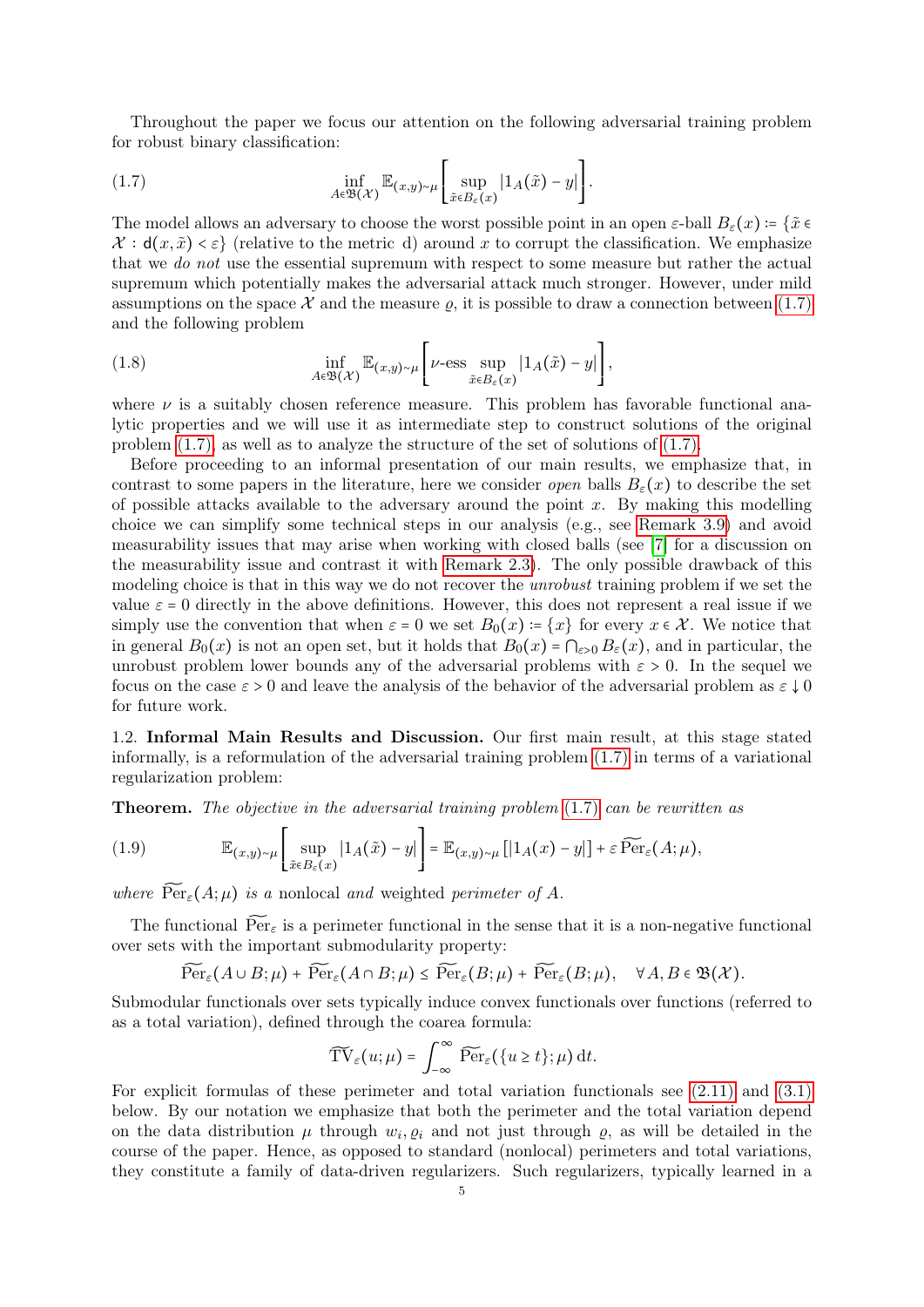supervised manner, have recently been shown to be superior over model-based regularizers for certain tasks in medical imaging, see [\[13\]](#page-32-12).

It turns out that using the  $\widetilde{TV}_{\varepsilon}$  functional we can define an *exact* convex relaxation for the problem [\(1.7\):](#page-4-1)

Theorem. The variational problem:

<span id="page-5-0"></span>(1.10) 
$$
\inf_{u:\mathcal{X}\to[0,1]}\mathbb{E}_{(x,y)\sim\mu}[[u(x)-y]]+\varepsilon \widetilde{\mathrm{TV}}_{\varepsilon}(u;\mu),
$$

is an exact convex relaxation of problem  $(1.7)$ . In particular, any solution to problem  $(1.7)$  is also a solution to  $(1.10)$ , and conversely, for any solution u of problem  $(1.10)$  we can obtain a solution to problem  $(1.7)$  by considering level sets of u.

We move on to study the existence of solutions to problem  $(1.7)$ .

**Theorem** (informal). Under some technical conditions on the metric space  $\mathcal{X}$  and the measure  $\varrho$ , the adversarial training problem [\(1.7\)](#page-4-1) admits a solution  $A \in \mathfrak{B}(\mathcal{X})$ .

Our existence proof is technical and is based on the lifting of the variational problem [\(1.7\)](#page-4-1) to a problem of the form [\(1.8\).](#page-4-2) This problem admits an application of the direct method of the calculus of variations after establishing lower semicontinuity and compactness in a suitable weak-\* Banach space topology. In the course of this, we will introduce well-defined versions of  $\widetilde{\text{Per}}_{\varepsilon}$  and  $\widetilde{\text{TV}}_{\varepsilon}$ , which will not carry the tilde anymore, and study their associated variational problems. We discuss how to build solutions to the original problem [\(1.7\)](#page-4-1) from solutions to the modified problems. At this stage we omit any further details on the existence issue.

It is worth highlighting that objective functions of type  $L^1$ +TV and their relation to perimeter regularization have been extensively studied in the mathematical imaging community [\[29,](#page-33-6) [42,](#page-33-3) [46,](#page-34-3) [52,](#page-34-4) [53\]](#page-34-5). Further background on total variation methods in imaging is provided in [\[37,](#page-33-2) [42\]](#page-33-3).

After establishing existence of solutions to [\(1.7\)](#page-4-1) we proceed to studying their properties. In particular, we exploit the underlying convexity made manifest by our theorems and deduce a series of strong implications on the geometry and regularity of the family of solutions to the adversarial training problem [\(1.7\).](#page-4-1) As a first step, we prove that solutions are closed under intersections and unions. From this we will be able to prove the following:

**Theorem** (informal). There exist (unique) minimal and maximal solutions to  $(1.7)$  in the sense of set inclusion.

It is then possible to show that maximal and minimal solutions satisfy, respectively, inner and outer regularity conditions (in a suitable sense discussed in detail throughout the paper), providing in this way the first results on regularity of (certain) solutions to [\(1.7\).](#page-4-1) We investigate the regularity of solutions further and establish results like the following:

**Theorem** (informal). Let  $(X, d)$  be  $\mathbb{R}^d$  with the Euclidean distance. For any  $\varepsilon > 0$  there exists a solution to the problem [\(1.7\)](#page-4-1) which is locally the graph of a  $C^{1,1/3}$  function.

Although stated for the Euclidean setting only, we highlight that similar results can be proved in more general settings provided that one adjusts the interpretation of regularity of solutions to non-Euclidean contexts. A more detailed investigation of this will be the topic of a follow-up paper. It is also important to reiterate that our results apply to a general measure  $\mu$  regardless of whether it has densities with respect to Lebesgue measure or if it is an empirical measure. In particular, from our results we can conclude that the presence of the adversary always enforces regularization of decision boundaries, even when the original unrobust problem does not possess regular solutions (i.e., when the Bayes classifiers are not regular). We remark that we do not claim any sharpness in our regularity results. However, in general one should not expect better regularity than  $C^{1,1}$  (in the Euclidean setting) based on the discussion that we present in [Section 3.5](#page-21-0) and on the results from [\[11\]](#page-32-13). Finally, we remark that, conceptually, the above theorem implies that training algorithms that produce regular sets can in principle recover solutions to problem [\(1.7\).](#page-4-1) Studying regularity properties of (some) solutions to problem [\(1.7\)](#page-4-1)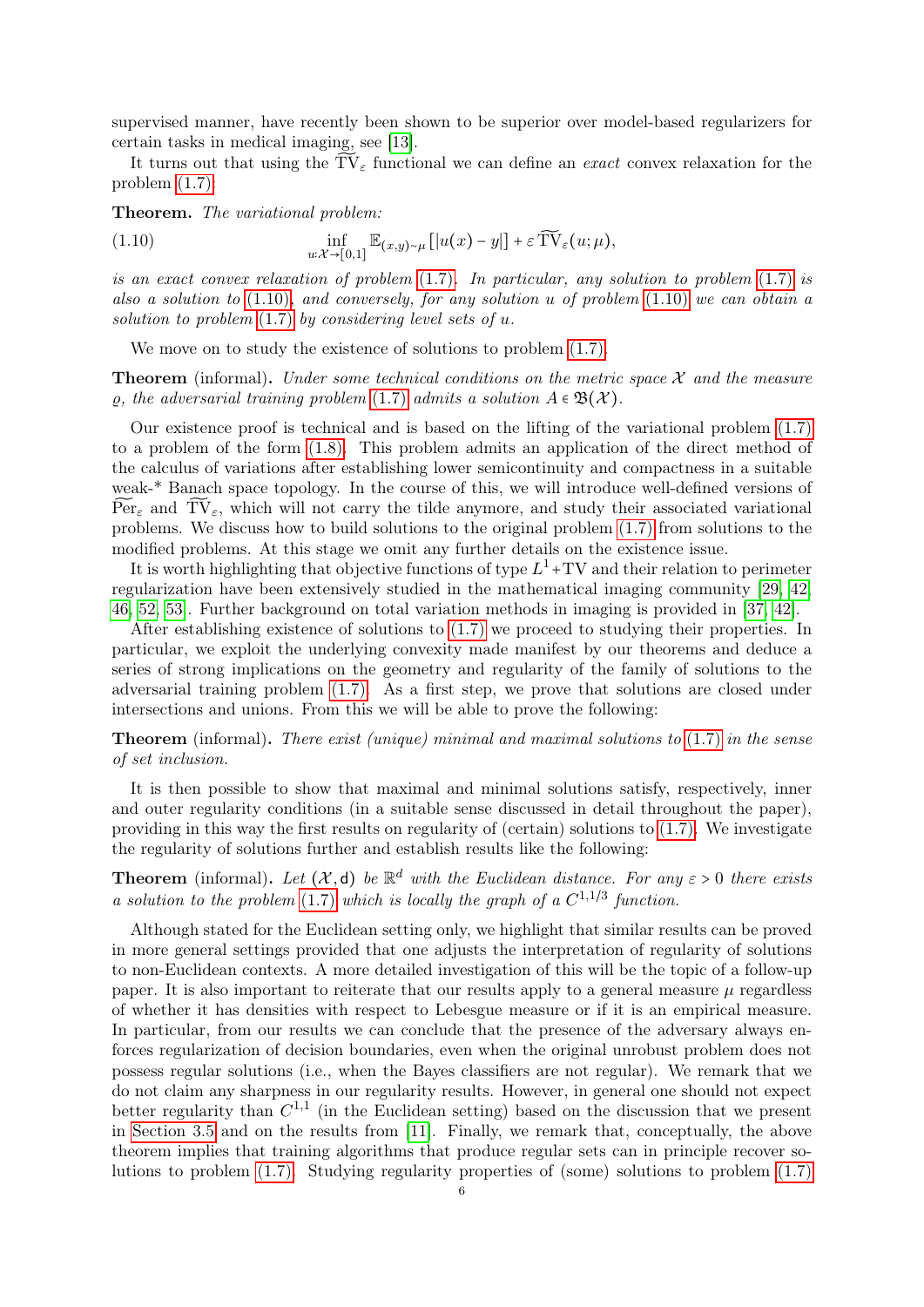is thus important as it is directly connected to the discussion on what algorithms should be used for robust training. Since the notion of regularity depends on the distance function used to define the action space of the adversary, one should naturally adapt algorithms to produce robust classifiers of the specified type.

In addition to the adversarial model [\(1.7\),](#page-4-1) we discuss other adversarial models that admit a representation of the form  $L^1$ + (nonlocal) TV. From this we will be able to conclude that perimeter functionals penalizing the boundaries of sets indeed arise naturally as regularizers for binary classification problems. This fact can be interpreted conversely: it is possible to give a game theoretic interpretation for a class of variational problems that involve the use of (nonlocal) total variation (including those that have been used in graph-based learning for classification [\[27\]](#page-33-7)). This work can then be naturally related to a collection of works that provide game theoretical interpretations of variational problems. For example, [\[38\]](#page-33-8) and [\[49\]](#page-34-6) connect fractional Dirichlet energies with a two-player game. Moreover, [\[51\]](#page-34-7) connects mean curvature flow with a different two-player game. While our energies do not directly coincide with the ones in those papers, they are similar in form.

<span id="page-6-0"></span>1.3. Outline. The rest of the paper is organized as follows. In [Section 2](#page-6-1) we discuss four different reformulations of the adversarial training problem [\(1.7\).](#page-4-1) First, in [Section 2.1](#page-6-2) we rewrite the problem in a suitable way in order to make it amenable to functional analytic treatment; this reformulation will be crucial for our latter exploration on existence of solutions to [\(1.7\)](#page-4-1) and the study of some of their properties. In [Section 2.2.1](#page-8-1) we discuss its DRO reformulation. In the DRO reformulation the distance used to compare data distributions is an  $\infty$ -Wasserstein distance that depends on the distance determining the adversarial budget. In [Section 2.2.2](#page-8-2) we discuss an optimal transport problem whose dual coincides with problem [\(1.7\)](#page-4-1) and review some related literature. Finally, in [Section 2.3](#page-9-0) we discuss the reformulation of [\(1.7\)](#page-4-1) as the regularized risk minimization that has already been introduced in [Section 1.2,](#page-4-0) cf. [\(1.9\).](#page-4-3)

[Section 3](#page-11-0) is devoted to the study of properties of the regularization reformulation of  $(1.7)$ . We define suitable relaxations of the functionals  $\widetilde{\text{Per}}_{\varepsilon}$  and  $\widetilde{\text{TV}}_{\varepsilon}$  appearing in [\(1.9\)](#page-4-3) and establish key properties including submodularity, convexity, and lower semi-continuity with respect to suitable topologies. With these properties at hand we show existence of solutions to problem [\(1.7\)](#page-4-1) in [Section 3.4.](#page-20-0) In [Section 3.5](#page-21-0) we study maximal and minimal solutions and investigate regularity.

In [Section 4](#page-28-0) we explain how to generalize our insights to regression tasks and other adversarial training models that give rise to perimeter minimization problems with different perimeter functionals. In particular, we recover data-driven regularizers as well as statistically robust interpretations to regularization approaches used in graph-based learning.

We wrap up the paper in [Section 5](#page-30-1) where we present further discussion on the implications of our work and provide some directions for future research.

# 2. Reformulations of Adversarial Training

<span id="page-6-2"></span><span id="page-6-1"></span>2.1. Relaxation in Quotient  $\sigma$ -Algebra. To be able to prove existence of minimizers for [\(1.7\)](#page-4-1) we have to relax it to make it amenable to functional analytic treatment. Note that, because of the presence of the non-essential supremum in  $(1.7)$ , two sets A and A' whose symmetric difference

$$
(2.1) \qquad \qquad A \triangle A' \coloneqq (A \setminus A') \cup (A' \setminus A)
$$

meets  $\nu(A \triangle A') = 0$  for some reference measure  $\nu$  do not have to have the same value of the objective function, in general. This is a major difference to unregularized problem [\(1.5\)](#page-3-0) and will cause problems, for instance, when proving existence of minimizers.

To fix this we define the set

(2.2) 
$$
\mathfrak{N}_{\nu} \coloneqq \{A \in \mathfrak{B}(\mathcal{X}) : \nu(A) = 0\}
$$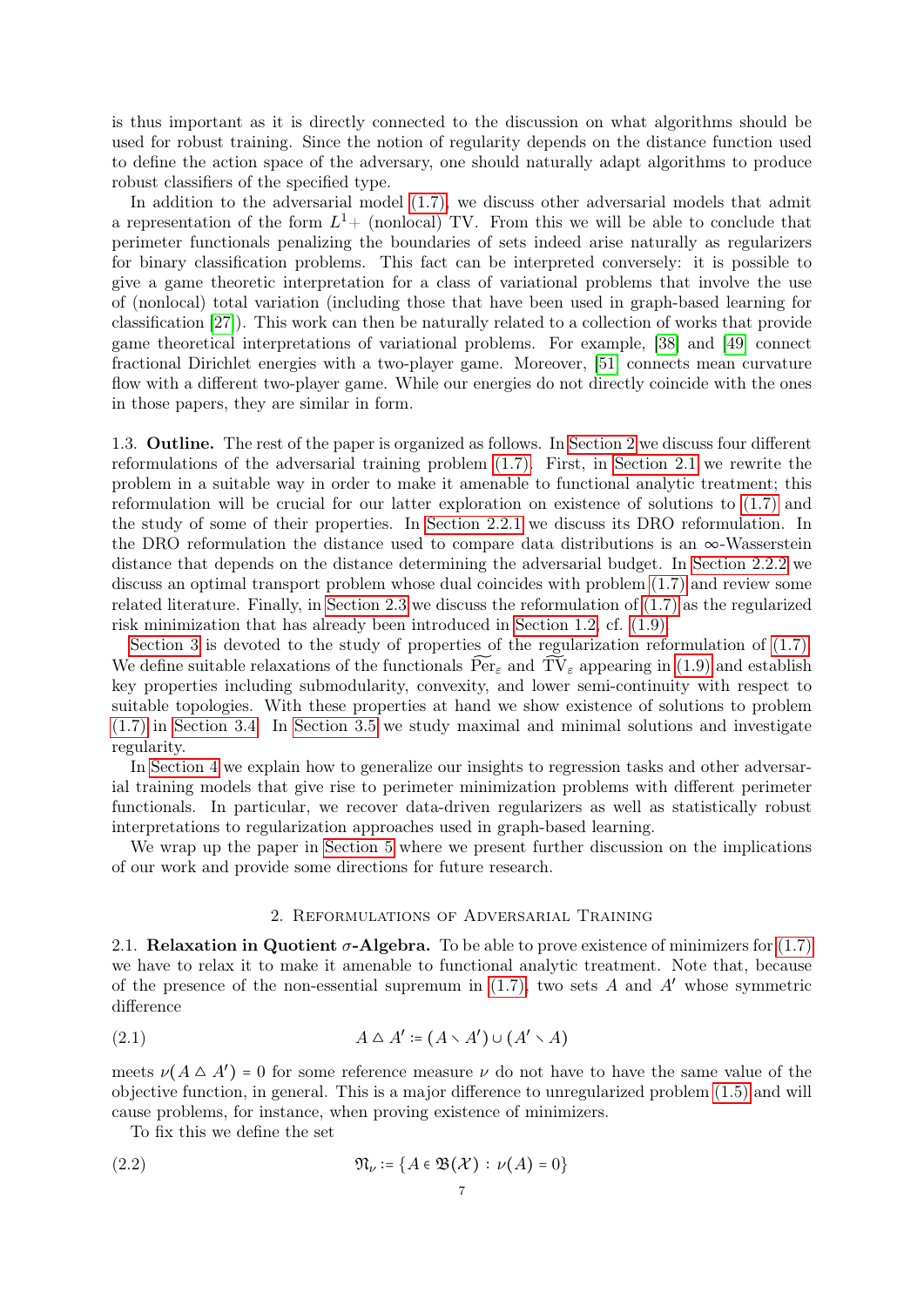where  $\nu$  is an arbitrary reference measure on X, to be specified later. The set  $\mathfrak{N}_{\nu}$  is a two-sided ideal in the  $\sigma$ -algebra  $\mathfrak{B}(\mathcal{X})$ , interpreted as ring with addition  $\Delta$  and multiplication  $\cap$ . This allows us to define the quotient  $\sigma$ -algebra

$$
\mathfrak{B}_{\nu}(\mathcal{X}) = \mathfrak{B}(\mathcal{X})/\mathfrak{N}_{\nu}
$$

with the equivalence relation  $\sim_{\nu}$ , defined by

<span id="page-7-3"></span>(2.4) 
$$
A \sim_{\nu} B : \iff A \triangle B \in \mathfrak{N}_{\nu} \iff \nu(A \triangle B) = 0.
$$

Note that  $\nu(A \triangle B)$  is called the Fréchet-Nikodym pseudo-metric on  $\mathfrak{B}(\mathcal{X})$  which is a metric on the quotient  $\sigma$ -algebra  $\mathfrak{B}_{\nu}(\mathcal{X})$ . The following proposition states that the minimization in [\(1.7\)](#page-4-1) can be rewritten as the minimization of some sort of quotient norm on the quotient  $\sigma$ -algebra  $\mathfrak{B}_{\nu}(\mathcal{X})$ . Interestingly, the choice of  $\nu$  does not yet matter here.

<span id="page-7-2"></span>**Proposition 2.1.** For any Borel measure  $\nu$  on  $\chi$  it holds that

<span id="page-7-1"></span>(2.5) 
$$
(1.7) = \inf_{A \in \mathfrak{B}(\mathcal{X})} \inf_{\substack{B \in \mathfrak{B}(\mathcal{X}) \\ A \sim_{\nu} B}} \mathbb{E}_{(x,y) \sim \mu} \left[ \sup_{\tilde{x} \in B_{\varepsilon}(x)} |1_B(\tilde{x}) - y| \right].
$$

Remark 2.2 (Similarity to quotient norms). The reason why we connect this reformulation with the quotient  $\sigma$ -algebra is that the objective function in [\(2.5\)](#page-7-1) has strong similarities with the quotient norm on a quotient Banach space  $X/N$ , which is given by

$$
\|x\|_{X/N} \coloneqq \inf_{\substack{y \in X \\ y - x \in N}} \|y\|_X, \quad x \in X/N.
$$

Proof. We have to prove the equality

$$
\inf_{A\in\mathfrak{B}(\mathcal{X})} \mathbb{E}_{(x,y)\sim\mu} \left[ \sup_{\tilde{x}\in B_\varepsilon(x)} \left| 1_A(\tilde{x}) - y \right| \right] = \inf_{\substack{A\in\mathfrak{B}(\mathcal{X}) \\ A\sim_\nu B}} \inf_{\substack{B\in\mathfrak{B}(\mathcal{X}) \\ A\sim_\nu B}} \mathbb{E}_{(x,y)\sim\mu} \left[ \sup_{\tilde{x}\in B_\varepsilon(x)} \left| 1_B(\tilde{x}) - y \right| \right].
$$

First, choosing  $B = A$ , which obviously fulfills  $A \sim_{\nu} B$ , we obtain the inequality ≥. Second, omitting the constraint  $A \sim_{\nu} B$  yields the inequality  $\leq$ .

<span id="page-7-0"></span>Remark 2.3. In the definition of the adversarial problem [\(1.7\)](#page-4-1) and throughout the rest of the paper we will be working with quantities like sup $_{\tilde{x} \in B_{\varepsilon}(x)} 1_A$  for a Borel measurable set A and  $\sup_{\tilde{x}\in B_{\varepsilon}(x)} u$  for a Borel measurable function u. We remark that the resulting sets/functions are Borel measurable. Indeed, the function  $x \mapsto \sup_{\tilde{x} \in B_{\varepsilon}(x)} 1_A$  is nothing but the indicator function of the set  $\bigcup_{x\in A} B_{\varepsilon}(x)$  which is Borel measurable since it is an open set. Likewise, the function  $x \mapsto \tilde{u}(x) = \sup_{\tilde{x} \in B_{\varepsilon}(x)} u$  is measurable because the sets  $\{\tilde{u} > t\}$  are open sets.

An alternative way of avoiding ambiguities arising from equivalent sets with respect to  $\nu$  is to consider the essential version of the adversarial problem given by [\(1.8\),](#page-4-2) where the adversarial attack is performed using the essential supremum of the measure  $\nu$ . This problem can be fundamentally different to our problem [\(1.7\)](#page-4-1) or the relaxed one [\(2.5\)](#page-7-1) since for example, in the case  $\nu = \rho$ , the attack can only be performed within the support of the given data distribution which is much weaker than [\(1.7\).](#page-4-1) Still, in [Section 3](#page-11-0) we shall construct a measure  $\nu$  such that the problems [\(1.7\)](#page-4-1) and [\(1.8\)](#page-4-2) do coincide, a property we will exploit later for proving existence of solutions to the original adversarial problem.

**Example 2.4.** Consider the simple situation with the measure  $\rho = \frac{1}{2}$  $rac{1}{2}\delta_{-1} + \frac{1}{2}$  $\frac{1}{2}\delta_1$  on  $\mathcal{X} = \mathbb{R}$  and  $\nu = \rho$ . The labels are set to be equal to zero on the left axis and one on the right one. Then it holds

$$
\mathbb{E}_{(x,y)\sim \mu}\left[\sup_{(x-\varepsilon, x+\varepsilon)}|1_A(x)-y|\right] = \frac{1}{2}\sup_{(-1-\varepsilon, -1+\varepsilon)}1_A + \frac{1}{2}\sup_{(1-\varepsilon, 1+\varepsilon)}1_A.
$$

Let us assume that  $1 < \varepsilon < 2$ . In this case the intervals  $(-1 - \varepsilon, -1 + \varepsilon)$  and  $(1 - \varepsilon, 1 + \varepsilon)$  overlap. Therefore, for any choice of  $A \in \mathfrak{B}(\mathbb{R})$ , either A or A<sup>c</sup> intersect both intervals. This implies that the optimal adversarial risk is  $\geq \frac{1}{2}$  $\frac{1}{2}$ . Furthermore, choosing  $A = \{1\}$  we find the risk equals  $\frac{1}{2}$ .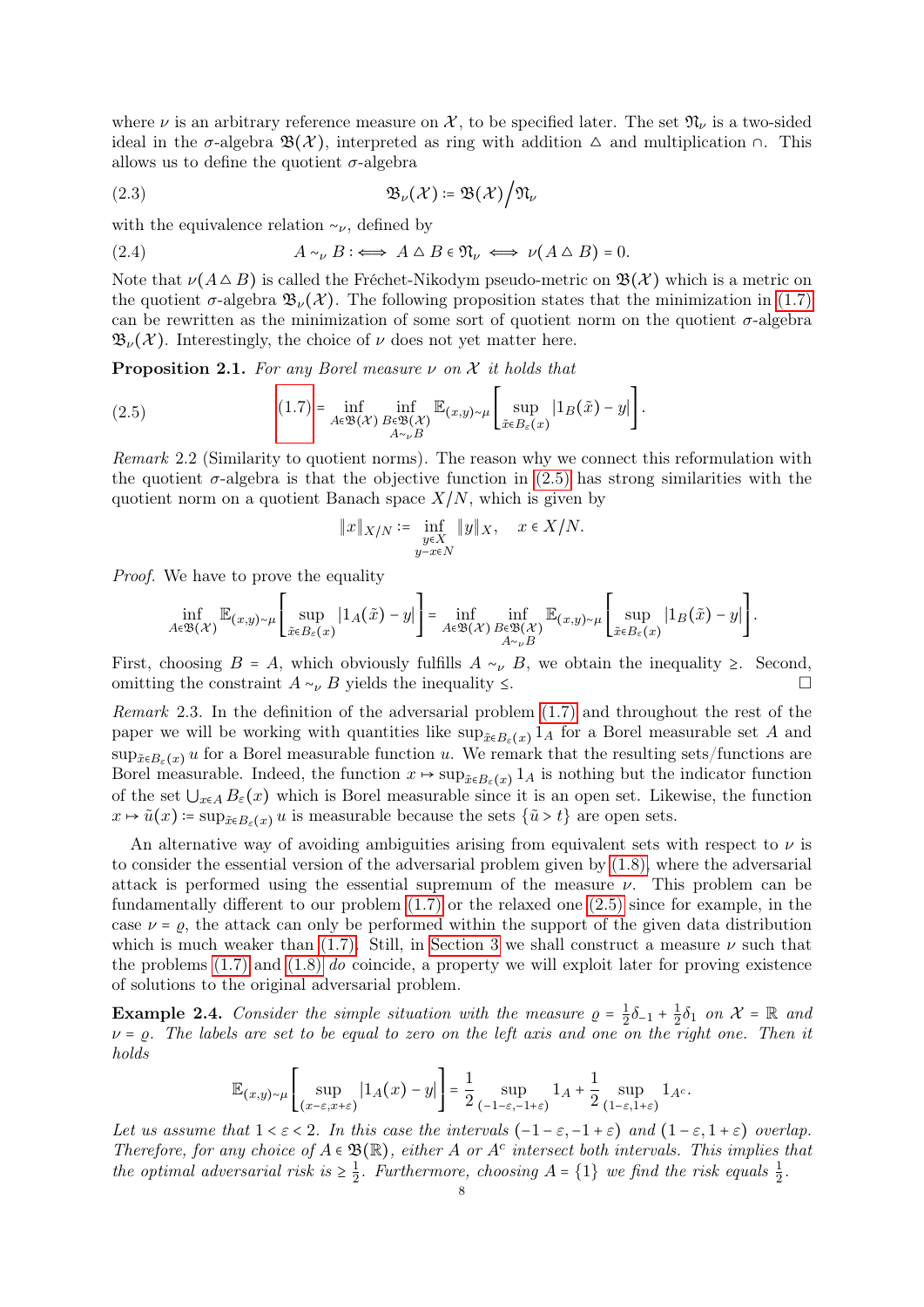For comparison, the objective of the quotient problem [\(2.5\)](#page-7-1) is given by

$$
\inf_{\substack{B \in \mathfrak{B}(\mathcal{X}) \\ \varrho(A \triangle B)=0}} \mathbb{E}_{(x,y) \sim \mu} \left[ \sup_{(x-\varepsilon, x+\varepsilon)} |1_B - y| \right] = \inf_{\substack{B \in \mathfrak{B}(\mathcal{X}) \\ \varrho(A \triangle B)=0}} \frac{1}{2} \sup_{(-1-\varepsilon, -1+\varepsilon)} 1_B + \frac{1}{2} \sup_{(1-\varepsilon, 1+\varepsilon)} 1_{B^c}
$$

and, arguing as before, any choice of B leads to this term being  $\geq \frac{1}{2}$  $rac{1}{2}$  independently of A. On the other hand, the objective in [\(1.8\)](#page-4-2) for  $\nu = \rho$  and  $0 < \varepsilon < 2$  is

$$
\mathbb{E}_{(x,y)\sim\mu}\left[\varrho\text{-}\mathrm{ess}\sup_{B_\varepsilon(x)}\left|1_A(x)-y\right|\right]=\frac{1}{2}1_A(-1)+\frac{1}{2}1_{A^c}(1)
$$

which does not even depend on  $\varepsilon$ . This is due to the fact that the  $\rho$ -ess sup prevents the adversary from leaving the set of data points. For instance, the half axes  $x \ge \alpha$  with  $-1 < \alpha < 1$  have risk 0 and thus are optimal.

<span id="page-8-0"></span>2.2. Alternative Formulations of the Adversarial Problem. At this point we review a few other established formulations of the adversarial problem [\(1.7\)](#page-4-1) and add pointers towards the relevant literature. These reformulations provide different ways of understanding and analyzing the original adversarial problem. As the focus of this work is primarily on the total variation framework (as introduced in the next section), here we primarily state known results in this section, or provide sketches of proofs as appropriate.

<span id="page-8-1"></span>2.2.1.  $\infty$ -Wasserstein DRO Problem. It is well-known [\[19\]](#page-32-14) that [\(1.7\)](#page-4-1) is indeed a DRO problem in the form of  $(1.1)$  with respect to a special  $\infty$ -Wasserstein distance. To this end we introduce an ∞-Wasserstein distance between two measures  $\mu$  and  $\tilde{\mu}$  as

(2.6) 
$$
W_{\infty}(\mu, \tilde{\mu}) \coloneqq \inf_{\pi \in \Gamma(\mu, \tilde{\mu})} \pi\text{-ess} \sup c_{\infty},
$$

where the cost function is given by

(2.7a) 
$$
c_{\infty}: (\mathcal{X} \times \{0,1\})^2 \to [0,+\infty],
$$

(2.7b) 
$$
c_{\infty}((x,y),(\tilde{x},\tilde{y})) \coloneqq \begin{cases} d(x,\tilde{x}) & \text{if } y = \tilde{y}, \\ +\infty & \text{if } y \neq \tilde{y}. \end{cases}
$$

Proposition 2.5. Problem  $(1.7)$  can be reformulated as

(2.8) 
$$
\inf_{\substack{A \in \mathfrak{B}(\mathcal{X}) \\ W_{\infty}(\mu, \tilde{\mu}) < \varepsilon}} \mathbb{E}_{(x,y) \sim \tilde{\mu}} \left[ |1_A(x) - y| \right].
$$

*Proof.* In Problem [\(1.7\)](#page-4-1) the inner supremum is always attained as  $|1_A(\tilde{x}) - y| \in \{0, 1\}$ . Hence for any pair  $(x, y)$  we may find another pair  $(\tilde{x}, y) = (T(x, y), y)$  so that  $|1_A(T(x, y)) - y| =$  $\sup_{\tilde{x}\in B_{\varepsilon}(x)}|1_A(\tilde{x})-y|$ . Using the pushforward of  $\mu$  under the mapping T implies that the value of the DRO problem is greater than or equal to the value of problem [\(1.7\).](#page-4-1) On the other hand, given  $\tilde{\mu}$  satisfying  $W_{\infty}(\mu, \tilde{\mu}) < \varepsilon$ , and given an optimal coupling  $\pi$  between  $\mu$  and  $\tilde{\mu}$ , we must have, by the definition of  $c_{\infty}$ , that any point  $(x, y), (\hat{x}, y)$  in the support of  $\pi$  satisfies  $d(x, \hat{x}) < \varepsilon$ . This then implies that for any point  $(x, y), (\hat{x}, y)$  in the support of  $\pi$  we have  $|1_A(\hat{x}) - y| \leq \sup_{\tilde{x} \in B_{\varepsilon}(x)} |1_A(\tilde{x}) - y|$ . In turn we have that the value of the DRO problem is less than or equal to the value of the problem  $(1.7)$ , which completes the proof.

<span id="page-8-2"></span>2.2.2. Dual of an Optimal Transport Problem. It is also known [\[10,](#page-32-11) [14,](#page-32-15) [19\]](#page-32-14) that [\(1.7\)](#page-4-1) may be reformulated as the dual of an optimal transport problem. The following result is stated in the setting  $\mathcal{X} = \mathbb{R}^d$  endowed with the Euclidean distance but can be generalized to arbitrary metric spaces in a straightforward way. Let  $\mu^S$  be the probability distribution on  $\mathcal{X} \times \{0,1\}$  defined as:

$$
\mu^S \coloneqq T^S_{\sharp} \mu, \quad \text{where } T^S(x, y) \coloneqq (x, 1 - y), \quad \forall (x, y) \in \mathcal{X} \times \{0, 1\}.
$$

The map  $T<sup>S</sup>$  can be interpreted as a transformation that leaves features unchanged while swapping labels. The following statement is proven in [\[10\]](#page-32-11).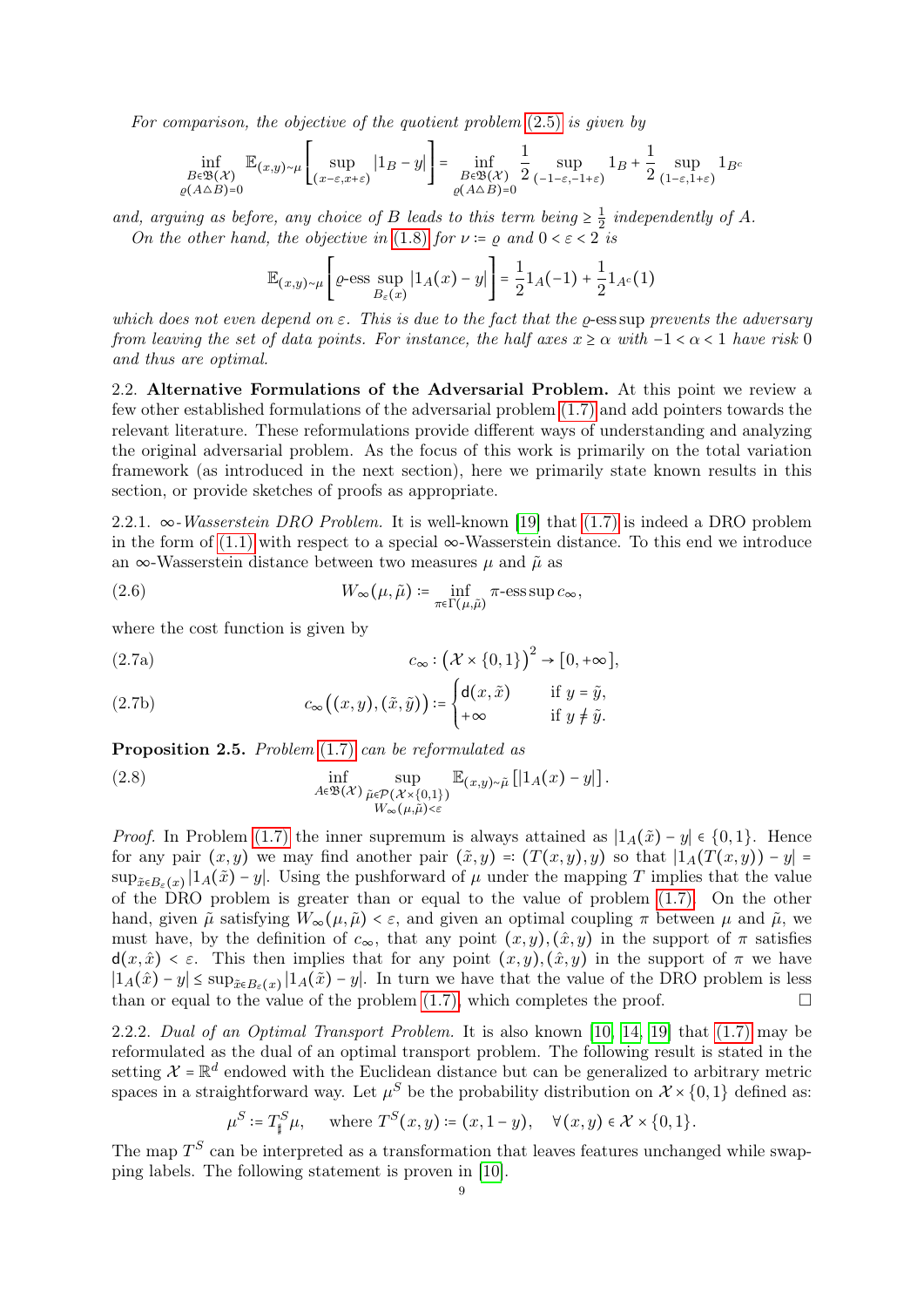**Proposition 2.6** (cf. Corollary 3.3. in [\[10\]](#page-32-11)). Let  $c_{\varepsilon} : (\mathbb{R}^d \times \{0,1\})^2 \to \mathbb{R}$  be the function defined by

<span id="page-9-2"></span>
$$
c_{\varepsilon}(z_1, z_2) \coloneqq 1_{\{|x_1-x_2|\geq 2\varepsilon\}\cup \{y_1\neq y_2\}},
$$

where we write  $z_i = (x_i, y_i)$ . Then,

(2.9) 
$$
(1.7) = \frac{1}{2} - \frac{1}{2} \inf_{\pi \in \Gamma(\mu, \mu^S)} \iint_{(\mathbb{R}^d \times \{0, 1\})^2} c_{\varepsilon}(z_1, z_2) d\pi(z_1, z_2).
$$

This type of result was first established independently in [\[14,](#page-32-15) [19\]](#page-32-14) where the balanced case  $w_0$  =  $w_1 = 1/2$  was considered. The OT problem on the right hand side of  $(2.9)$  is an alternative way to compute the optimal adversarial risk. This alternative has clear advantages over the original formulation of the problem in situations like when  $\mu$  is an empirical measure (the standard setting in practice). Indeed, in that setting, problem [\(1.7\)](#page-4-1) is in principle an infinite dimensional problem, while the OT problem will always be finite dimensional. One may speculate further and wonder whether there is a connection between solutions to the OT problem and optimal adversarially robust classifiers, or in other words, whether one can construct adversarially robust classifiers from a solution to the OT problem. This is indeed the case and such results will be elaborated on in future work.

<span id="page-9-0"></span>2.3. Nonlocal Variational Regularization Problem. We now show how to express the adversarial training problem [\(1.7\)](#page-4-1) as a variational regularization problem in the form of [\(1.2\).](#page-1-3) More precisely, we show that it can be written as  $L^1$  + TV-type problem. This class of problems has been intensively studied in the context of image processing, following the seminal paper [\[52\]](#page-34-4). The model there was related to a geometric problem involving the Lebesgue measure  $\mathcal{L}^d(\cdot)$  and the standard perimeter functional  $Per(\cdot)$ , namely

<span id="page-9-4"></span>(2.10) 
$$
\min_{A \in \mathfrak{B}(\mathcal{X})} \mathcal{L}^d(A \triangle \Omega) + \lambda \operatorname{Per}(A).
$$

This functional was shown to exhibit a range of different behaviors in terms of the regularization parameter  $\lambda$ .

In our context, we will show that the adversarial problem  $(1.7)$  can be interpreted analogously, with the modification that we use a weighted volume and a weighted and nonlocal perimeter, see [Remark 2.13](#page-11-1) below. Let us therefore first introduce the set function  $\widetilde{\operatorname{Per}}_{\varepsilon}(\cdot;\mu): \mathfrak{B}(\mathcal{X}) \to [0,+\infty]$ for  $\varepsilon > 0$  which we refer to as nonlocal pre-perimeter and which is defined as

<span id="page-9-1"></span>
$$
(2.11) \quad \widetilde{\text{Per}}_{\varepsilon}(A;\mu) \coloneqq \frac{w_0}{\varepsilon} \int_{\mathcal{X}} \sup_{\tilde{x} \in B_{\varepsilon}(x)} 1_A(\tilde{x}) - 1_A(x) \, d\varrho_0(x) + \frac{w_1}{\varepsilon} \int_{\mathcal{X}} 1_A(x) - \inf_{\tilde{x} \in B_{\varepsilon}(x)} 1_A(\tilde{x}) \, d\varrho_1(x).
$$

Here the dependency on the data distribution  $\mu$  is captured by the presence of the conditional distributions  $\rho_i$  and the class probabilities  $w_i$  for  $i \in \{0,1\}$ . Here the tilde serves as a reminder that we are using supremum and infimum as opposed to their  $\nu$ -essential forms.

Remark 2.7. After some algebra one sees that the pre-perimeter admits the equivalent expression

(2.12) 
$$
\widetilde{\text{Per}}_{\varepsilon}(A;\mu) = \frac{w_0}{\varepsilon} \int_{A^c} \operatorname*{osc}_{\varepsilon}(1_{A^c}) \,d\varrho_0(x) + \frac{w_1}{\varepsilon} \int_{A} \operatorname*{osc}_{\varepsilon}(1_A) \,d\varrho_1(x),
$$

where  $\csc_B(u)$  :=  $\sup_B u$  –  $\inf_B u$  is the oscillation of a measurable function u on a measurable set B.

To see that  $\widetilde{\text{Per}}_{\varepsilon}(A;\mu)$  has units of a perimeter we rewrite it as

<span id="page-9-3"></span>
$$
(2.13) \qquad \widetilde{\text{Per}}_{\varepsilon}(A;\mu) = \frac{w_0}{\varepsilon} \varrho_0(\{x \in A^c : B_{\varepsilon}(x) \cap A \neq \varnothing\}) + \frac{w_1}{\varepsilon} \varrho_1(\{x \in A : B_{\varepsilon}(x) \cap A^c \neq \varnothing\}).
$$

The quantity [\(2.13\)](#page-9-3) is a weighted and nonlocal Minkowski content [\[21,](#page-32-16) [26\]](#page-33-9) of the "thickened boundary"  $\partial^{\varepsilon} A = \{x \in \mathcal{X} : \text{dist}(x, \partial A) \leq \varepsilon\}$ , where the distance of a point  $x \in \mathcal{X}$  to a set  $A \subseteq \mathcal{X}$ is defined as  $dist(x, A) = inf_{\tilde{x} \in A} d(x, \tilde{x})$ . For sufficiently smooth sets and small  $\varepsilon$  one expects [\[25\]](#page-33-10) that  $\widetilde{\text{Per}}_{\varepsilon}(A;\mu)$  behaves like a weighted perimeter of A, see [\[43\]](#page-33-11) for similar results.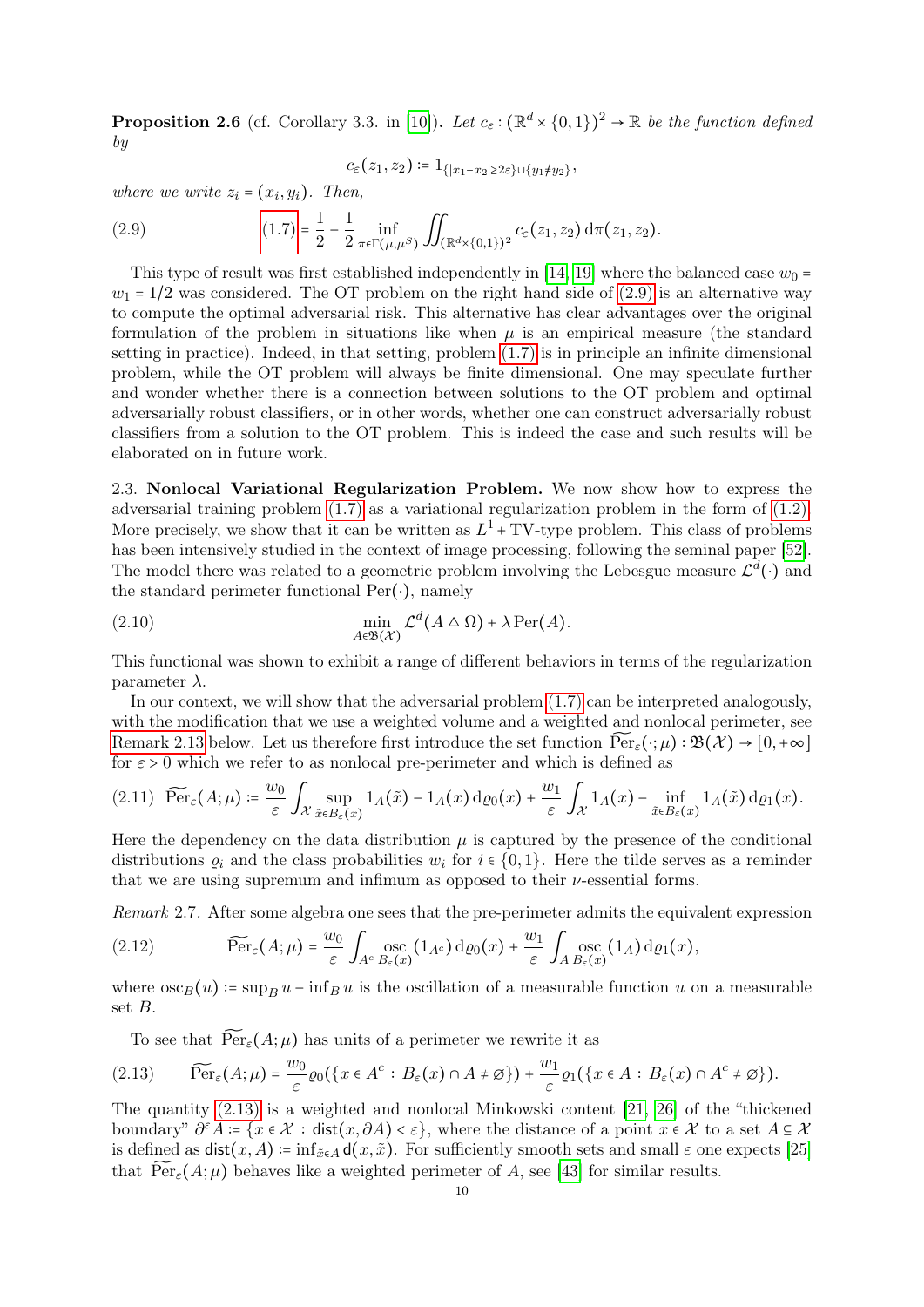However, for two sets  $A, B \in \mathfrak{B}(\mathcal{X})$  which differ only by a nullset, with respect to some reference measure  $\nu$ , the associated pre-perimeters will generally be different. Therefore, using the technique from [Section 2.1,](#page-6-2) we define the nonlocal perimeter with respect to  $\nu$  as

<span id="page-10-0"></span>(2.14) 
$$
\nu\text{-Per}_{\varepsilon}(A;\mu) \coloneqq \inf_{\substack{B\in\mathfrak{B}(\mathcal{X})\\ A\sim_{\nu}B}} \widetilde{\text{Per}}_{\varepsilon}(B;\mu).
$$

This way of defining a nonlocal and weighted perimeter generalizes approaches from [\[21,](#page-32-16) [26\]](#page-33-9), which deal with the case of the Lebesgue measure.

Remark 2.8. The nonlocal perimeter  $\nu$ -Per<sub> $\varepsilon(\cdot;\mu)$ </sub> in [\(2.14\)](#page-10-0) is a generalization of the nonlocal perimeter studied in [\[21,](#page-32-16) [26,](#page-33-9) [32,](#page-33-12) [39\]](#page-33-13) which can be recovered by setting  $\mathcal{X} = \mathbb{R}^d$  and  $w_0 \varrho_0 =$  $w_1 \varrho_1 = \nu = \mathcal{L}^d$ , where  $\mathcal{L}^d$  denotes the Lebesgue measure. Our results from [Section 3,](#page-11-0) in particular [Proposition 3.7,](#page-14-0) show that [\(2.14\)](#page-10-0) becomes

<span id="page-10-1"></span>(2.15) 
$$
\operatorname{Per}_{\varepsilon}(A) \coloneqq \frac{1}{2\varepsilon} \int_{\mathbb{R}^d} \operatorname{ess} \operatorname{osc}(1_A) \, dx,
$$

where  $\text{ess} \, \text{osc} = \text{ess} \, \text{sup} - \text{ess} \, \text{inf}$  is the essential oscillation with respect to the Lebesgue measure.

*Remark* 2.9 (Asymmetry). It is obvious that the nonlocal perimeter  $(2.15)$  from [\[32\]](#page-33-12) satisfies  $\text{Per}_{\varepsilon}(A^c) = \text{Per}_{\varepsilon}(A)$  and the same is true for the usual local perimeter. For our perimeter [\(2.14\)](#page-10-0) this is not the case if  $w_0 \varrho_0 \neq w_1 \varrho_1$ .

Let us now reformulate the adversarial training problem as a regularization problem with respect to the nonlocal perimeter [\(2.14\).](#page-10-0) Our central observation is that the adversarial risk in [\(1.7\)](#page-4-1) can be decomposed into an unregularized risk and the pre-perimeter. Then, using [Proposition 2.1,](#page-7-2) we will rewrite [\(1.7\)](#page-4-1) as a variational regularization problem for the perimeter.

<span id="page-10-3"></span>**Proposition 2.10.** For any Borel set  $B \in \mathfrak{B}(\mathcal{X})$  it holds

(2.16) 
$$
\mathbb{E}_{(x,y)\sim\mu}\left[\sup_{\tilde{x}\in B_{\varepsilon}(x)}|1_{B}(\tilde{x})-y|\right]=\mathbb{E}_{(x,y)\sim\mu}[\left|1_{B}(x)-y|\right]+\varepsilon\widetilde{\text{Per}}_{\varepsilon}(B;\mu).
$$

*Proof.* Disintegrating  $\mu$  and doing elementary calculations yields

$$
\mathbb{E}_{(x,y)\sim\mu} \left[ \sup_{\tilde{x}\in B_{\varepsilon}(x)} |1_{B}(\tilde{x}) - y| \right] - \mathbb{E}_{(x,y)\sim\mu} [ |1_{B}(x) - y| ]
$$
\n
$$
= \iint_{\mathcal{X}\times\{0,1\}} \sup_{\tilde{x}\in B_{\varepsilon}(x)} |1_{B}(\tilde{x}) - y| d\mu(x,y) - \iint_{\mathcal{X}\times\{0,1\}} |1_{B}(x) - y| d\mu(x,y)
$$
\n
$$
= w_{0} \int_{\mathcal{X}} \sup_{B_{\varepsilon}(\cdot)} 1_{B} d\varrho_{0} + w_{1} \int_{\mathcal{X}} \sup_{B_{\varepsilon}(\cdot)} 1_{B} \cdot d\varrho_{1} - w_{0} \int_{\mathcal{X}} 1_{B} d\varrho_{0} - w_{1} \int_{\mathcal{X}} 1_{B} \cdot d\varrho_{1}
$$
\n
$$
= w_{0} \int_{\mathcal{X}} \sup_{B_{\varepsilon}(\cdot)} 1_{B} - 1_{B} d\varrho_{0} + w_{1} \int_{\mathcal{X}} 1_{B} - \inf_{B_{\varepsilon}(\cdot)} 1_{B} d\varrho_{1}
$$
\n
$$
= \varepsilon \widehat{\text{Per}}_{\varepsilon}(B; \mu).
$$

Now we can finally state the equivalence of the adversarial training problem [\(1.7\)](#page-4-1) and the variational regularization problem involving the nonlocal perimeter  $\nu$ -Per<sub> $\varepsilon$ </sub>(⋅; $\mu$ ). For this we have to choose the measure  $\nu$  in the definition of the perimeter [\(2.14\)](#page-10-0) such that  $\rho$  is absolutely continuous with respect to the reference measure  $\nu$ , written  $\rho \ll \nu$ .

<span id="page-10-4"></span>**Proposition 2.11** (Perimeter-regularized problem). Let  $\nu$  be a measure on X such that  $\rho \ll \nu$ . Then it holds that

<span id="page-10-2"></span>(2.17) 
$$
\inf_{A \in \mathfrak{B}(\mathcal{X})} \mathbb{E}_{(x,y)\sim \mu} [1_A(x) - y] + \varepsilon \nu \text{-Per}_{\varepsilon}(A; \mu).
$$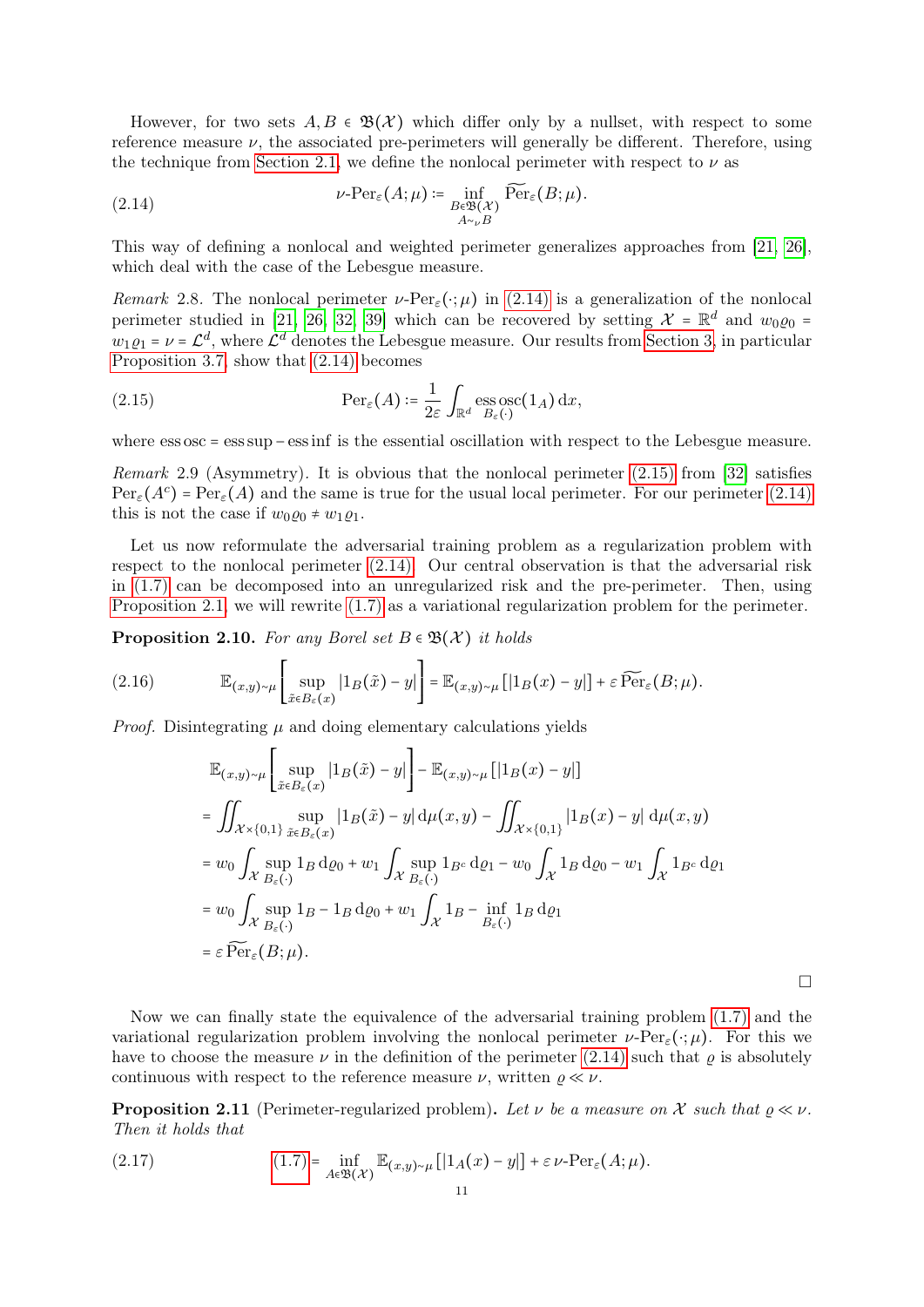*Remark* 2.12. While the first term in  $(2.17)$ —which coincide with the one in  $(1.5)$ —forces A to be concentrated on the support of  $\varrho_1$ , the additional regularization term  $\nu$ -Per<sub> $\varepsilon(A;\mu)$ </sub> makes sure that the decision boundary  $\partial A$  has sufficient distance to the support of the two measures  $\rho_0$  and  $\rho_1$ .

<span id="page-11-1"></span>Remark 2.13 (Geometric problem). Note that if the measures  $\varrho_0$  and  $\varrho_1$  have non-overlapping support,  $(2.17)$  can indeed be brought into the form of the geometric problem  $(2.10)$  which generalizes the problem studied in [\[52\]](#page-34-4). For this we set  $\Omega$  := supp  $\rho_1$  and assume that  $\rho_0(\Omega) = 0$ . Since obviously also  $\varrho_1(\Omega^c) = 0$ , the first term in [\(2.17\)](#page-10-2) equals

$$
\mathbb{E}_{(x,y)\sim\mu}[[1_A(x)-y]] = w_0 \int_{\mathcal{X}} 1_A d\varrho_0 + w_1 \int_{\mathcal{X}} 1_{A^c} d\varrho_1 = w_0 \varrho_0(A) + w_1 \varrho_1(A^c)
$$
  
\n
$$
= w_0 \varrho_0(A \cap \Omega^c) + w_1 \varrho_1(A^c \cap \Omega) = w_0 \varrho_0(A \setminus \Omega) + w_1 \varrho_1(\Omega \setminus A)
$$
  
\n
$$
= \varrho(A \setminus \Omega) + \varrho(\Omega \setminus A) - w_1 \varrho_1(A \setminus \Omega) - w_0 \varrho_0(\Omega \setminus A)
$$
  
\n
$$
= \varrho(A \setminus \Omega) + \varrho(\Omega \setminus A) - w_1 \varrho_1(\Omega^c \setminus A^c) - w_0 \varrho_0(\Omega \setminus A)
$$
  
\n
$$
= \varrho((A \setminus \Omega) \cup (\Omega \setminus A)) = \varrho(A \triangle \Omega).
$$

This implies that [\(2.17\)](#page-10-2) equals the geometric problem

(2.18) 
$$
\inf_{A \in \mathfrak{B}(\mathcal{X})} \varrho(A \triangle \Omega) + \varepsilon \nu \text{-Per}_{\varepsilon}(A; \mu).
$$

*Proof.* Fixing  $A \in \mathfrak{B}(\mathcal{X})$  and taking the infimum over sets  $B \in \mathfrak{B}(\mathcal{X})$  with  $A \sim_{\nu} B$  we get from [Proposition 2.10](#page-10-3) that

$$
\inf_{\substack{B\in\mathfrak{B}(\mathcal{X})\\ A\sim_{\nu}B}}\mathbb{E}_{(x,y)\sim\mu}\left[\sup_{\tilde{x}\in B_{\varepsilon}(x)}|1_{B}(\tilde{x})-y|\right]=\inf_{\substack{B\in\mathfrak{B}(\mathcal{X})\\ A\sim_{\nu}B}}\mathbb{E}_{(x,y)\sim\mu}\left[|1_{B}(x)-y|\right]+\varepsilon\,\widetilde{\text{Per}}_{\varepsilon}(B;\mu).
$$

Now we note that for  $A \sim_{\nu} B$  it holds

$$
\mathbb{E}_{(x,y)\sim\mu} [1_B(x) - y|] = w_0 \int_B \mathrm{d}\varrho_0 + w_1 \int_{B^c} \mathrm{d}\varrho_1 = \mathbb{E}_{(x,y)\sim\mu} [1_A(x) - y|],
$$

since  $A \sim_{\nu} B$  implies  $\nu(A \triangle B) = 0$  which by the absolute continuity implies  $\rho(A \triangle B) = 0$ . Hence, we obtain

$$
\inf_{\substack{B\in\mathfrak{B}(\mathcal{X})\\ A\sim_{\nu}B}}\mathbb{E}_{(x,y)\sim\mu}\left[\sup_{\tilde{x}\in B_{\varepsilon}(x)}|1_{B}(\tilde{x})-y|\right]=\mathbb{E}_{(x,y)\sim\mu}\left[|1_{A}(x)-y|\right]+\varepsilon\inf_{\substack{B\in\mathfrak{B}(\mathcal{X})\\ A\sim_{\nu}B}}\widetilde{\operatorname{Per}}_{\varepsilon}(B;\mu)
$$
\n
$$
=\mathbb{E}_{(x,y)\sim\mu}\left[|1_{A}(x)-y|\right]+\varepsilon\,\nu\cdot\operatorname{Per}_{\varepsilon}(A;\mu).
$$

<span id="page-11-0"></span>Finally, using [Proposition 2.1](#page-7-2) concludes the proof.

### 3. Analysis of the Adversarial Training Problem

In the previous section we have shown that the adversarial training problem  $(1.7)$  is equivalent to the variational regularization problem [\(2.17\)](#page-10-2) involving a nonlocal perimeter term. Problems like [\(2.17\)](#page-10-2) are very well understood in the context of inverse problems [\[20\]](#page-32-4). We will use the structure of the objective in problem [\(2.17\)](#page-10-2) to make strong mathematical statements about our original adversarial training problem under very general conditions on the space  $(\mathcal{X}, d)$ . The aim of this section is then to use the insights stemming from the reformulation in terms of perimeter in order to perform a rigorous analysis on the adversarial problem [\(1.7\),](#page-4-1) focusing on proving existence of solutions and studying their properties. In particular, we will define convenient notions of uniqueness of solutions and show the existence of "regular" solutions, at least in the Euclidean setting.

For this, we first introduce a nonlocal total variation which is associated with the perimeter [\(2.14\)](#page-10-0) and that turns out to be useful for proving existence. Then, we prove important properties of the perimeter and the total variation related to convexity and lower semicontinuity. Here the key ingredient is to construct suitable representatives which attain the infimum in the definition of the perimeter  $\nu\text{-Per}_{\epsilon}(\cdot;\mu)$ . For this we will have to focus on reference measures  $\nu$  which satisfy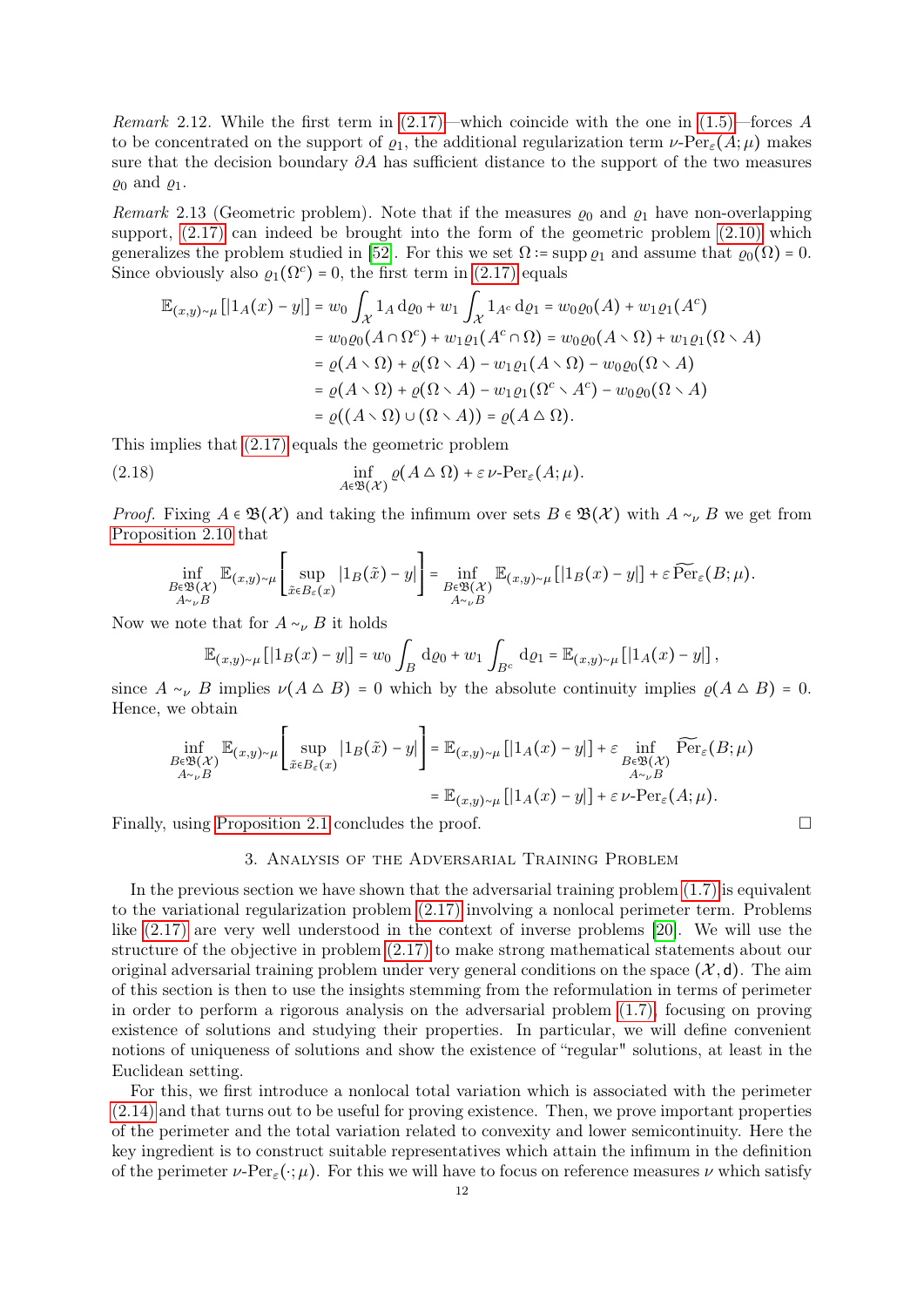a certain geometric assumption. Finally, we can use these insights to prove existence of solutions to [\(1.7\)](#page-4-1) and study their geometric properties. Due to the lack of uniqueness of minimizers, we will investigate minimal and maximal solutions.

<span id="page-12-0"></span>3.1. The Associated Total Variation. Similar to the nonlocal pre-perimeter [\(2.11\)](#page-9-1) and perimeter [\(2.14\)](#page-10-0) we can also define an associated pre-total variation and total variation with respect to the measure  $\nu$  of a measurable function  $u : \mathcal{X} \to \mathbb{R}$  as

<span id="page-12-2"></span>
$$
(3.1) \qquad \widetilde{\mathrm{TV}}_{\varepsilon}(u;\mu) \coloneqq \frac{w_0}{\varepsilon} \int_{\mathcal{X}} \sup_{\tilde{x} \in B_{\varepsilon}(x)} u(\tilde{x}) - u(x) \,\mathrm{d}\varrho_0(x) + \frac{w_1}{\varepsilon} \int_{\mathcal{X}} u(x) - \inf_{\tilde{x} \in B_{\varepsilon}(x)} u(\tilde{x}) \,\mathrm{d}\varrho_1(x),
$$

<span id="page-12-4"></span>(3.2) 
$$
\nu\text{-TV}_{\varepsilon}(u;\mu) \coloneqq \inf_{\substack{v \in L^{\infty}(\mathcal{X};\nu) \\ v = u \nu \text{-a.e.}}} \widetilde{\text{TV}}_{\varepsilon}(v;\mu).
$$

Remark 3.1. If  $\mathcal{X} = \mathbb{R}^d$  and  $w_1 \varrho_1 = w_0 \varrho_0 = 1/2\mathcal{L}^d$  and  $\nu = \mathcal{L}^d$ , our results in this section, in particular [Proposition 3.10,](#page-15-2) show that the total variation reduces to

(3.3) 
$$
TV_{\varepsilon}(u;\mu) = \frac{1}{2\varepsilon} \int_{\mathbb{R}^d} \operatorname*{ess} \operatorname*{osc}_{B_{\varepsilon}(x)}(u) dx,
$$

which is precisely the nonlocal total variation associated to [\(2.15\)](#page-10-1) which was studied in [\[39\]](#page-33-13).

Remark 3.2. We could have defined  $\widetilde{TV}_{\varepsilon}$  and  $\nu$ -TV<sub> $\varepsilon$ </sub> using the coarea formula. For the sake of clarity we decided to define the functionals directly and prove the coarea formula later.

Having the total variation at hand, a natural convex relaxation of the perimeter-regularized variational problem [\(2.17\)](#page-10-2) to functions instead of sets is

<span id="page-12-3"></span>(3.4) 
$$
\inf_{\substack{u \in L^{\infty}(\mathcal{X};\nu) \\ 0 \le u \le 1, \nu-\text{a.e.}}} \mathbb{E}_{(x,y)\sim\mu} [|u(x)-y|] + \varepsilon \nu-\text{TV}_{\varepsilon}(u;\mu),
$$

where we again assume  $\rho \ll \nu$ . Indeed, we will use this relaxation as an intermediate step in order to prove existence for minimizers of  $(2.17)$ . Notably, since the first term in  $(3.4)$  depends only on  $\rho$  as shown in the proof of [Proposition 2.11,](#page-10-4) the condition  $\rho \ll \nu$  implies that it makes sense to perform the optimization in [\(3.4\)](#page-12-3) over  $L^{\infty}(\mathcal{X}; \nu) \subseteq L^{\infty}(\mathcal{X}; \varrho)$ .

<span id="page-12-1"></span>3.2. Properties of the Nonlocal Perimeter. The nonlocal perimeter  $\nu$ -Per<sub> $\varepsilon$ </sub>( $\cdot$ ; $\mu$ ) satisfies many of the same properties as the classical perimeter, which will also ensure that the total variation [\(3.2\)](#page-12-4) is well-defined and convex.

**Proposition 3.3.** The set function  $\nu$ -Per<sub> $\varepsilon$ </sub> $(\cdot;\mu)$  defined in [\(2.14\)](#page-10-0) satisfies the following:

- $\bullet$   $0 \leq \nu$ -Per<sub> $\varepsilon$ </sub> $(A;\mu) < \infty$  for all sets  $A \in \mathfrak{B}(\mathcal{X})$ .
- $\nu$ - $\text{Per}_{\varepsilon}(\varnothing;\mu) = \nu$ - $\text{Per}_{\varepsilon}(\mathcal{X};\mu) = 0$ .
- $\nu$ - $\text{Per}_{\varepsilon}(A; \mu) = \nu$ - $\text{Per}_{\varepsilon}(A'; \mu)$  if  $\nu(A \triangle A') = 0$ .
- It is submodular, meaning that for all  $A, A' \in \mathfrak{B}(\mathcal{X})$  it holds

 $\nu$ -Per<sub>ε</sub> $(A \cup A';\mu) + \nu$ -Per<sub>ε</sub> $(A \cap A';\mu) \leq \nu$ -Per<sub>ε</sub> $(A;\mu) + \nu$ -Per<sub>ε</sub> $(A';\mu)$ .

<span id="page-12-5"></span>Remark 3.4 (Properties of the pre-perimeter). If we choose  $\nu$  to be the measure defined by  $\nu(\emptyset) = 0$  and  $\nu(A) = \infty$  for all  $A \in \mathfrak{B}(\mathcal{X}) \setminus {\emptyset}$  it holds  $\widetilde{\text{Per}}_{\varepsilon}(A;\mu) = \nu\text{-Per}_{\varepsilon}(A;\mu)$  for all  $A \in \mathfrak{B}(\mathcal{X})$ . Hence, the pre-perimeter admits the same properties.

*Proof.* The first statement follows from the fact that  $\operatorname{osc}_{B_{\varepsilon}(x)}(1_B) \leq 1$  for all sets  $B \in \mathfrak{B}(\mathcal{X})$  and  $\varrho$  is a probability measure. The second statement is obvious since  $\cos_{B_{\varepsilon}(x)}(1_{\mathcal{X}}) = 0$  for all  $x \in \mathcal{X}$ . The third statement follows from the very definition of the perimeter, involving the infimum over sets  $B \in \mathfrak{B}(\mathcal{X})$  with  $\nu(A \triangle B) = 0$ .

Let us now prove submodularity. Elementary properties of the symmetric difference show

$$
(A \cup A') \triangle (B \cup B') \subseteq (A \triangle B) \cup (A' \triangle B'),
$$
  

$$
(A \cap A') \triangle (B \cap B') \subseteq (A \triangle B) \cup (A' \triangle B').
$$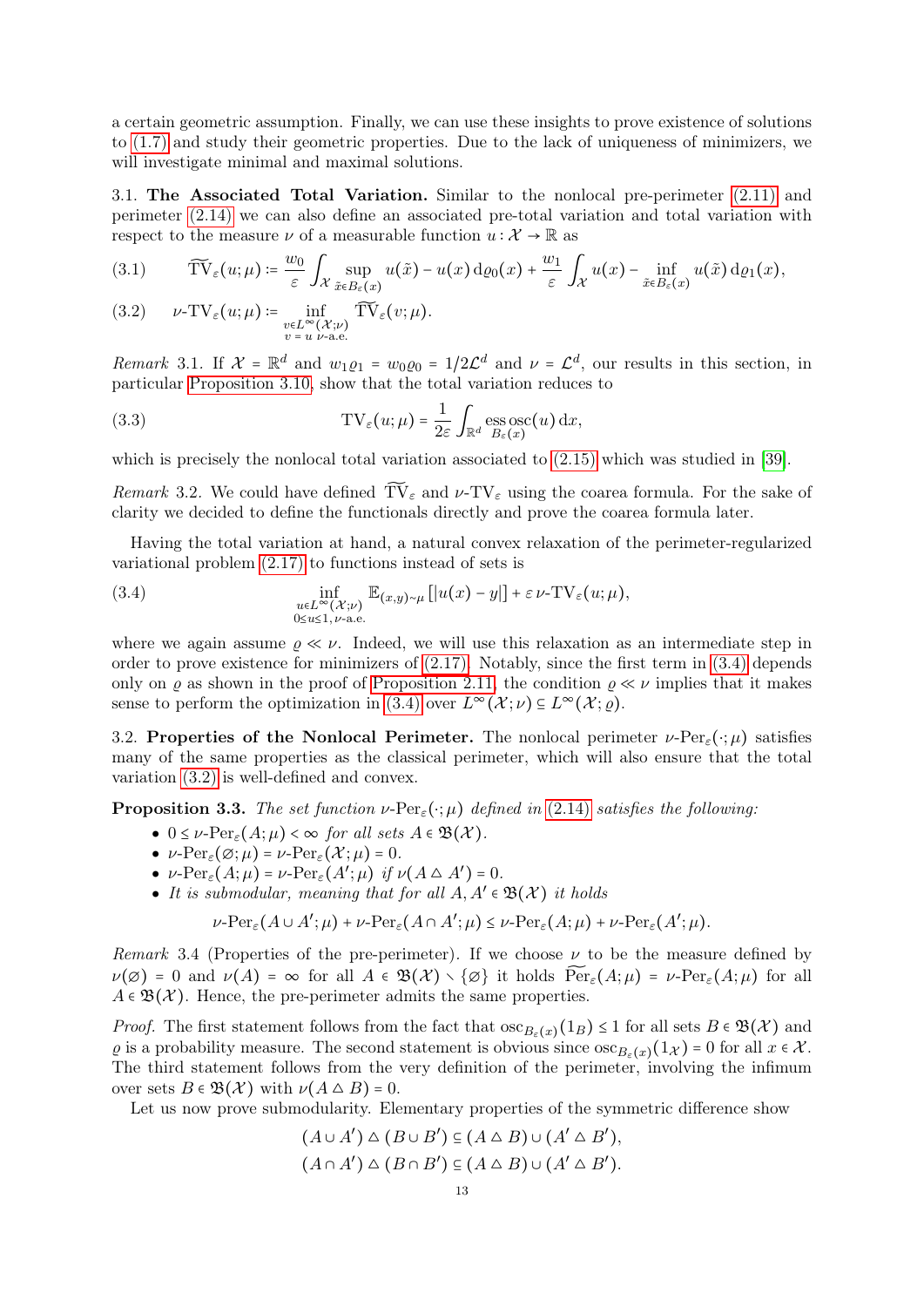Using subadditivity of the measure  $\varrho$  this implies that for all  $B, B' \in \mathfrak{B}(\mathcal{X})$  with  $\nu(A \triangle B) = 0$ and  $\nu(A' \triangle B') = 0$  we can estimate

$$
\nu\text{-Per}_{\varepsilon}(A\cup A';\mu) + \nu\text{-Per}_{\varepsilon}(A\cap A';\mu)
$$
\n
$$
\leq \frac{w_0}{\varepsilon} \int_{\mathcal{X}} \sup_{B_{\varepsilon}(\cdot)} 1_{B\cup B'} - 1_{B\cup B'} d\varrho_0 + \frac{w_1}{\varepsilon} \int_{\mathcal{X}} 1_{B\cup B'} - \inf_{B_{\varepsilon}(\cdot)} 1_{B\cup B'} d\varrho_1
$$
\n
$$
+ \frac{w_0}{\varepsilon} \int_{\mathcal{X}} \sup_{B_{\varepsilon}(\cdot)} 1_{B\cap B'} - 1_{B\cap B'} d\varrho_0 + \frac{w_1}{\varepsilon} \int_{\mathcal{X}} 1_{B\cap B'} - \inf_{B_{\varepsilon}(\cdot)} 1_{B\cap B'} d\varrho_1
$$

Since  $1_{B\cup B'}$  +  $1_{B\cap B'}$  =  $1_B$  +  $1_{B'}$  and  $1_B$  –  $\inf_{B_{\varepsilon}(\cdot)} 1_B$  =  $\sup_{B_{\varepsilon}(\cdot)} 1_{B'_{\varepsilon}} - 1_{B'_{\varepsilon}}$  for all  $B, B' \in \mathfrak{B}(\mathcal{X})$ , it suffices to show

<span id="page-13-0"></span>(3.5) 
$$
\sup_{B_{\varepsilon}(x)} 1_{B\cup B'} + \sup_{B_{\varepsilon}(x)} 1_{B\cap B'} \leq \sup_{B_{\varepsilon}(x)} 1_B + \sup_{B_{\varepsilon}(x)} 1_{B'}.
$$

Case 0: If the left hand side is zero, we are done.

Case 1: Let us therefore assume that the first term in [\(3.5\)](#page-13-0) is equal to one and the second one equal to zero. This means that there exists  $y \in B \cup B'$  such that  $d(x, y) \leq \varepsilon$ . In particular at least one of the two terms on the right hand side in  $(3.5)$  is  $\geq 1$  which proves the inequality in this case.

**Case 2:** Now we assume that the second term is one. This implies that there exists  $y \in B \cap B'$ such that  $d(x, y) \leq \varepsilon$ . Hence, both terms on the right hand side in [\(3.5\)](#page-13-0) are = 1 which makes the inequality correct independent of the first term.

Next we prove that the infimum in the definition of the perimeter [\(2.14\)](#page-10-0) is actually attained. In fact, for a suitable measure  $\nu$  with  $\rho \ll \nu$  we even construct a precise representative, i.e., a set  $A^* \in \mathfrak{B}(\mathcal{X})$  with  $A \sim_{\nu} A^*$  in the equivalence relation [\(2.4\),](#page-7-3) which attains this minimal value. Even more, we show that the perimeter coincides with the essential perimeter with respect to the measure  $\nu$ . The measure  $\nu$  has to satisfy the following assumption.

<span id="page-13-1"></span>**Assumption 1.** We assume that there exists a finite measure  $\nu$  on X such that

- $(1)$   $\rho \ll \nu$ ,
- (2)  $\{x \in \mathcal{X} : \text{dist}(x, \text{supp }\rho) < \varepsilon\} \subseteq \text{supp }\nu,$
- (3)  $\nu$  is locally doubling (a Vitali measure), i.e.,

<span id="page-13-2"></span>(3.6) 
$$
\limsup_{r \downarrow 0} \frac{\nu(B_{2r}(x))}{\nu(B_r(x))} < \infty, \text{ for } \nu\text{-a.e. } x \in \mathcal{X}.
$$

Remark 3.5. Let us comment on these assumptions:

- (1) The first part of the assumption is needed for proving the reformulation as variational regularization problem, cf. [Proposition 2.11.](#page-10-4)
- (2) The second part of the assumption makes sure that problem [\(2.17\)](#page-10-2) detects the effect of the adversary on the balls around points in the support of  $\rho$ .
- (3) The third part of the assumption is a very weak assumption under which the Lebesgue differentiation theorem is valid, see [\[34\]](#page-33-14).

Note that although we work with a general metric measure space  $(\mathcal{X}, d, \nu)$ , [Assumption 1](#page-13-1) conceptually is connected with a sort of finite dimensionality. On the one hand, the support of doubling measures is essentially finite dimensional and, on the other hand, (2) requires  $\nu$  to have full support on the "thickened support" of  $\varrho$  which is difficult to achieve if balls  $B_{\varepsilon}(x)$  are non-compact. Finally,  $\nu$  being finite is required so that  $L^{\infty}(\mathcal{X};\nu)$  is the dual space of  $L^{1}(\mathcal{X};\nu)$ and weak-\* convergence implies continuity of certain integrals.

Remark 3.6 (Choice of the measure  $\nu$ ). If  $\mathcal{X} = \mathbb{R}^d$ , then one can utilize a full support Gaussian  $\gamma$  to define  $\nu = \rho + \gamma$ . In that case (1)-(2) are true by definition and it is straightforward to show that if  $\rho$  is locally doubling, then so is  $\nu$ , see also [\[34,](#page-33-14) p.81]. In turn, notice that if  $\rho$  is supported on finitely many points (e.g., an empirical measure) or if  $\rho$  is absolutely continuous with respect to the Lebesgue measure, then the measure  $\rho$  is locally doubling.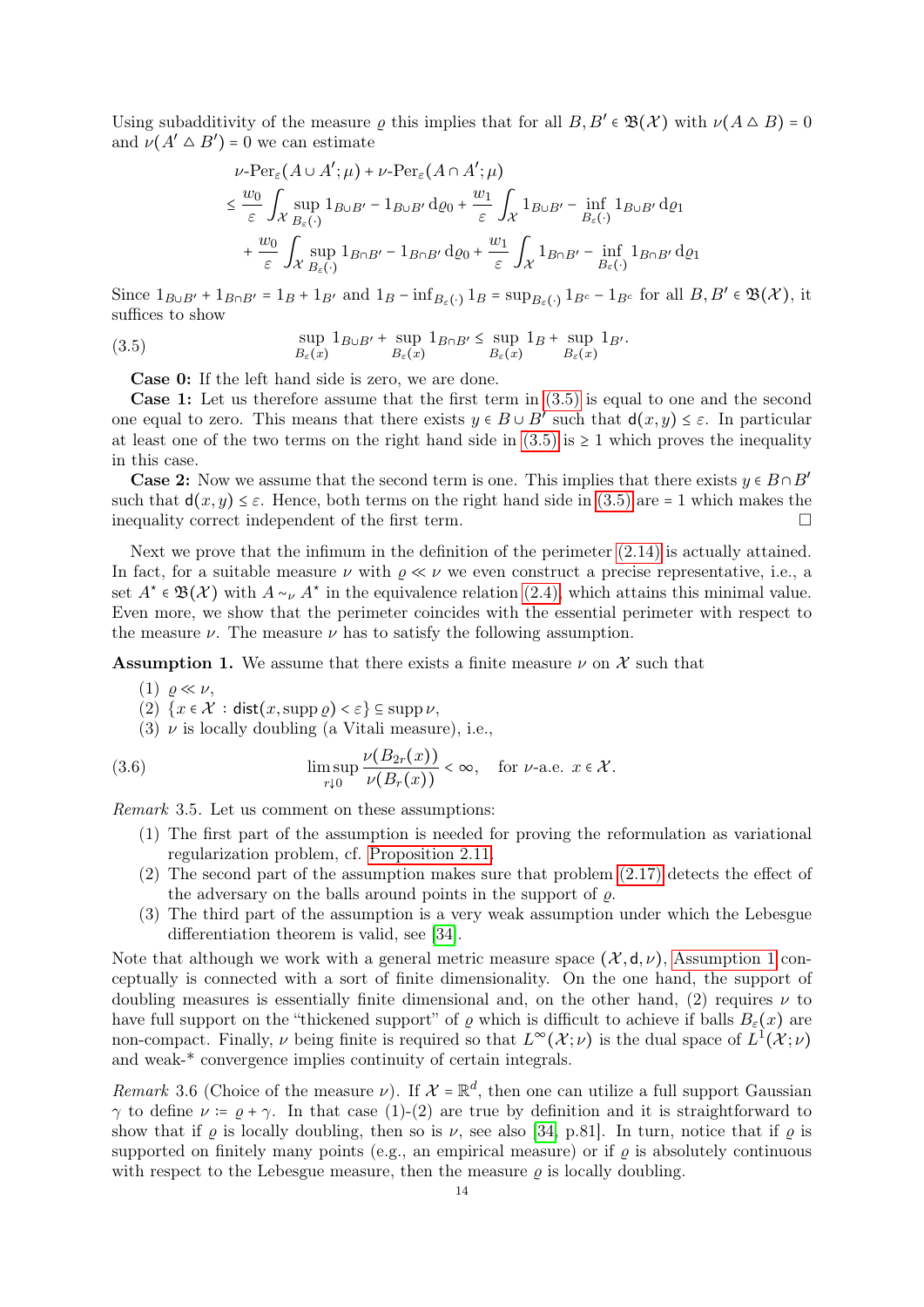More generally, if  $(\mathcal{X}, d)$  is a finite-dimensional smooth Riemannian manifold (intrinsically defined without the need of an Euclidean ambient space) with a Riemannian volume form  $\omega$ , and finite total volume, then  $\nu$  can be taken to be of the form  $\nu = \rho + \omega$ .

Using such a measure  $\nu$  we can state the following proposition which says that a) the infimum in the definition of the perimeter  $(2.14)$  is attained, and b) that the perimeter can be expressed as the essential perimeter with respect to  $\nu$ .

<span id="page-14-0"></span>**Proposition 3.7.** Under [Assumption 1](#page-13-1) for any  $A \in \mathfrak{B}(\mathcal{X})$  there exists  $A^* \in \mathfrak{B}(\mathcal{X})$  with  $A \sim_{\nu} A^*$ such that

(3.7) 
$$
\nu\text{-Per}_{\varepsilon}(A;\mu) = \widetilde{\text{Per}}_{\varepsilon}(A^*;\mu).
$$

Furthermore, the perimeter admits the characterization

(3.8) 
$$
\nu\text{-Per}_{\varepsilon}(A;\mu) = \frac{w_0}{\varepsilon} \int_{\mathcal{X}} \nu\text{-ess} \sup_{B_{\varepsilon}(\cdot)} 1_A - 1_A \, \mathrm{d} \varrho_0 + \frac{w_1}{\varepsilon} \int_{\mathcal{X}} 1_A - \nu\text{-ess} \inf_{B_{\varepsilon}(\cdot)} 1_A \, \mathrm{d} \varrho_1.
$$

For the proof of the proposition we need a preparatory lemma which deals with the construction of the representative set.

<span id="page-14-1"></span>**Lemma 3.8.** Under [Assumption 1](#page-13-1) for any  $A \in \mathfrak{B}(\mathcal{X})$  there exists  $A^* \in \mathfrak{B}(\mathcal{X})$  with  $A \sim_{\nu} A^*$  such that

(3.9) 
$$
\sup_{B_{\varepsilon}(x)} 1_{A^*} = \nu\text{-ess} \sup_{B_{\varepsilon}(x)} 1_{A^*}, \quad \inf_{B_{\varepsilon}(x)} 1_{A^*} = \nu\text{-ess} \inf_{B_{\varepsilon}(x)} 1_{A^*}, \quad \forall x \in \text{supp }\varrho.
$$

*Proof.* Let  $u = 1_A$  and let  $D_+, D_-$  be the sets defined by:

<span id="page-14-2"></span>
$$
\begin{split} D_+&:=\left\{x\in\mathrm{supp}\,\varrho\,:\,\nu\textrm{-}\mathrm{ess}\sup_{B_\varepsilon(x)}u=1,\quad \nu\textrm{-}\mathrm{ess}\inf_{B_\varepsilon(x)}u=1\right\},\\ D_-&:=\left\{x\in\mathrm{supp}\,\varrho\,:\,\nu\textrm{-}\mathrm{ess}\sup_{B_\varepsilon(x)}u=0,\quad \nu\textrm{-}\mathrm{ess}\inf_{B_\varepsilon(x)}u=0\right\}. \end{split}
$$

Also, let  $D_+^{\varepsilon}$  and  $D_-^{\varepsilon}$  be the sets:

$$
D_\pm^\varepsilon \coloneqq \left\{ x \in \mathbb{R}^d \, : \, \mathrm{dist}(x, D_\pm) < \varepsilon \right\}
$$

We claim that  $D_{+}^{\varepsilon}$  and  $D_{-}^{\varepsilon}$  are disjoint. Indeed, suppose for the sake of contradiction that there is a point  $\tilde{x}$  in their intersection. Then, we would be able to find  $x_1 \in D_+$  and  $x_0 \in D_-$  such that  $\tilde{x} \in B_{\varepsilon}(x_1)$  and  $\tilde{x} \in B_{\varepsilon}(x_0)$ . In particular, we could find  $\delta > 0$  small enough such that

$$
B_{\delta}(\tilde{x}) \subseteq B_{\varepsilon}(x_1) \cap B_{\varepsilon}(x_0).
$$

In addition, since  $D_{+}^{\varepsilon}$  (or  $D_{-}^{\varepsilon}$ ) is by [Assumption 1](#page-13-1) a subset of the support of  $\nu$ , we would conclude that  $\tilde{x}$  belongs to the support of  $\nu$  and thus  $\nu(B_\delta(\tilde{x})) > 0$ . However, this would be a contradiction, because the above inclusion implies that, for example,  $\nu$ -ess inf $B_{\varepsilon}(x_1)$   $u = 0$ , contrary to the fact that  $x_1 \in D_+$ .

Since  $D_{+}^{\varepsilon}$  and  $D_{-}^{\varepsilon}$  are disjoint we can now define the function  $u^*$  as:

$$
u^\star(x)\coloneqq \begin{cases} 1 & \text{ if } x\in D^\varepsilon_+ \\ 0 & \text{ if } x\in D^\varepsilon_- \\ u(x) & \text{ if } x\in \mathbb{R}^d\smallsetminus (D^\varepsilon_+\cup D^\varepsilon_-). \end{cases}
$$

Notice that the function  $u^*$  is Borel measurable since the sets  $D_{\pm}^{\varepsilon}$  are open sets. We claim that  $\nu$ -a.e. it holds  $u = u^*$ . To see this, notice that it suffices to show that  $u(x) = 1$  for  $\nu$ -a.e.  $x \in D^{\varepsilon}_+$ and that  $u(x) = 0$  for  $\nu$ -a.e.  $x \in D^{\epsilon}$ ; we can focus on the first case as the second one is completely analogous. By definition of  $D_+^{\varepsilon}$  it holds

$$
\{x \in D_+^{\varepsilon} : u(x) = 0\} \subseteq \left\{x \in D_+^{\varepsilon} : u(x) \neq \lim_{r \to 0} \frac{1}{\nu(B_r(x))} \int_{B_r(x)} u(\tilde{x}) d\nu(\tilde{x})\right\}.
$$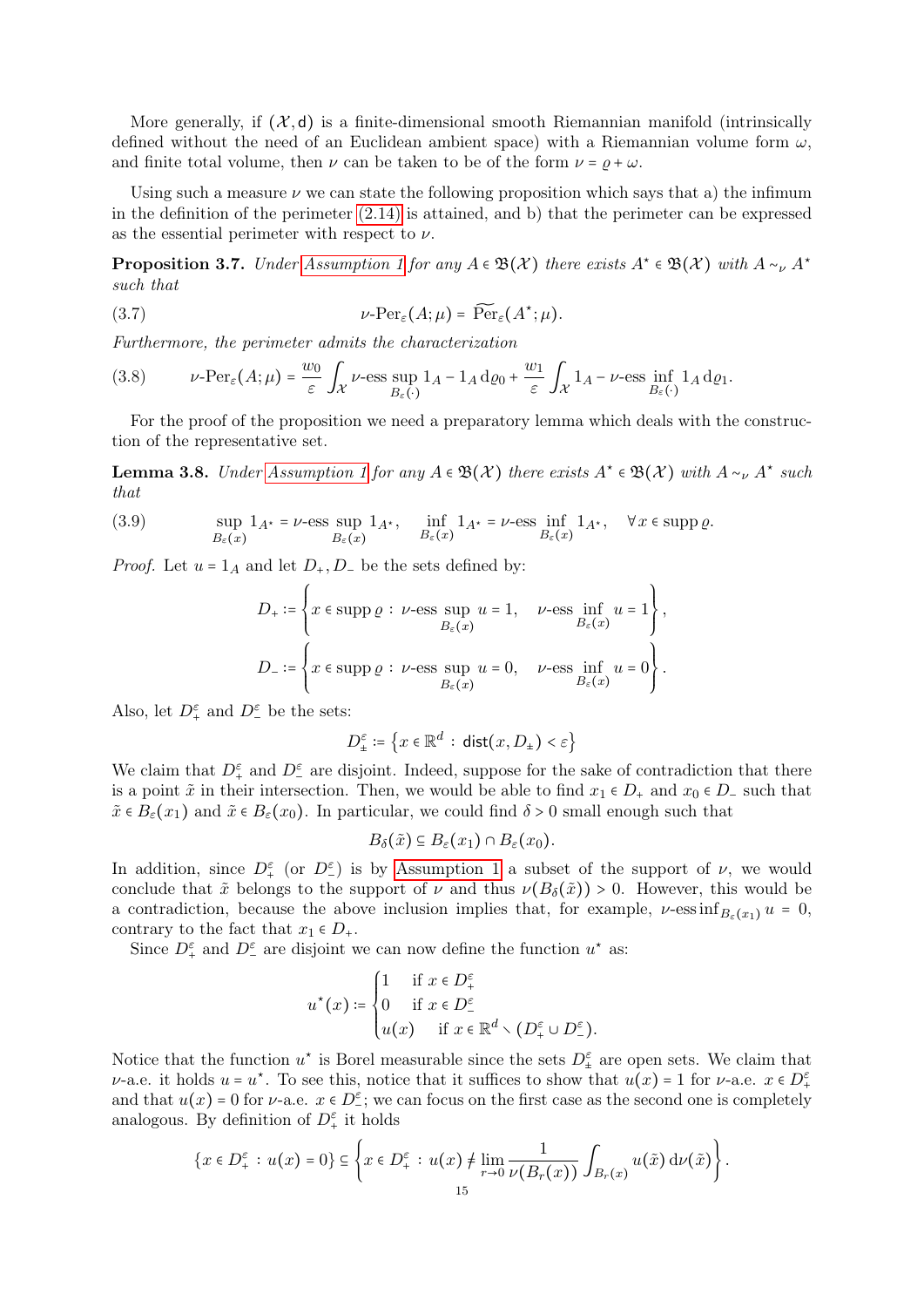Notice that this is the case since for  $r > 0$  small enough v-a.e. it holds  $u = 1$  in  $B_r(x)$  when  $x \in D^{\varepsilon}_+$ . However, by the Lebesgue differentiation theorem applied to the measure  $\nu$  and the measurable function u (which is possible thanks to [Assumption 1\)](#page-13-1) the latter set must have  $\nu$ measure zero. This implies our claim.

On the other hand, for every  $x \in D_+$ , by definition of  $u^*$  we have

$$
\sup_{B_\varepsilon(x)} u^\star = 1 = \nu\textrm{-}\mathrm{ess}\sup_{B_\varepsilon(x)} u^\star, \quad \inf_{B_\varepsilon(x)} u^\star = 1 = \nu\textrm{-}\mathrm{ess}\inf_{B_\varepsilon(x)} u^\star
$$

and for every  $x \in D$ <sub>-</sub>

$$
\inf_{B_\varepsilon(x)} u^\star = 0 = \nu\text{-ess}\inf_{B_\varepsilon(x)} u^\star, \quad \sup_{B_\varepsilon(x)} u^\star = 0 = \nu\text{-ess}\sup_{B_\varepsilon(x)} u^\star.
$$

Finally, if  $x \in \text{supp}(\varrho) \setminus (D_+ \cup D_-)$  we have:

$$
\nu\textrm{-}\mathrm{ess}\sup_{B_\varepsilon(x)}u^\star=1,\quad\nu\textrm{-}\mathrm{ess}\inf_{B_\varepsilon(x)}u^\star=0.
$$

In particular, we also have:

$$
\nu\text{-ess}\sup_{B_\varepsilon(x)}u^\star=1=\sup_{B_\varepsilon(x)}u^\star,\quad \nu\text{-ess}\inf_{B_\varepsilon(x)}u^\star=0=\inf_{B_\varepsilon(x)}u^\star.
$$

The set  $A^*$  is now defined as  $A^* := (u^*)^{-1}(\{1\})$ . This concludes the proof.

<span id="page-15-1"></span>Remark 3.9. Notice that in the previous proof, specifically when we state that there is a  $\delta > 0$ such that  $B_\delta(\tilde{x}) \subseteq B_\varepsilon(x_1) \cap B_\varepsilon(x_0)$ , we implicitly use the fact that the adversarial model was defined in terms of open balls  $B_{\varepsilon}$  as opposed to closed balls. The bottom line is that the construction of  $u^*$  in the proof would not carry through if we replaced open with closed balls since in that case the sets  $D_{\pm}^{\varepsilon}$  (appropriately modified) would not necessarily be disjoint.

Now we are ready to prove [Proposition 3.7.](#page-14-0)

Proof of [Proposition 3.7.](#page-14-0) Using the construction from [Lemma 3.8,](#page-14-1) the definition of the perimeter  $(2.14)$ , and the fact that sup  $\ge$  ess sup, we compute w100 minutes and the state of the state of the state of the state of the state of the state of the state of th

$$
\frac{w_0}{\varepsilon} \int_{\mathcal{X}} \nu\text{-ess} \sup_{B_{\varepsilon}(\cdot)} 1_A - 1_A \, d\varrho_0 + \frac{w_1}{\varepsilon} \int_{\mathcal{X}} 1_A - \nu\text{-ess} \inf_{B_{\varepsilon}(\cdot)} 1_A \, d\varrho_1
$$
\n
$$
= \frac{w_0}{\varepsilon} \int_{\mathcal{X}} \nu\text{-ess} \sup_{B_{\varepsilon}(\cdot)} 1_A \cdot 1_A \cdot d\varrho_0 + \frac{w_1}{\varepsilon} \int_{\mathcal{X}} 1_A \cdot 1_A \cdot 1_A \cdot d\varrho_1
$$
\n
$$
= \frac{w_0}{\varepsilon} \int_{\mathcal{X}} \sup_{B_{\varepsilon}(\cdot)} 1_A \cdot 1_A \cdot d\varrho_0 + \frac{w_1}{\varepsilon} \int_{\mathcal{X}} 1_A \cdot 1_A \cdot 1_A \cdot d\varrho_1
$$
\n
$$
\geq \nu\text{-Per}_{\varepsilon}(A; \mu)
$$
\n
$$
= \inf_{B \in \mathfrak{B}(\mathcal{X})} \frac{w_0}{\varepsilon} \int_{\mathcal{X}} \sup_{B_{\varepsilon}(\cdot)} 1_B - 1_B \, d\varrho_0 + \frac{w_1}{\varepsilon} \int_{\mathcal{X}} 1_B - \inf_{B_{\varepsilon}(\cdot)} 1_B \, d\varrho_1
$$
\n
$$
\geq \inf_{\substack{A \sim_{\nu} B \\ B \in \mathfrak{B}(\mathcal{X})}} \frac{w_0}{\varepsilon} \int_{\mathcal{X}} \nu\text{-ess} \sup_{B_{\varepsilon}(\cdot)} 1_B - 1_B \, d\varrho_0 + \frac{w_1}{\varepsilon} \int_{\mathcal{X}} 1_B - \nu\text{-ess} \inf_{B_{\varepsilon}(\cdot)} 1_B \, d\varrho_1
$$
\n
$$
= \frac{w_0}{\varepsilon} \int_{\mathcal{X}} \nu\text{-ess} \sup_{B_{\varepsilon}(\cdot)} 1_A - 1_A \, d\varrho_0 + \frac{w_1}{\varepsilon} \int_{\mathcal{X}} 1_A - \nu\text{-ess} \inf_{B_{\varepsilon}(\cdot)} 1_A
$$

Hence, equality holds everywhere, which completes the proof.  $\Box$ 

<span id="page-15-0"></span>3.3. Properties of the Total Variation. Now we prove the analogous result of [Proposition 3.7](#page-14-0) for the total variation. We rely heavily on the construction from [Lemma 3.8.](#page-14-1)

<span id="page-15-2"></span>**Proposition 3.10.** Under [Assumption 1,](#page-13-1) for any  $u \in L^{\infty}(\mathcal{X};\nu)$  there exists  $u^* \in L^{\infty}(\mathcal{X};\nu)$  such that  $u = u^*$  holds  $\nu$ -almost everywhere and

(3.10) 
$$
\nu-\mathrm{TV}_{\varepsilon}(u;\mu)=\widetilde{\mathrm{TV}}_{\varepsilon}(u^*;\mu).
$$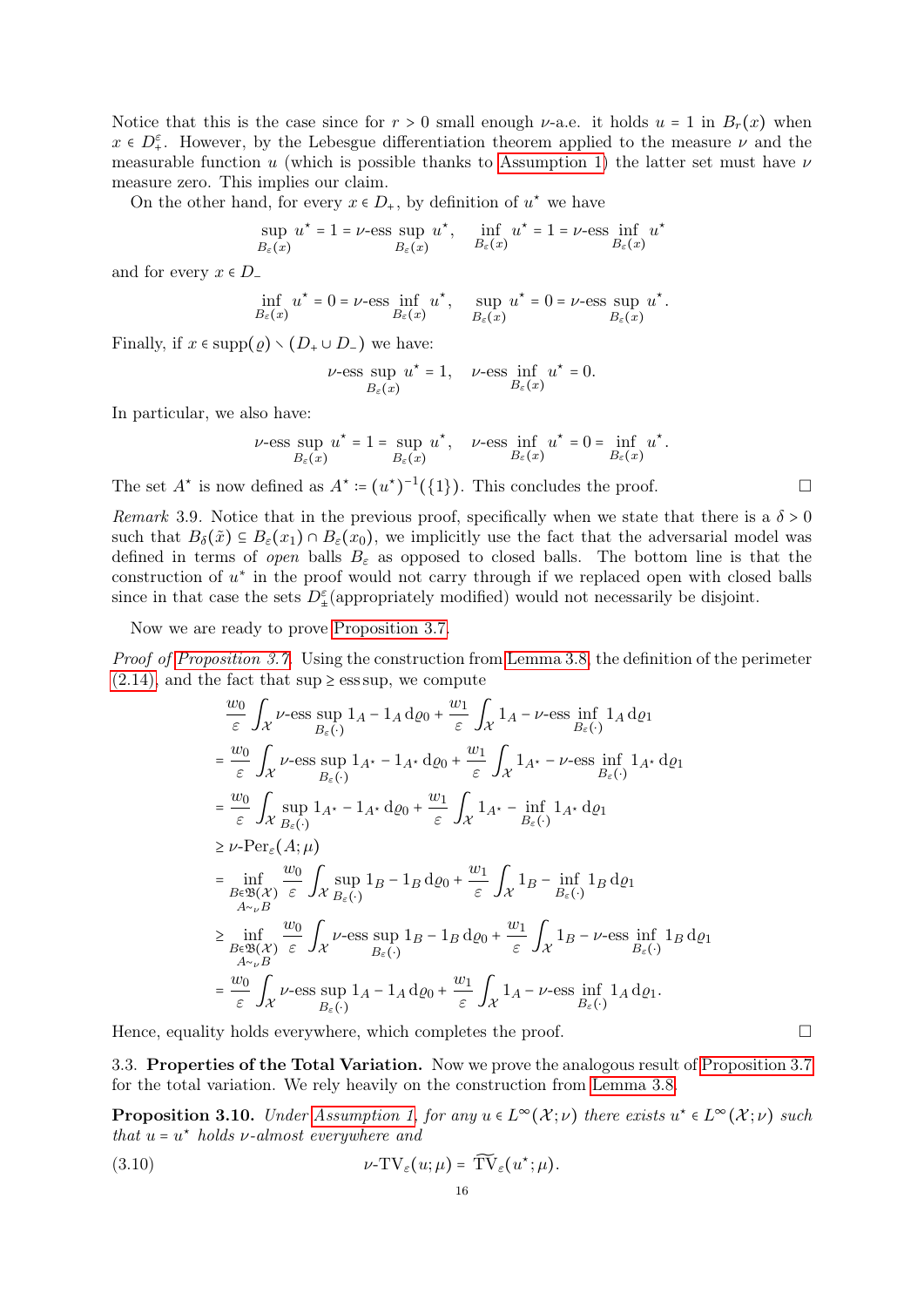Furthermore, the total variation admits the characterization

(3.11) 
$$
\nu\text{-TV}_{\varepsilon}(u;\mu) = \frac{w_0}{\varepsilon} \int_{\mathcal{X}} \nu\text{-ess} \sup_{B_{\varepsilon}(\cdot)} u - u \,d\varrho_0 + \frac{w_1}{\varepsilon} \int_{\mathcal{X}} u - \nu\text{-ess} \inf_{B_{\varepsilon}(\cdot)} u \,d\varrho_1.
$$

Proof. The proof works just as the proof of [Proposition 3.7,](#page-14-0) however, using [Lemma 3.11](#page-16-0) below.  $\Box$ 

<span id="page-16-0"></span>**Lemma 3.11.** Under [Assumption 1](#page-13-1) for any Borel measurable function  $u \in L^{\infty}(\mathcal{X}; \nu)$  there exists  $u^*: \mathcal{X} \to \mathbb{R}$  such that  $u = u^*$  holds v-almost everywhere and

<span id="page-16-1"></span>(3.12) 
$$
\sup_{B_{\varepsilon}(x)} u^* = \nu \text{-ess} \sup_{B_{\varepsilon}(x)} u^*, \quad \inf_{B_{\varepsilon}(x)} u^* = \nu \text{-ess} \inf_{B_{\varepsilon}(x)} u^*, \quad \forall x \in \operatorname{supp} \varrho.
$$

*Proof.* Step 1: Let  $t_1, t_2, t_3, \ldots$  be an enumeration of the rational numbers. In what follows we construct a collection of measurable sets  $A_{t_1}^*, A_{t_2}^*, A_{t_3}^*, \dots$  satisfying the following properties:

- (1) For every k, we have  $\{u \ge t_k\} \sim_{\nu} A_{t_k}^*$ .
- (2) For every k,  $A_{t_k}^*$  satisfies [\(3.9\).](#page-14-2)
- (3) For any two  $k \neq l$ , if  $t_k < t_l$ , then  $1_{A_{t_l}^{\star}}(x) \leq 1_{A_{t_k}^{\star}}(x)$  for every  $x \in \text{supp }\nu$ .

We construct these sets inductively. First, following the proof of [Lemma 3.8](#page-14-1) applied to the set  $A = \{u \ge t_1\}$  we obtain the set  $A_{t_1}^*$  defined through its indicator function according to

$$
1_{A_{t_1}^*}(x) \coloneqq \begin{cases} 1 & \text{if } x \in D_+^{\varepsilon}(t_1) \\ 0 & \text{if } x \in D_-^{\varepsilon}(t_1) \\ 1_{\{u \ge t_1\}} & \text{if } x \in \mathbb{R}^d \setminus (D_+^{\varepsilon}(t_1) \cup D_-^{\varepsilon}(t_1)). \end{cases}
$$

In the above, we use the notation  $D_{+}^{\varepsilon}(t_1)$ ,  $D_{-}^{\varepsilon}(t_1)$ , as well as the notation  $D_{+}(t_1)$ ,  $D_{-}(t_1)$ , to denote the sets introduced in the proof of [Lemma 3.8](#page-14-1) emphasizing that these sets are associated to the set  $\{u \geq t_1\}.$ 

Now, suppose that we have constructed the sets  $A_{t_1}^*, \ldots, A_{t_L}^*$  (in terms of associated sets  $D_+(t_l)$ ,  $D_-(t_l)$ ,  $D_+^{\varepsilon}(t_l)$ ,  $D_-^{\varepsilon}(t_l)$  for every  $l = 1, \ldots, L$ ) and suppose that these sets satisfy (1)-(3) when restricted to  $k, l \in \{1, ..., L\}$ . We now discuss how to construct the set  $A_{t_{L+1}}^*$ . Suppose that  $t_k < t_{L+1} < t_l$  for some  $k, l \in \{1, ..., L\}$  and suppose that these indices are chosen so that there is no element in  $\{t_1, \ldots, t_L\}$  strictly between  $t_k$  and  $t_l$  (if  $t_{L+1}$  was bigger, or smaller, than all the  $t_k$  with  $k = 1, \ldots, L$ , a similar construction to the one we exhibit next would apply and because of this we focus on the case mentioned earlier for brevity). We start by defining

$$
1_{\tilde{A}_{t_{L+1}}}(x) \coloneqq \begin{cases} 1 & \text{ if } x \in D_+^{\varepsilon}(t_{L+1}) \\ 0 & \text{ if } x \in D_-^{\varepsilon}(t_{L+1}) \\ 1_{\{u \ge t_{L+1}\}}(x) & \text{ if } x \in \mathbb{R}^d \smallsetminus \big(D_+^{\varepsilon}(t_{L+1}) \cup D_-^{\varepsilon}(t_{L+1}) \big), \end{cases}
$$

obtained following the construction in [Lemma 3.8](#page-14-1) when applied to the set  $\{u \ge t_{L+1}\}\$ . We now modify  $\tilde{A}_{t_{L+1}}$  slightly to eventually satisfy property (3). Indeed, since  $\{u \ge t_l\} \subseteq \{u \ge t_{L+1}\} \subseteq \{u \ge t_l\}$  $\{t_k\}$  and  $\overrightarrow{A}^{\star}_{t_k} \sim_{\nu} \{u \geq t_k\}, \overrightarrow{A}^{\star}_{t_l} \sim_{\nu} \{u \geq t_l\}, \overrightarrow{A}_{t_{L+1}} \sim_{\nu} \{u \geq t_{L+1}\}$  we conclude that

$$
1_{A^\star_{t_l}}(x) \leq 1_{\{u \geq t_{L+1}\}}(x) \leq 1_{A^\star_{t_k}}(x)
$$

for every  $x \in \mathbb{R}^d \setminus \mathcal{N}_{L+1}$  where  $\mathcal{N}_{L+1}$  is some  $\nu$ -null set. We then define

$$
1_{A_{t_{L+1}}^*}(x) \coloneqq \begin{cases} 1_{A_{t_l}^*}(x) & \text{if } x \in (\mathbb{R}^d \setminus (D_+^\varepsilon(t_{L+1}) \cup D_-^\varepsilon(t_{L+1}))) \cap \mathcal{N}_{L+1} \\ 1_{\tilde{A}_{t_{L+1}}}(x) & \text{otherwise.} \end{cases}
$$

It is evident that  $A_{t_{L+1}}^*$  is *v*-equivalent to  $\{u \ge t_{L+1}\}\$  and that it satisfies [\(3.9\)](#page-14-2) (since we do not modify the  $\tilde{A}_{t_{L+1}}$  inside  $D^+_{\varepsilon}(t_{L+1})$  or  $D^-_{\varepsilon}(t_{L+1})$ . It remains to show that for every  $x \in \text{supp } \nu$ we have  $1_{A_{t_l}^{\star}}(x) \leq 1_{A_{t_{k+1}}^{\star}}(x) \leq 1_{A_{t_k}^{\star}}(x)$ . By definition of  $A_{t_{k+1}}^{\star}$  and the relation between  $A_{t_k}^{\star}$  and  $A_{t_l}^*$  the inequality is immediate if  $x \in \mathbb{R}^d \setminus (D_+^{\varepsilon}(t_{L+1}) \cup D_-^{\varepsilon}(t_{L+1}))$ . Thus it suffices to show the inequality when  $x \in D^{\varepsilon}(t_{L+1})$  (as the case  $x \in D^{\varepsilon}(t_{L+1})$  is completely analogous). In turn, we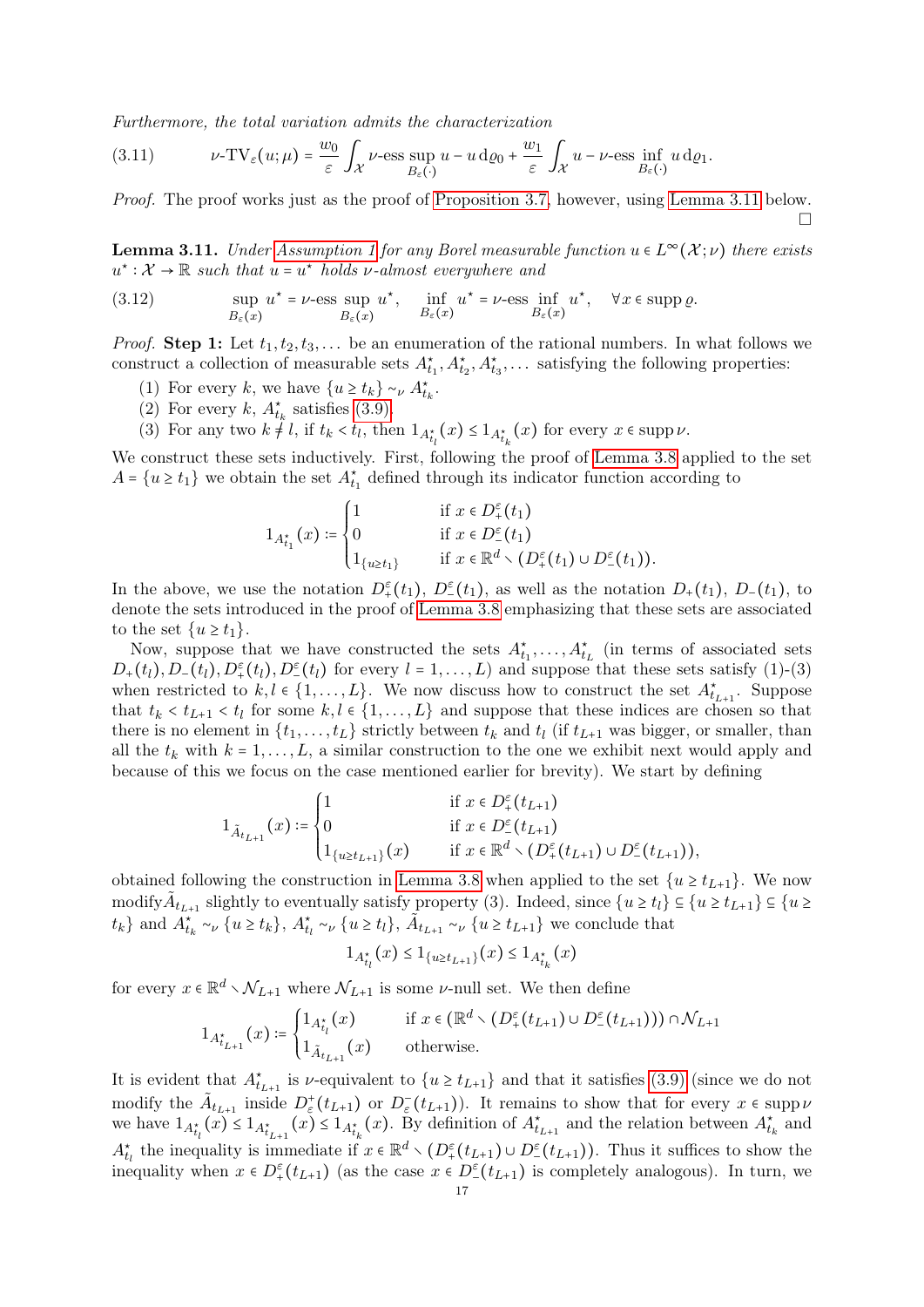just have to show that  $1_{A_{t_k}^*}(x) = 1$ . Now, notice that  $x \in D^{\varepsilon}(t_{L+1})$  means that there is  $x_1 \in \text{supp } \varrho$ such that  $x_1 \in D_+(t_{L+1})$  and  $d(x, x_1) < \varepsilon$ . In particular,  $1_{\{u \ge t_{L+1}\}}(\tilde{x}) = 1$  for  $\nu$ -a.e.  $\tilde{x} \in B_{\varepsilon}(x_1)$ . Given that  $\{u \ge t_{L+1}\}\subseteq \{u \ge t_k\}$ , we also have that  $1_{\{u \ge t_k\}}(\tilde{x}) = 1$  for  $\nu$ -a.e.  $\tilde{x} \in B_{\varepsilon}(x_1)$ , and hence  $x_1 \in D_+(t_k)$ . We conclude that  $x \in D_+^{\varepsilon}(t_k)$  and in turn that  $1_{A_{t_k}^*}(x) = 1$ .

**Step 2:** Using the family of sets  $A_{t_1}^{\star}, A_{t_2}^{\star}, A_{t_3}^{\star}, \ldots$  we construct the function  $u^{\star}$  according to

<span id="page-17-1"></span><span id="page-17-0"></span>
$$
u^*(x) \coloneqq \sup\{t \in \mathbb{Q} \,:\, x \in A_t^*\}.
$$

We now show the following relations between level sets of  $u^*$  and the sets  $A_t^*$ : for every  $t \in \mathbb{Q}$ we have

$$
(3.13) \t\t\t 1_{A_t^*}(x) \le 1_{\{u^* \ge t\}}(x), \quad \forall x \in \text{supp }\nu,
$$

and for every  $s, t \in \mathbb{Q}$  with  $s < t$  we have

(3.14) 
$$
1_{\{u^* \ge t\}}(x) \le 1_{A_s^*}(x), \quad \forall x \in \text{supp }\nu.
$$

Inequality [\(3.13\)](#page-17-0) follows from the fact that if  $x \in A_t^*$ , then by definition of  $u^*$  we have  $u^*(x) \ge t$ . So in this case we actually have the stronger condition  $A_t^* \subseteq \{u^* \geq t\}.$ 

To obtain inequality [\(3.14\)](#page-17-1) take  $x \in \text{supp } \nu$  such that  $u^*(x) \geq t$ . Then there must exist a rational  $r \geq s$  such that  $x \in A_r^*$  for otherwise  $u^*(x)$  would be less than s. From property (3) of the sets  $A^*$  we deduce that  $x \in A_s^*$  also.

Step 3: We now show that  $u^*$  satisfies [\(3.12\).](#page-16-1) To see this, let  $x \in \text{supp } \varrho$  and suppose for the sake of contradiction that  $\sup_{B_{\varepsilon}(x)} u^* > \nu$ -ess  $\sup_{B_{\varepsilon}(x)} u^*$ . Pick  $t \in \mathbb{Q}$  strictly between these two values. Then, there is  $\tilde{x} \in B_{\varepsilon}(x)$  (notice that  $\tilde{x} \in \text{supp }\nu$ ) such that  $u^*(\tilde{x}) \geq t$ . In particular, from [\(3.14\)](#page-17-1) it follows that  $1_{A_s^*}(x) = 1$  for a rational s with  $s < t$  that is also strictly larger than v-ess sup<sub> $B_{\varepsilon}(x)$ </sub>  $u^*$ , and in turn we deduce that  $\sup_{B_{\varepsilon}(x)} 1_{A_{s}^{*}} = 1$ . On the other hand, from the fact that  $\nu$ -ess  $\sup_{B_{\varepsilon}(x)} u^* < s$ , it is clear that  $\nu(\{u^* \geq s\} \cap B_{\varepsilon}(x)) = 0$ , and thus if we combine with [\(3.13\)](#page-17-0) we deduce that  $\nu(A_s^* \cap B_\varepsilon(x)) = 0$  also. This means that  $\nu$ -ess sup $_{B_\varepsilon(x)} 1_{A_s^*} = 0$ , contradicting in this way property (2) for the set  $A_s^*$ . In conclusion: for every  $x \in \text{supp } \varrho$  we have  $\sup_{B_{\varepsilon}(x)} u^* = \nu$ -ess  $\sup_{B_{\varepsilon}(x)} u^*$ .

To show the second part of [\(3.12\)](#page-16-1) we follow a similar strategy. Namely, suppose for the sake of contradiction that there is  $x \in \text{supp } \varrho \text{ such that } \inf_{B_{\varepsilon}(x)} u^* \leq \text{ess} \inf_{B_{\varepsilon}(x)} u^*$ . Let s be a rational number strictly between these two values. Then there is  $\tilde{x} \in B_{\varepsilon}(x)$  such that  $u^*(\tilde{x}) < s$  and thus we must have  $\tilde{x} \notin A_s^*$ . In particular, we have  $\inf_{B_{\varepsilon}(x)} 1_{A_s^*} = 0$ . Picking now a rational t strictly between s and  $\text{ess inf}_{B_{\varepsilon}(x)} u^*$  we conclude that  $1_{\{u^*\geq t\}} = 1$   $\nu$ -a.e.  $\tilde{x} \in B_{\varepsilon}(x)$ . By [\(3.14\)](#page-17-1) the same is true when we replace  $\{u^* \geq t\}$  with  $A_s^*$ . Thus, we conclude that  $\operatorname{ess\,inf}_{B_{\varepsilon}(x)} 1_{A_s^*} = 1$ , contradicting property (2) for the set  $A_s^*$ . In conclusion: for every  $x \in \text{supp } \varrho$  we have  $\inf_{B_{\varepsilon}(x)} u^* =$  $\operatorname{ess\,inf}_{B_{\varepsilon}(x)} u^*$ .

**Step 4:** Finally, we can combine property (1) of the sets  $A^*$ , inequalities [\(3.13\)](#page-17-0) and [\(3.14\),](#page-17-1) and a similar argument (i.e., by contradiction) to the one used in Step 3, in order to conclude that  $u^* = u$  holds  $\nu$ -a.e.

In fact, the nonlocal perimeter and total variation are connected via a coarea formula, as it is the case for their local counterparts. Thanks to the characterizations as essential perimeter and total variation from [Propositions 3.7](#page-14-0) and [3.10](#page-15-2) the proof becomes very simple.

<span id="page-17-2"></span>Proposition 3.12 (Coarea formula). Under [Assumption 1](#page-13-1) it holds that

(3.15) 
$$
\nu-\mathrm{TV}_{\varepsilon}(u;\mu)=\int_{\mathbb{R}}\nu-\mathrm{Per}_{\varepsilon}(\{u\geq t\};\mu)\,\mathrm{d}t.
$$

*Proof.* Let us first assume that  $u \ge 0$  holds  $\nu$ -almost everywhere. Using [Propositions 3.7](#page-14-0) and [3.10,](#page-15-2) the layer cake representation, monotone convergence to swap integrals and supremum/infima,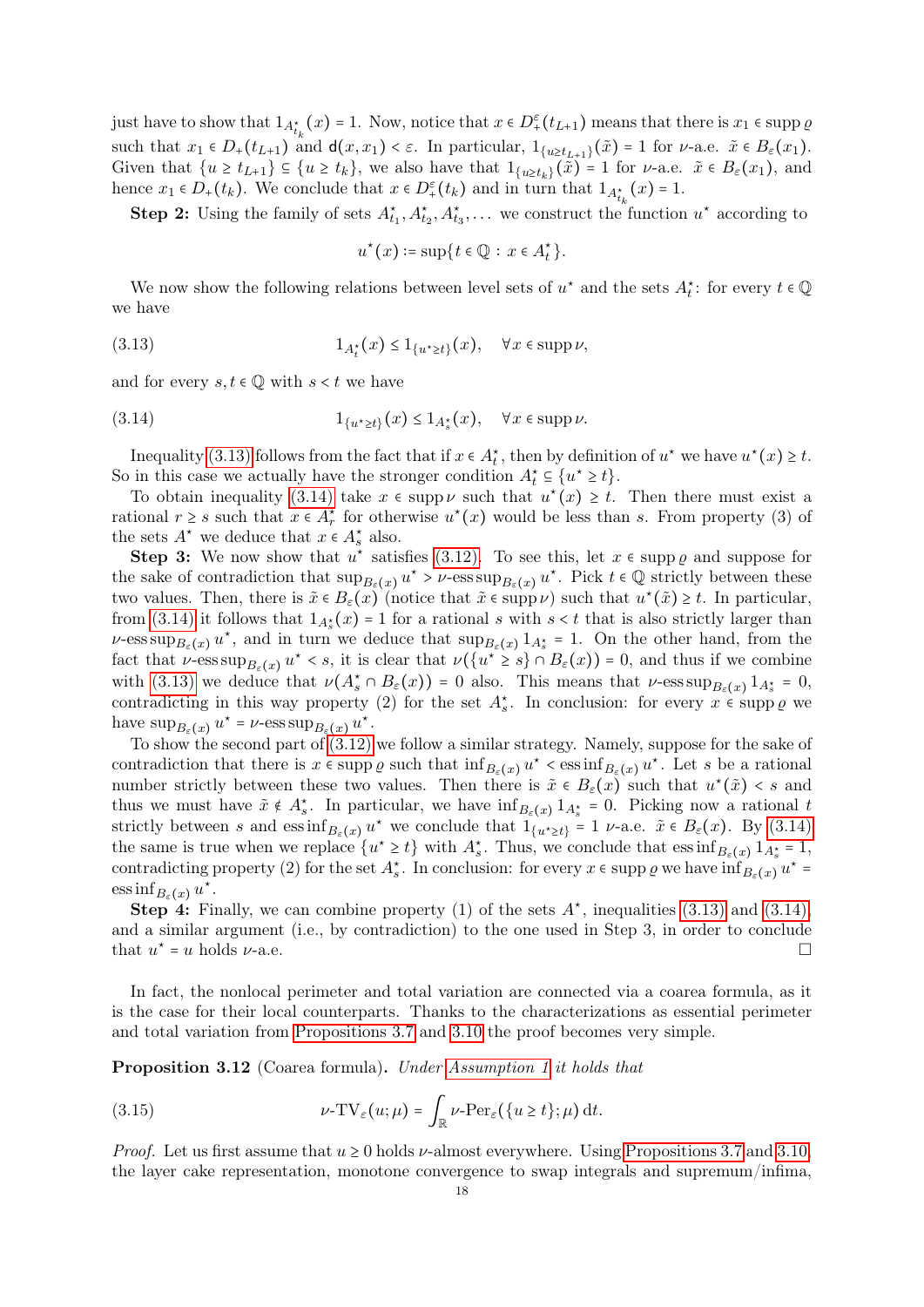and Tonelli's theorem to swap integrals we can compute

$$
\nu\text{-TV}_{\varepsilon}(u;\mu) = \frac{w_0}{\varepsilon} \int_{\mathcal{X}} \nu\text{-ess} \sup_{B_{\varepsilon}(\cdot)} u - u \, \text{d}\varrho_0 + \frac{w_1}{\varepsilon} \int_{\mathcal{X}} u - \nu\text{-ess} \inf_{B_{\varepsilon}(\cdot)} u \, \text{d}\varrho_1
$$
\n
$$
= \frac{w_0}{\varepsilon} \int_{\mathcal{X}} \nu\text{-ess} \sup_{B_{\varepsilon}(\cdot)} \int_0^\infty 1_{\{u \ge t\}} \, \text{d}t - \int_0^\infty 1_{\{u \ge t\}} \, \text{d}t \, \text{d}\varrho_0
$$
\n
$$
+ \frac{w_1}{\varepsilon} \int_{\mathcal{X}} \int_0^\infty 1_{\{u \ge t\}} \, \text{d}t - \nu\text{-ess} \inf_{B_{\varepsilon}(\cdot)} \int_0^\infty 1_{\{u \ge t\}} \, \text{d}t \, \text{d}\varrho_1
$$
\n
$$
= \int_0^\infty \left( \frac{w_0}{\varepsilon} \int_{\mathcal{X}} \nu\text{-ess} \sup_{B_{\varepsilon}(\cdot)} 1_{\{u \ge t\}} - 1_{\{u \ge t\}} \, \text{d}\varrho_0
$$
\n
$$
+ \frac{w_1}{\varepsilon} \int_{\mathcal{X}} 1_{\{u \ge t\}} - \nu\text{-ess} \inf_{B_{\varepsilon}(\cdot)} 1_{\{u \ge t\}} \, \text{d}\varrho_1 \right) \, \text{d}t
$$
\n
$$
= \int_0^\infty \nu\text{-Per}_{\varepsilon}(\{u^\star \ge t\}) \, \text{d}t.
$$

In the general case we can decompose  $u = u_+ - u_-$  where  $u_+ \ge 0$  and use the fact that  $v$ -TV<sub> $\epsilon$ </sub> $(u; \mu)$  =  $\nu$ -TV<sub> $\varepsilon$ </sub> $(u_+;\mu)$  +  $\nu$ -TV $_{\varepsilon}$  $(u_-;\mu)$ .

The main consequence of the previous properties of the perimeter and the total variation is that the the latter constitutes a convex and weak-\* lower semicontinuous functional on  $L^{\infty}(\mathcal{X};\nu)$ .

Showing the weak-\* lower semicontinuity on  $L^{\infty}(\mathcal{X}; \nu)$  requires a little bit more work. For this we need a couple of preparatory lemmas. These depend on the validity of the Lebesgue differentiation theorem which requires the doubling condition in [Assumption 1.](#page-13-1)

<span id="page-18-0"></span>**Lemma 3.13.** Assume that  $(X, d, \nu)$  is a Vitali metric measure space, meaning that  $\nu$  satisfies [\(3.6\)](#page-13-2), assume that  $\nu$  is sigma-finite, and suppose that  $u_k \rightharpoonup^* u$  in  $L^{\infty}(\mathcal{X}; \nu)$ . Then for  $\nu$ -almost every  $x \in \mathcal{X}$  and all  $\varepsilon > 0$ 

$$
\limsup_{k \to \infty} \nu\text{-ess} \inf_{B_{\varepsilon}(x)} u_k \le u(x) \le \liminf_{k \to \infty} \nu\text{-ess} \sup_{B_{\varepsilon}(x)} u_k.
$$

*Proof.* Since  $\nu$  is finite,  $L^{\infty}(\mathcal{X};\nu)$  is the dual of  $L^{1}(\mathcal{X};\nu)$  and hence by definition of weak-\* convergence it holds

$$
\int_{\mathcal{X}} u \phi \, \mathrm{d} \nu = \lim_{k \to \infty} \int_{\mathcal{X}} u_k \phi \, \mathrm{d} \nu, \quad \forall \phi \in L^1(\mathcal{X}; \nu).
$$

Choosing  $\phi = \frac{1}{\nu(B_r(x))} 1_{B_r(x)}$  for  $r > 0$  it holds that

$$
\frac{1}{\nu(B_r(x))}\int_{B_r(x)} u\,\mathrm{d}\nu = \lim_{k\to\infty}\frac{1}{\nu(B_r(x))}\int_{B_r(x)} u_k\,\mathrm{d}\nu.
$$

Hence, using the Lebesgue differentiation theorem [\[34\]](#page-33-14) we obtain for  $\nu$ -a.e.  $x \in \mathcal{X}$  any  $\varepsilon > 0$ 

$$
u(x) = \lim_{r \downarrow 0} \frac{1}{\nu(B_r(x))} \int_{B_r(x)} u \,d\nu
$$
  
\n
$$
= \lim_{r \downarrow 0} \lim_{k \to \infty} \frac{1}{\nu(B_r(x))} \int_{B_r(x)} u_k \,d\nu
$$
  
\n
$$
\leq \limsup_{r \downarrow 0} \liminf_{k \to \infty} \nu
$$
-ess sup  $u_k$   
\n
$$
\leq \liminf_{k \to \infty} \nu
$$
-ess sup  $u_k$ .  
\n
$$
B_r(x)
$$

Similarly, one establishes the inequality  $u(x) \ge \limsup_{k\to\infty} \nu$ -ess  $\inf_{B_{\varepsilon}(x)} u_k$ .

<span id="page-18-1"></span>Lemma 3.14. Under the conditions of [Lemma 3.13](#page-18-0) it holds

$$
\nu\text{-ess} \sup_{B_{\varepsilon}(x)} (u) \le \liminf_{k \to \infty} \nu\text{-ess} \sup_{B_{\varepsilon}(x)} (u_k),
$$
  

$$
\nu\text{-ess} \inf_{B_{\varepsilon}(x)} (u) \ge \limsup_{k \to \infty} \nu\text{-ess} \inf_{B_{\varepsilon}(x)} (u_k).
$$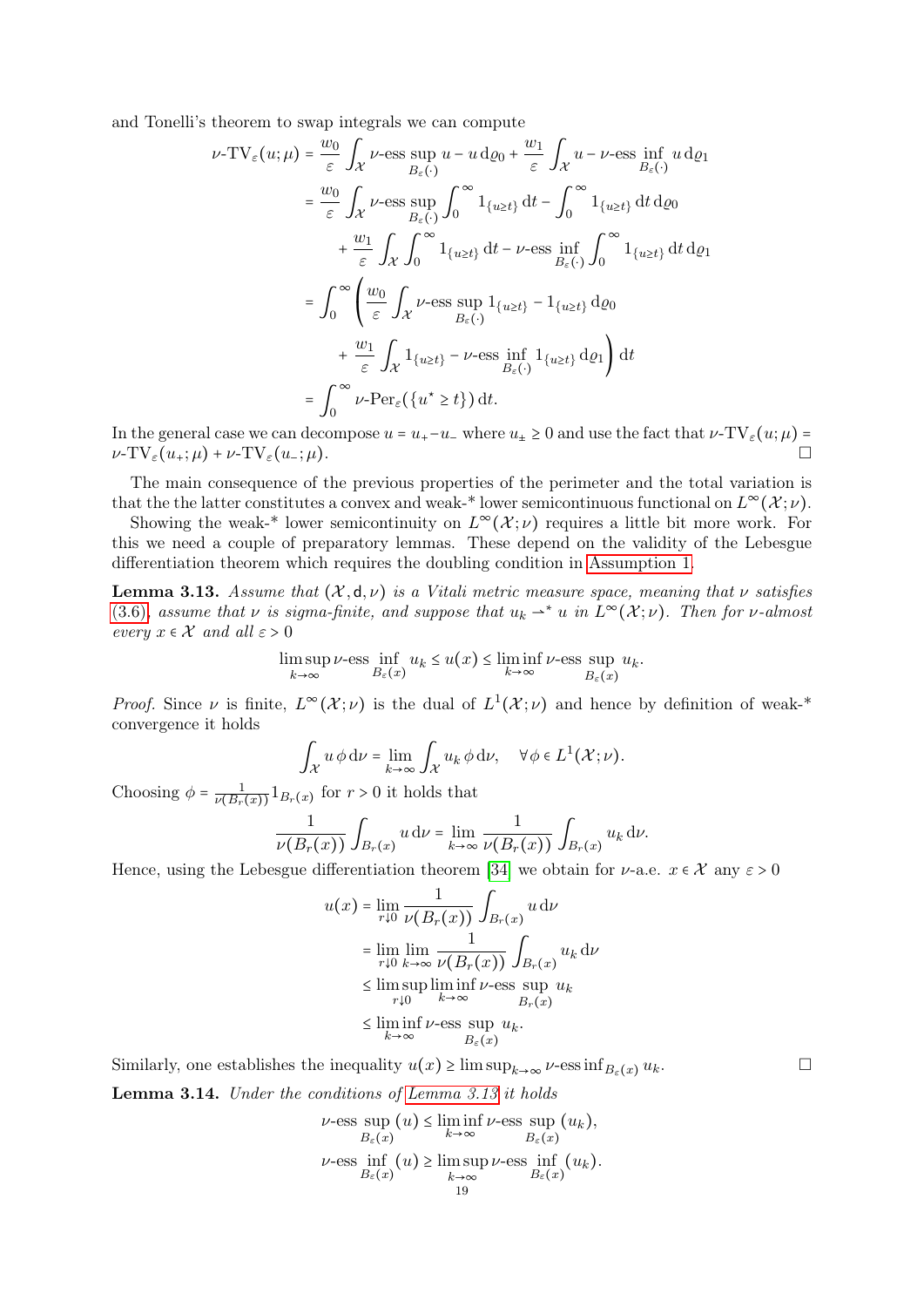*Proof.* Let us choose  $0 < \delta < \varepsilon$ . For *v*-almost every  $\gamma \in \mathcal{X}$  [Lemma 3.13](#page-18-0) implies

$$
u(y) \le \liminf_{k \to \infty} \nu\text{-ess} \sup_{B_\delta(y)} u_k.
$$

Taking the  $\nu$ -ess sup over  $y \in B_{\varepsilon-\delta}(x)$  and using the definition of  $u^*$  yields

$$
\nu\text{-ess} \sup_{B_{\varepsilon-\delta}(x)} u \leq \nu\text{-ess} \sup_{y\in B_{\varepsilon-\delta}(x)} \liminf_{k\to\infty} \nu\text{-ess} \sup_{B_{\delta}(y)} u_k
$$
  

$$
\leq \liminf_{k\to\infty} \nu\text{-ess} \sup_{y\in B_{\varepsilon-\delta}(x)} \nu\text{-ess} \sup_{B_{\delta}(y)} u_k
$$
  

$$
= \liminf_{k\to\infty} \nu\text{-ess} \sup_{B_{\varepsilon}(x)} u_k.
$$

Choosing  $\delta > 0$  arbitrarily small yields

$$
\nu\text{-ess}\sup_{B_{\varepsilon}(x)} u \le \liminf_{k\to\infty} \nu\text{-ess}\sup_{B_{\varepsilon}(x)} u_k.
$$

Applying this reasoning to  $-u_k$  one shows analogously that

$$
\limsup_{k \to \infty} \nu\text{-ess} \inf_{B_{\varepsilon}(x)} u_k \le \nu\text{-ess} \inf_{B_{\varepsilon}(x)} u.
$$

| __ |  |
|----|--|
|    |  |
|    |  |

<span id="page-19-0"></span>Lemma 3.15. Under the conditions of [Lemma 3.14](#page-18-1) it holds

$$
\int_{\mathcal{X}} \nu\text{-ess} \sup_{B_{\varepsilon}(x)} u \, d\nu \le \liminf_{k \to \infty} \int_{\mathcal{X}} \nu\text{-ess} \sup_{B_{\varepsilon}(x)} u_k \, d\nu,
$$

$$
\int_{\mathcal{X}} \nu\text{-ess} \inf_{B_{\varepsilon}(x)} u \, d\nu \ge \limsup_{k \to \infty} \int_{\mathcal{X}} \nu\text{-ess} \inf_{B_{\varepsilon}(x)} u_k \, d\nu.
$$

Proof. Using [Lemma 3.14](#page-18-1) we compute

$$
\int_{\mathcal{X}}\nu\text{-ess}\sup_{B_\varepsilon(x)}u\,\mathrm{d}\nu\leq \int_{\mathcal{X}}\liminf_{k\to\infty}\nu\text{-ess}\sup_{B_\varepsilon(x)}u_k\,\mathrm{d}\nu\leq \liminf_{k\to\infty}\int_{\mathcal{X}}\nu\text{-ess}\sup_{B_\varepsilon(x)}u_k\,\mathrm{d}\nu
$$

and analogously for the other integral.

Now we are ready to prove the following proposition which states important properties of the total variation.

<span id="page-19-1"></span>**Proposition 3.16.** Under [Assumption 1](#page-13-1) the functional  $\nu$ -TV<sub> $\varepsilon$ </sub>( $\cdot$ ;  $\mu$ ), defined in [\(3.2\)](#page-12-4), is a positively homogeneous, weak-\* lower semicontinuous, and convex functional on  $L^{\infty}(\mathcal{X};\nu)$ . Lower semicontinuity is understood in the sense that

$$
u_k \rightharpoonup^* u \text{ in } L^{\infty}(\mathcal{X}; \nu) \implies \nu \text{-TV}_{\varepsilon}(u; \mu) \leq \liminf_{k \to \infty} \nu \text{-TV}_{\varepsilon}(u_k; \mu).
$$

Proof. The positive homogeneity is obvious from the definition [\(3.2\).](#page-12-4) To prove lower semicontinuity we use [Proposition 3.10](#page-15-2) to write

$$
\nu\text{-TV}_{\varepsilon}(u;\mu) = \frac{w_0}{\varepsilon} \left( \int_{\mathcal{X}} \nu\text{-ess} \sup_{B_{\varepsilon}(x)} u \, \mathrm{d}\varrho_0 - \int_{\mathcal{X}} u \, \mathrm{d}\varrho_0 \right) + \frac{w_1}{\varepsilon} \left( \int_{\mathcal{X}} u \, \mathrm{d}\varrho_1 - \int_{\mathcal{X}} \nu\text{-ess} \inf_{B_{\varepsilon}(x)} u \, \mathrm{d}\varrho_1 \right).
$$

Applying [Lemma 3.15](#page-19-0) we conclude that the first and last terms are lower semicontinuous. Weak-\* convergence (utilizing  $1 \in L^1(\mathcal{X}; \nu)$ ) shows that the second and third term are even continuous and we can conclude.

Convexity is a direct consequence of the submodularity of the perimeter, the coarea formula from [Proposition 3.12,](#page-17-2) and the lower semicontinuity; the proof works just as in [\[43,](#page-33-11) Prop.  $3.4$ ].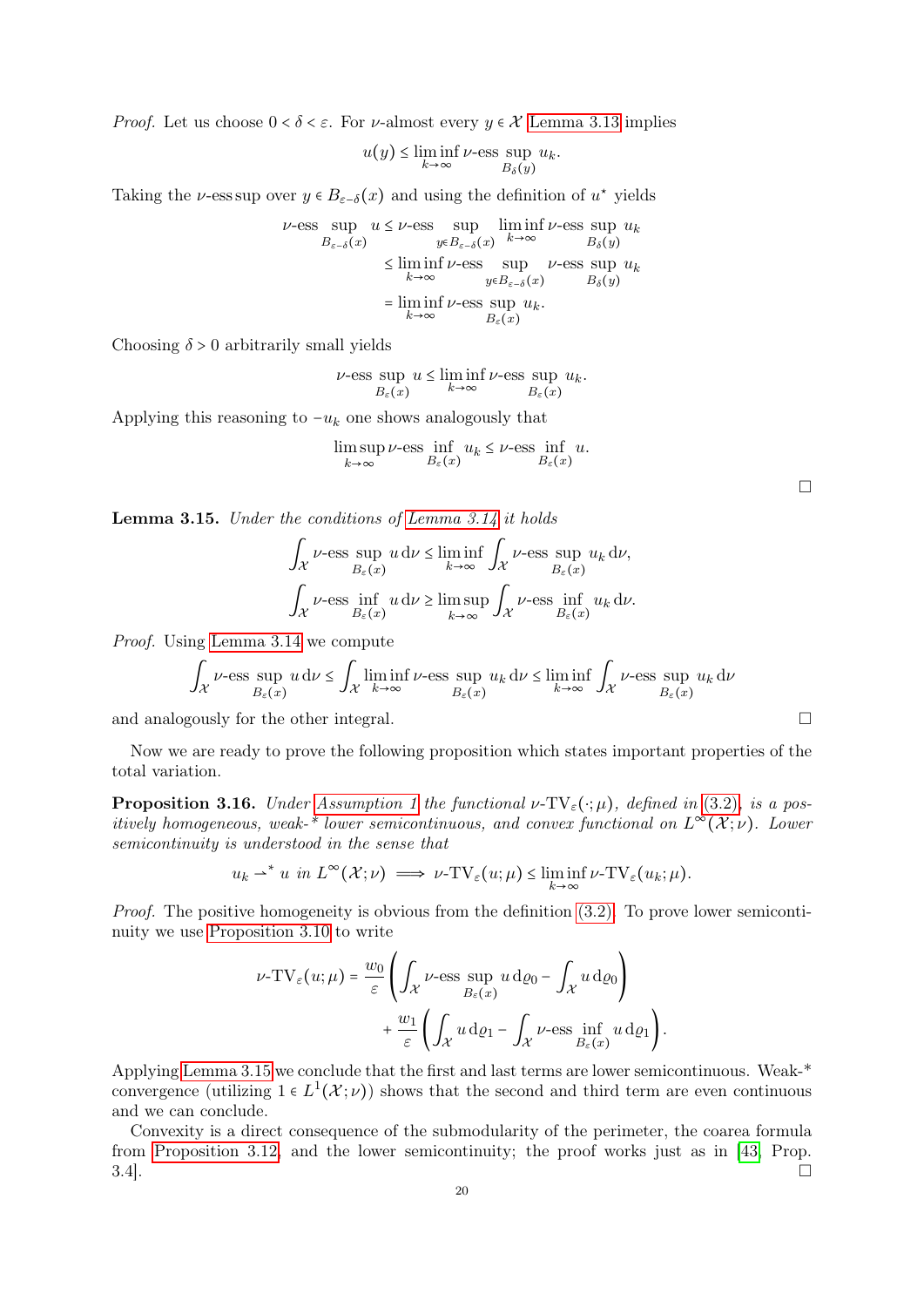<span id="page-20-0"></span>3.4. Existence of Solutions. We have completed all preparations to finally state our existence result for the adversarial problem [\(1.7\).](#page-4-1) The proof uses the direct method to establish existence of a minimizer of the variational problem [\(2.17\).](#page-10-2) Then we use the representative constructed in [Proposition 3.7](#page-14-0) to turn this minimizer into a minimizer of the original problem [\(1.7\).](#page-4-1) This last step is shown in the following lemma.

<span id="page-20-2"></span>**Lemma 3.17.** Let  $A \in \mathfrak{B}(\mathcal{X})$  be a solution of [\(2.17\)](#page-10-2). Then  $A^*$  is a solution of [\(1.7\)](#page-4-1).

Proof. Using [Propositions 2.11](#page-10-4) and [3.7,](#page-14-0) we get

$$
\mathbb{E}_{(x,y)\sim\mu}[[1_{A^*}-y]] + \varepsilon \widetilde{\text{Per}}_{\varepsilon}(A^*;\mu) = \mathbb{E}_{(x,y)\sim\mu}[[1_A-y]] + \varepsilon \nu \text{-Per}_{\varepsilon}(A;\mu)
$$
\n
$$
= \inf_{A\in\mathfrak{B}(\mathcal{X})} \mathbb{E}_{(x,y)\sim\mu}[[1_A-y]] + \varepsilon \nu \text{-Per}_{\varepsilon}(A;\mu)
$$
\n
$$
= \inf_{A\in\mathfrak{B}(\mathcal{X})} \mathbb{E}_{(x,y)\sim\mu}[[1_A-y]] + \varepsilon \widetilde{\text{Per}}_{\varepsilon}(A;\mu),
$$

which, thanks to [Proposition 2.10,](#page-10-3) is equivalent to  $A^*$  solving [\(1.7\).](#page-4-1)

**Theorem 3.18** (Existence of Minimizers). Under [Assumption 1](#page-13-1) there exists a solution  $A \in$  $\mathfrak{B}(\mathcal{X})$  of problem [\(1.7\)](#page-4-1).

*Proof.* Let  $(A_k)_{k\in\mathbb{N}} \subseteq \mathfrak{B}(\mathcal{X})$  a minimizing sequence of [\(2.17\).](#page-10-2) Using weak-\* compactness of  $L^{\infty}(\mathcal{X};\nu)$  we know that there exists  $u \in L^{\infty}(\mathcal{X};\nu)$  such that a subsequence (which we don't relabel) satisfies  $1_{A_k} \rightarrow^* u$  in  $L^{\infty}(\mathcal{X}; \nu)$ .

Using [Proposition 3.16](#page-19-1) and the fact that  $\nu$ -TV( $1_A$ ; $\mu$ ) =  $\nu$ -Per<sub> $\epsilon$ </sub>( $A$ ; $\mu$ ) for all  $A \in \mathfrak{B}(\mathcal{X})$  we infer that

<span id="page-20-1"></span>
$$
\mathbb{E}_{(x,y)\sim\mu} [|u(x)-y|] + \varepsilon \nu - TV_{\varepsilon}(u;\mu) \le \liminf_{k \to \infty} \mathbb{E}_{(x,y)\sim\mu} [|1_{A_k}(x)-y|] + \varepsilon \nu - Per_{\varepsilon}(1_{A_k};\mu)
$$
  
= 
$$
\inf_{A \subseteq \mathfrak{B}(\mathcal{X})} \mathbb{E}_{(x,y)\sim\mu} [|1_A(x)-y|] + \varepsilon \nu - Per_{\varepsilon}(A;\mu).
$$

Furthermore, from [Lemma 3.13](#page-18-0) we know that  $0 \le u(x) \le 1$  for  $\nu$ -a.e.  $x \in \mathcal{X}$ .

For  $t \in [0,1]$  define the set  $A_t := \{u \ge t\}$ . It trivially holds

$$
\inf_{A\subseteq\mathfrak{B}(\mathcal{X})}\mathbb{E}_{(x,y)\sim\mu}[[1_A(x)-y]]+\varepsilon\nu\text{-Per}_{\varepsilon}(A;\mu)\leq \mathbb{E}_{(x,y)\sim\mu}[[1_{A_t}(x)-y]]+\varepsilon\nu\text{-Per}_{\varepsilon}(A_t;\mu).
$$

Aiming for a contradiction we assume this inequality to be strict on a subset of  $[0,1]$  with positive Lebesgue measure. Integrating over  $t \in [0,1]$  and using [Proposition 3.12](#page-17-2) we get

$$
\inf_{A \subseteq \mathfrak{B}(\mathcal{X})} \mathbb{E}_{(x,y) \sim \mu} [[1_A(x) - y]] + \varepsilon \nu \text{-Per}_{\varepsilon}(A; \mu)
$$
\n
$$
< \int_0^1 \mathbb{E}_{(x,y) \sim \mu} [[1_{A_t}(x) - y]] + \varepsilon \nu \text{-Per}_{\varepsilon}(A_t; \mu) dt
$$
\n
$$
= \mathbb{E}_{(x,y) \sim \mu} [[u(x) - y]] + \varepsilon \nu \text{-TV}_{\varepsilon}(u; \mu),
$$

which contradicts [\(3.16\).](#page-20-1) Hence, the inequality is an equality which shows that also  $A_t$  is a minimizer of [\(2.17\)](#page-10-2) for almost all  $t \in [0,1]$ . In particular, [Lemma 3.17](#page-20-2) shows that  $A_t^*$  solves  $(1.7)$  for almost every  $t \in [0,1]$ .

The previous proposition establishes the existence of minimizers of the adversarial problem [\(1.7\).](#page-4-1) However, it is not yet clear whether minimizers are unique or regular (of course considering equivalence classes modulo  $\nu$ ). However, since the problem is not strictly convex in nature—cf. the relaxation [\(3.4\)—](#page-12-3)in general uniqueness cannot be expected. This can trivially arise due to a separation between the supports of  $\varrho_0$  and  $\varrho_1$  (as in [Figure 3\)](#page-23-0). However, this can also arise due to topological considerations, as in the following example. We notice that these examples also directly show that minimizers of these problems need not be regular.

<span id="page-20-3"></span>Example 3.19. Suppose that  $\mu$  is uniformly distributed in x on the square  $[-1,1] \times [-1,1]$ , and that  $y = 1$  on the set  $\{xy > 0\}$  and  $y = 0$  on the set  $\{xy \le 1\}$ . Then for  $\varepsilon = 0$  the Bayes classifier will be given by exactly the characteristic function of the set  $\{xy > 0\}$ . However, as  $\varepsilon$  grows there is an ambiguity near the origin, and any set whose boundary is distance at least  $\varepsilon$  from the set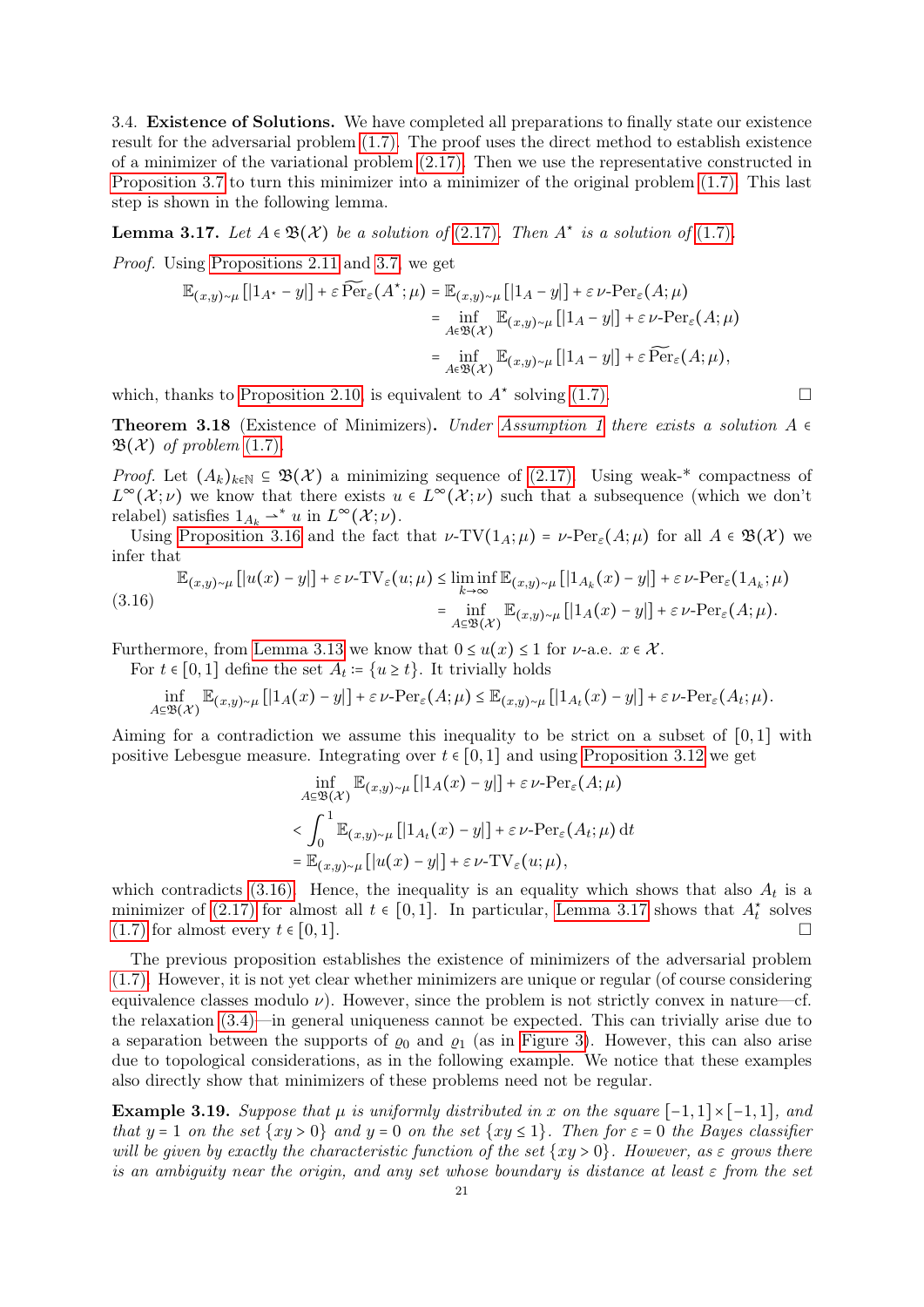<span id="page-21-1"></span>

FIGURE 2. Situation with non-unique, smooth minimizers. In this setting any minimizer will have the same nonlocal perimeter, and both minimizers have the same set where the adversary can upset the classifier.

 $\{|x| > \varepsilon, |y| > \varepsilon\}$  will be a minimizer. In particular, two smooth minimizers are demonstrated in [Figure 2,](#page-21-1) and non-smooth minimizers are directly obtained by selecting any measurable set which is "between" the two in the sense of set inclusions.

The previous example demonstrates that one cannot hope for any type of uniqueness, or even that all minimizers will necessarily be regular. Indeed, the previous example could be modified so that the conditional densities  $\varrho_0$ ,  $\varrho_1$  are smooth: the problem is topological in nature. The example essentially rests on the fact that near topological "defects" (i.e., points where the classification boundary does not look like the graph of a function) there will be points in the classification boundary that are distance more than  $\varepsilon$  from the correctly classified region, at which the classifier can be freely modified without changing the cost.

<span id="page-21-0"></span>3.5. Maximal Solutions and Regularity. Despite the previous considerations, it is possible to obtain some positive results. In particular, we can define notions of maximal and minimal minimizers to [\(1.7\)](#page-4-1) which are then shown to be unique. Moreover, we show that although there may be irregular minimizers, we can always find regular minimizers provided that we define an appropriate notion of regularity relative to the metric d.

For notational convenience, we define the adversarial risk associated to [\(1.7\)](#page-4-1) as

<span id="page-21-4"></span>
$$
(3.17) \qquad \widetilde{R}_{\varepsilon}(A) \coloneqq \mathbb{E}_{(x,y)\sim\mu} \left[ \sup_{\tilde{x}\in B_{\varepsilon}(x)} |1_A(\tilde{x}) - y| \right] = \mathbb{E}_{(x,y)\sim\mu} \left[ |1_A(x) - y| \right] + \varepsilon \widetilde{\operatorname{Per}}_{\varepsilon}(A;\mu).
$$

To begin, we prove submodularity of the adversarial risk and show that the set of minimizers is closed unter unions and intersections.

<span id="page-21-2"></span>Lemma 3.20. The adversarial risk is submodular, meaning that it satisfies

$$
(3.18) \qquad \qquad \widetilde{R}_{\varepsilon}(A\cup B) + \widetilde{R}_{\varepsilon}(A\cap B) \leq \widetilde{R}_{\varepsilon}(A) + \widetilde{R}_{\varepsilon}(B), \quad \forall A, B \in \mathfrak{B}(\mathcal{X}).
$$

Proof. We first notice that

 $\mathbb{E}_{(x,y)\sim\mu}[[1_A(x)-y]]+\mathbb{E}_{(x,y)\sim\mu}[[1_B(x)-y]]=\mathbb{E}_{(x,y)\sim\mu}[[1_{A\cap B}(x)-y]]+\mathbb{E}_{(x,y)\sim\mu}[[1_{A\cup B}(x)-y]]$ . This fact can be directly proved by decomposing X into  $A \cap B$ ,  $B \setminus A$ ,  $A \setminus B$  and  $X \setminus (A \cup B)$ , splitting the integrals, and then reassembling. Together with the submodularity of the preperimeter (cf. [Remark 3.4\)](#page-12-5) this implies the assertion.

<span id="page-21-3"></span>**Proposition 3.21.** Let A and B be minimizers of the adversarial problem  $(1.7)$  with parameter  $\varepsilon \geq 0$ . Then both  $A \cap B$  and  $A \cup B$  are both also minimizers.

*Proof.* Using [Lemma 3.20,](#page-21-2) it is immediate that, for any  $A, B$ , either  $\widetilde{R}_{\varepsilon}(A \cup B) \leq \frac{\widetilde{R}_{\varepsilon}(A) + \widetilde{R}_{\varepsilon}(B)}{2}$  $\frac{+R_{\varepsilon}(B)}{2}$  or  $\widetilde{R}_{\varepsilon}(A \cap B) \leq \frac{\widetilde{R}_{\varepsilon}(A) + \widetilde{R}_{\varepsilon}(B)}{2}$  $\frac{2+A_{\varepsilon}(B)}{2}$ : suppose that the former is true. Then if A and B are both minimizers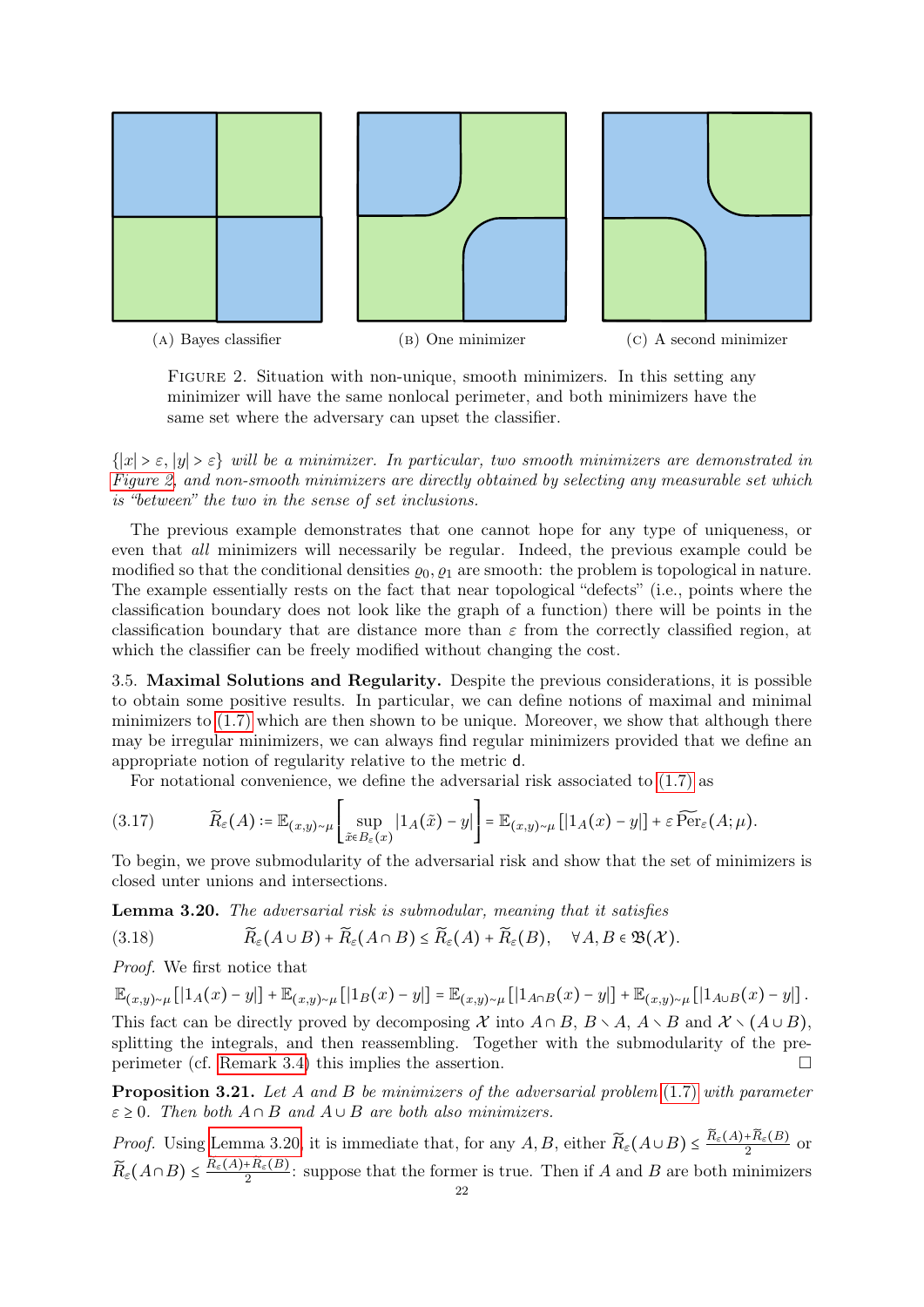then we immediately obtain that  $A \cup B$  is also a minimizer. Subtracting the minimal risk from both sides then also implies that  $R_{\varepsilon}(A \cap B) = R_{\varepsilon}(A)$ . The other case is completely analogous.  $\square$ 

We now proceed to introduce the setting under which we can make sense of maximal and minimal solutions to problem [\(1.7\).](#page-4-1) In fact, we first work with the relaxed problem [\(2.17\)](#page-10-2) and then use [Lemma 3.17](#page-20-2) to obtain statements about the original problem [\(1.7\).](#page-4-1) We introduce the following notation for sets  $A, A' \in \mathfrak{B}(\mathcal{X})$ :

(3.19) 
$$
A \leq_{\nu} A' : \iff 1_A(x) \leq 1_{A'}(x) \text{ for } \nu\text{-a.e. } x \in \mathcal{X}.
$$

Notice that the relation  $\leq_{\nu}$  above induces a partial order in the set of equivalence classes of  $\sim_{\nu}$ , in other words in the quotient  $\sigma$ -algebra  $\mathfrak{B}_{\nu}(\mathcal{X})$ . We now define maximal and minimal solutions and show their existence and uniqueness.

**Definition 3.22** (Maximal (minimal) solutions). We say that  $A \in \mathcal{B}(\mathcal{X})$  is a maximal (minimal) solution of [\(2.17\)](#page-10-2) if A is a solution with the property that any other solution  $A' \in \mathfrak{B}(\mathcal{X})$  to (2.17) satisfying  $A \leq_{\nu} A' (A' \leq_{\nu} A)$  must satisfy  $A \sim_{\nu} A'$ .

<span id="page-22-0"></span>**Proposition 3.23.** Assume that  $\nu$  is a finite measure on X. Then there exists a unique maximal (minimal) solution to problem  $(2.17)$  up to  $\nu$ -equivalence. The maximal solution is denoted with  $A_{\text{max}}$  while the minimal solution is denoted with  $A_{\text{min}}$ .

*Proof.* We follow an argument in [\[32\]](#page-33-12) and proceed as follows. Since  $\nu$  is a finite measure

$$
m \coloneqq \sup \{ \nu(A) : A \text{ solution of } (2.17) \} < \infty.
$$

Take a maximizing sequence  $\{A_n\}_{n\in\mathbb{N}}\subseteq \mathfrak{B}(\mathcal{X})$  in the definition of m so that  $\lim_{n\to\infty}\nu(A_n)=m$ . From [Proposition 3.21](#page-21-3) we know that for each  $n \in \mathbb{N}$  the set  $\bigcup_{k=1}^{n} A_k$  is also a solution to problem [\(2.17\).](#page-10-2) Let  $A \coloneqq \bigcup_{k=1}^{\infty} A_k$ , then it holds

$$
1_{\bigcup_{k=1}^{n} A_k} \to 1_A, \quad \text{in } L^1(\mathcal{X}; \nu) \text{ as } n \to \infty.
$$

From the above strong convergence it is immediate that  $A$  is also a solution to  $(2.17)$  and we have

$$
m = \lim_{n \to \infty} \nu(A_n) \le \lim_{n \to \infty} \nu\left(\bigcup_{k=1}^n A_k\right) = \nu(A) \le m.
$$

Now, notice that if there was a solution A' such that  $A \leq_{\nu} A'$  and  $A \neq_{\nu} A'$ , then we would have  $m = \nu(A) < \nu(A')$  which would contradict the definition of m. Likewise, if there were two solutions  $A, A'$  with  $\nu(A) = m = \nu(A')$  and the two sets were not equivalent, then by taking their union we would be able to obtain a solution with  $\nu$ -volume strictly larger than m. This shows the existence and uniqueness of maximal solutions. A similar proof can be used to deduce the existence and uniqueness of minimal solutions.

We can also introduce a notion of maximality and minimality of solutions for problem  $(1.7)$ , at least when restricting to a class of solutions obtained by considering specific representatives of solutions  $A \in \mathfrak{B}(\mathcal{X})$  to [\(1.7\).](#page-4-1) In contrast to the definition of  $A^*$  in [Lemma 3.8,](#page-14-1) which in general is representative dependent, the following notions are independent of the representative of A in the quotient  $\sigma$ -algebra  $\mathfrak{B}_{\nu}(\mathcal{X})$ . Given  $A \in \mathfrak{B}(\mathcal{X})$  we define Borel sets  $A^+$  and  $A^-$  through their indicators according to the formulas:

$$
1_{A^+}(x) \coloneqq \begin{cases} 1 \text{ if } x \in \text{supp}(\nu) \text{ and } \limsup_{r \downarrow 0} \frac{\nu(B_r(x) \cap A)}{\nu(B_r(x))} > 0, \\ 1 \text{ if } x \notin \text{supp}(\nu), \\ 0 \text{ if } x \in \text{supp}(\nu) \text{ and } \limsup_{r \downarrow 0} \frac{\nu(B_r(x) \cap A)}{\nu(B_r(x))} = 0, \end{cases} x \in \mathcal{X},
$$
  

$$
1_{A^-}(x) \coloneqq \begin{cases} 1 \text{ if } x \in \text{supp}(\nu) \text{ and } \liminf_{r \downarrow 0} \frac{\nu(B_r(x) \cap A)}{\nu(B_r(x))} = 1, \\ 0 \text{ if } x \notin \text{supp}(\nu), \\ 0 \text{ if } x \in \text{supp}(\nu) \text{ and } \liminf_{r \downarrow 0} \frac{\nu(B_r(x) \cap A)}{\nu(B_r(x))} < 1, \end{cases} x \in \mathcal{X}.
$$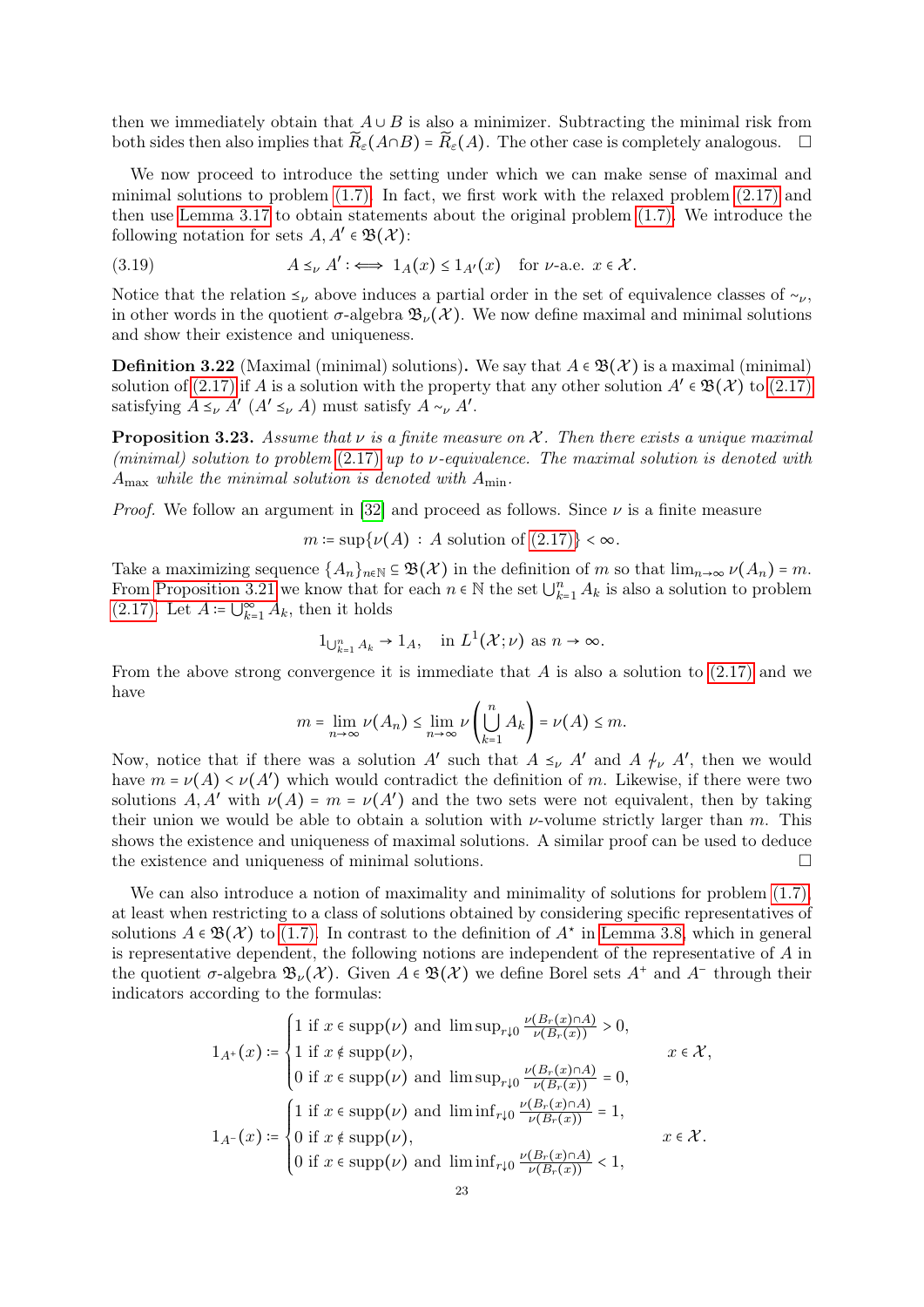<span id="page-23-0"></span>

Figure 3. The maximal and minimal sets associated with a particular distribution of point masses. Here the maximal and minimal sets have boundaries that cannot even be represented as graphs of a function at every point. In this case any intermediate set, in the sense of inclusion, will also be a minimizer, and many smooth minimizers are possible.

Notice that for any Borel set A we have  $A^- \subseteq A^+$ . In addition, notice that  $A^+ = (A^+)^*$  as well as  $A^- = (A^-)^*$ . In particular, if A is a solution to problem [\(2.17\),](#page-10-2) then both  $A^+$  and  $A^-$  are solutions to problem [\(1.7\)](#page-4-1) according to [Lemma 3.17.](#page-20-2)

The next is an immediate consequence of [Proposition 3.23](#page-22-0) and the above definitions.

<span id="page-23-2"></span>Corollary 3.24. Among the set of solutions to problem  $(1.7)$  of the form  $A^+$  for some solution  $A \in \mathfrak{B}(\mathcal{X})$  of problem [\(2.17\)](#page-10-2),  $A_{\text{max}}^+$  is maximal in the sense of inclusions. Likewise, among the set of solutions to problem [\(1.7\)](#page-4-1) of the form  $A^-$  for some solution A of problem [\(2.17\)](#page-10-2),  $A^-_{min}$  is maximal in the sense of inclusions. In addition,  $A_{\min}^- \subseteq A_{\max}^+$ .

*Proof.* Notice that if  $A \leq_{\nu} A'$  we immediately have  $A^+ \subseteq (A')^+$  and  $A^- \subseteq (A')^-$ . Since we have  $A_{\text{min}} \leq_{\nu} A \leq_{\nu} A_{\text{max}}$  for any solution A of [\(2.17\),](#page-10-2) the first part of the corollary follows. The inclusion  $A_{\min}^- \subseteq A_{\max}^+$  follows from  $A_{\min}^- \subseteq A_{\min}^+ \subseteq A_{\min}^+$  $+\text{max}$ .

To study the regularity of minimizers we will need some fundamentals of mathematical morphology. In particular, we define the following important concepts from mathematical morphology (see, e.g., Chapter 2 in [\[57\]](#page-34-8)).

**Definition 3.25** (Morphology). Let  $A \subseteq \mathcal{X}$  be a set and  $\varepsilon > 0$ . We define its

- dilation as  $A^{\varepsilon}$  := { $x \in \mathcal{X}$  : dist $(x, A) < \varepsilon$ },
- erosion as  $A^{-\varepsilon} = \{x \in \mathcal{X} : \text{dist}(x, A^c) \geq \varepsilon\},\$
- closing as  ${\sf cl}_{\varepsilon}(A)\coloneqq (A^{\varepsilon})^{-\varepsilon},$
- opening as  $op_{\varepsilon}(A) = (A^{-\varepsilon})^{\varepsilon}$ .

Notice that all these sets are measurable as they are open or closed sets. In the following proposition we collect a couple of important properties of these operations, which can be proved in a straightforward way (see [\[56\]](#page-34-9)).

<span id="page-23-1"></span>Proposition 3.26. The following statements hold true:

- $cl_{\varepsilon}(A)$  is a closed set that contains A,
- $op_{\varepsilon}(A)$  is an open set contained in A,
- ${\sf cl}_{\varepsilon}(A)^{\varepsilon} = A^{\varepsilon},$
- $op_{\varepsilon}(A)^{-\varepsilon} = A^{-\varepsilon},$
- $A^{-\varepsilon} = ((A^c)^{\varepsilon})^c$ ,
- $cl_{\varepsilon}(A^c) = op_{\varepsilon}(A)^c$ .

The following definition of one-sided regularity of sets is strongly connected to the opening and closing procedures.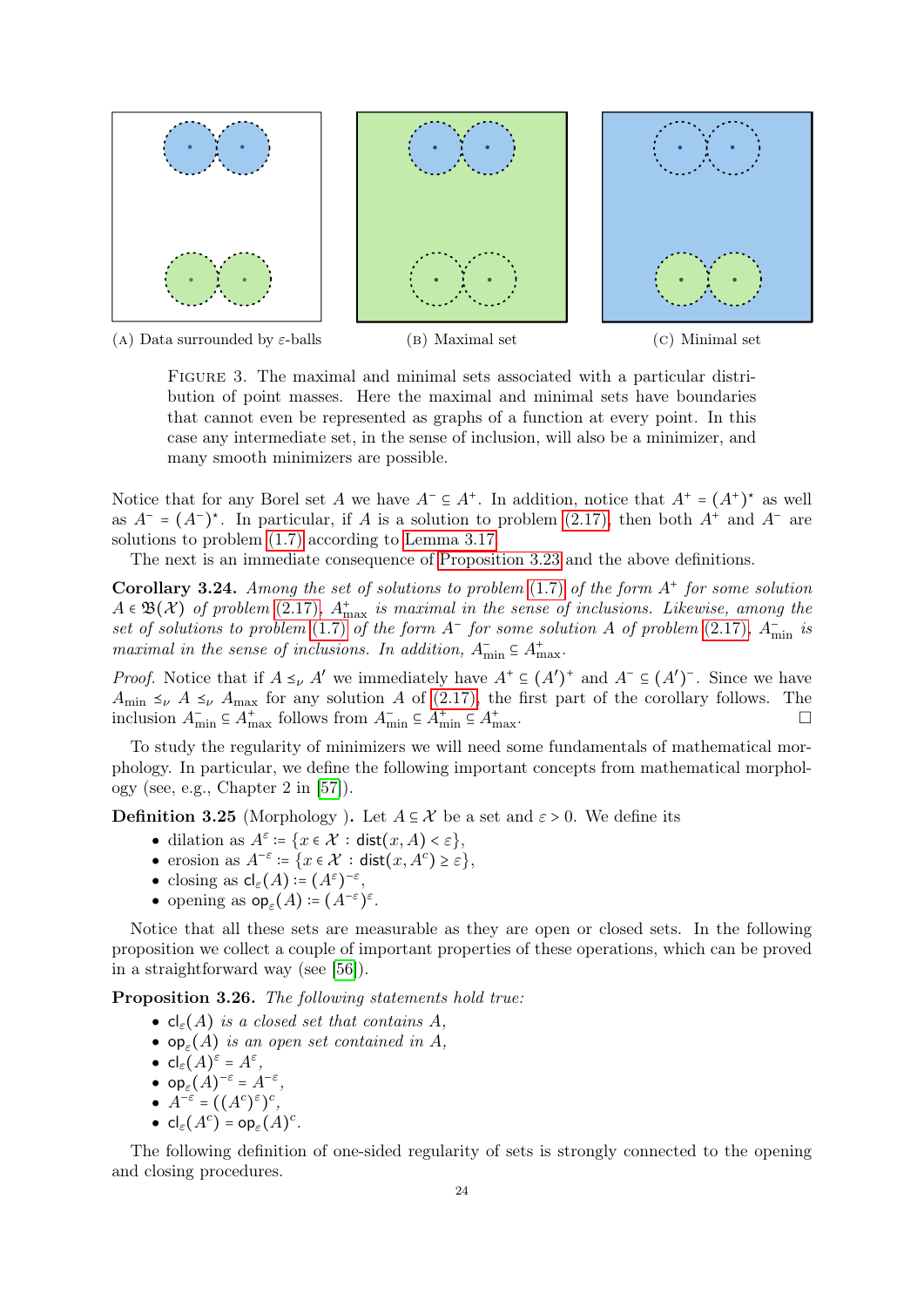**Definition 3.27** (Inner and outer regularity). A set  $A \subseteq \mathcal{X}$  is called  $\varepsilon$  inner regular relative to the metric d if, for any point  $x \in \partial A$  then there exists a point  $y \in \mathcal{X}$  so that  $d(x, y) = \varepsilon$  and  $B_{\varepsilon}(y) \subseteq A$ . A set  $A \subseteq \mathcal{X}$  is called  $\varepsilon$  outer regular relative to the metric d if instead we can always find such a  $y \in \mathcal{X}$  satisfying the inclusion  $B_{\varepsilon}(y) \subseteq A^c$ .

Note that by definition, for any set  $A \subseteq \mathcal{X}$ , its closing  $cl_{\varepsilon}(A)$  is  $\varepsilon$  outer regular whereas its opening  $op_{\varepsilon}(A)$  is  $\varepsilon$  inner regular. Furthermore, in  $\mathcal{X} = \mathbb{R}^d$  equipped with the Euclidean metric, it was shown in [\[11\]](#page-32-13) that a set which is both  $\varepsilon$  inner and outer regular has a  $C^{1,1}$  boundary.

We now show that the opening and closing operations do not increase the adversarial risk  $(3.17)$ . As a consequence, the operations turn minimizers into minimizers.

<span id="page-24-1"></span>Lemma 3.28. For  $A \in \mathfrak{B}(\mathcal{X})$  it holds

$$
\widetilde{R}_{\varepsilon}(\mathsf{cl}_{\varepsilon}(A)) \leq \widetilde{R}_{\varepsilon}(A), \qquad \widetilde{R}_{\varepsilon}(\mathsf{op}_{\varepsilon}(A)) \leq \widetilde{R}_{\varepsilon}(A).
$$

Proof. Using [Proposition 3.26](#page-23-1) we can rewrite the adversarial risk as follows:

$$
\widetilde{R}_{\varepsilon}(A) = w_0 \int_{\mathcal{X}} \sup_{B_{\varepsilon}(x)} 1_A \, \mathrm{d}\varrho_0(x) + w_1 \int_{\mathcal{X}} \sup_{B_{\varepsilon}(x)} 1_{A^c} \, \mathrm{d}\varrho_1(x)
$$
\n
$$
= w_0 \varrho_0(A^{\varepsilon}) + w_1 \varrho_1((A^c)^{\varepsilon})
$$
\n
$$
= w_0 \varrho_0(A^{\varepsilon}) + w_1 - w_1 \varrho_1(((A^c)^{\varepsilon})^c)
$$
\n
$$
= w_0 \varrho_0(A^{\varepsilon}) + w_1 - w_1 \varrho_1(A^{-\varepsilon}).
$$

Using [Proposition 3.26](#page-23-1) again we get

$$
\widetilde{R}_{\varepsilon}(\mathsf{cl}_{\varepsilon}(A)) = w_0 \varrho_0(\mathsf{cl}_{\varepsilon}(A)^{\varepsilon}) + w_1 - w_1 \varrho_1(\mathsf{cl}_{\varepsilon}(A)^{-\varepsilon})
$$
\n
$$
\leq w_0 \varrho_0(A^{\varepsilon}) + w_1 - w_1 \varrho_1(A^{-\varepsilon}) = \widetilde{R}_{\varepsilon}(A),
$$
\n
$$
\widetilde{R}_{\varepsilon}(\mathsf{op}_{\varepsilon}(A)) = w_0 \varrho_0(\mathsf{op}_{\varepsilon}(A)^{\varepsilon}) + w_1 - w_1 \varrho_1(\mathsf{op}_{\varepsilon}(A)^{-\varepsilon})
$$
\n
$$
\leq w_0 \varrho_0(A^{\varepsilon}) + w_1 - w_1 \varrho_1(A^{-\varepsilon}) = \widetilde{R}_{\varepsilon}(A).
$$

<span id="page-24-0"></span>Corollary 3.29. Let  $A \in \mathfrak{B}(\mathcal{X})$  be a minimizer of [\(1.7\)](#page-4-1). Then  $\mathsf{op}_{\varepsilon}(A)$  and  $\mathsf{cl}_{\varepsilon}(A)$  are also minimizers.

We can now show that one can always construct a closed and  $\varepsilon$  outer regular maximal set and an open and  $\varepsilon$  inner regular minimal set which solves the adversarial problem [\(1.7\).](#page-4-1)

**Proposition 3.30.** There exist two solutions  $A'_+$  and  $A'_-$  to [\(1.7\)](#page-4-1) with the following properties.

- $(1) A'_{-} \subseteq A'_{+}$ .
- (2)  $A'_+$  is a closed set and  $A'_-$  is an open set.
- (3)  $A'_{+}$  is  $\varepsilon$  outer regular relative to the metric **d** and  $A'_{-}$  is  $\varepsilon$  inner regular with respect to the metric d.
- (4)  $A_{\text{max}} \sim_{\nu} A'_{+}$  and  $A_{\text{min}} \sim_{\nu} A'_{-}$ .

*Proof.* Let  $A'_+ := cl_{\varepsilon}(A_{\max}^+)$  and let  $A'_{-} := op_{\varepsilon}(A_{\min}^-)$ . Notice that by [Corollaries 3.24](#page-23-2) and [3.29](#page-24-0) we have:

$$
A'_{-} \subseteq A_{\min}^{-} \subseteq A_{\max}^{+} \subseteq A'_{+}
$$

.

(2) and (3) on the other hand follow directly from the definitions of  $A'_{\pm}$  as closing and opening. Finally, since  $A_{\text{max}}$  (and hence also  $A_{\text{max}}^+$ ) is a maximal solution of [\(2.17\)](#page-10-2) and by definition  $A'_+ \supseteq A^+_{\text{max}}$ , it has to hold  $A'_+ \sim_{\nu} A^+_{\text{max}} \sim_{\nu} A_{\text{max}}$ . An analogous argument applies to  $A'_ \Box$ 

Remark 3.31. In the case where  $\mathcal{X} = \mathbb{R}^d$  under the standard Euclidean metric, one can directly conclude some mild regularity of maximal and minimal sets. For example, using the results in [\[59\]](#page-34-10) one may conclude that the boundaries of the maximal and minimal sets are sets of locally finite classical perimeter of order  $\varepsilon^{-1}$ ; see [\[54\]](#page-34-11) for a definition of classical perimeter. Similar results were examined in [\[5\]](#page-31-6). Furthermore, at any point where curvatures are defined the outer (inner) regularity provides a uniform  $\varepsilon^{-2}$  upper (lower) bound on the sectional curvatures. However, as

 $\Box$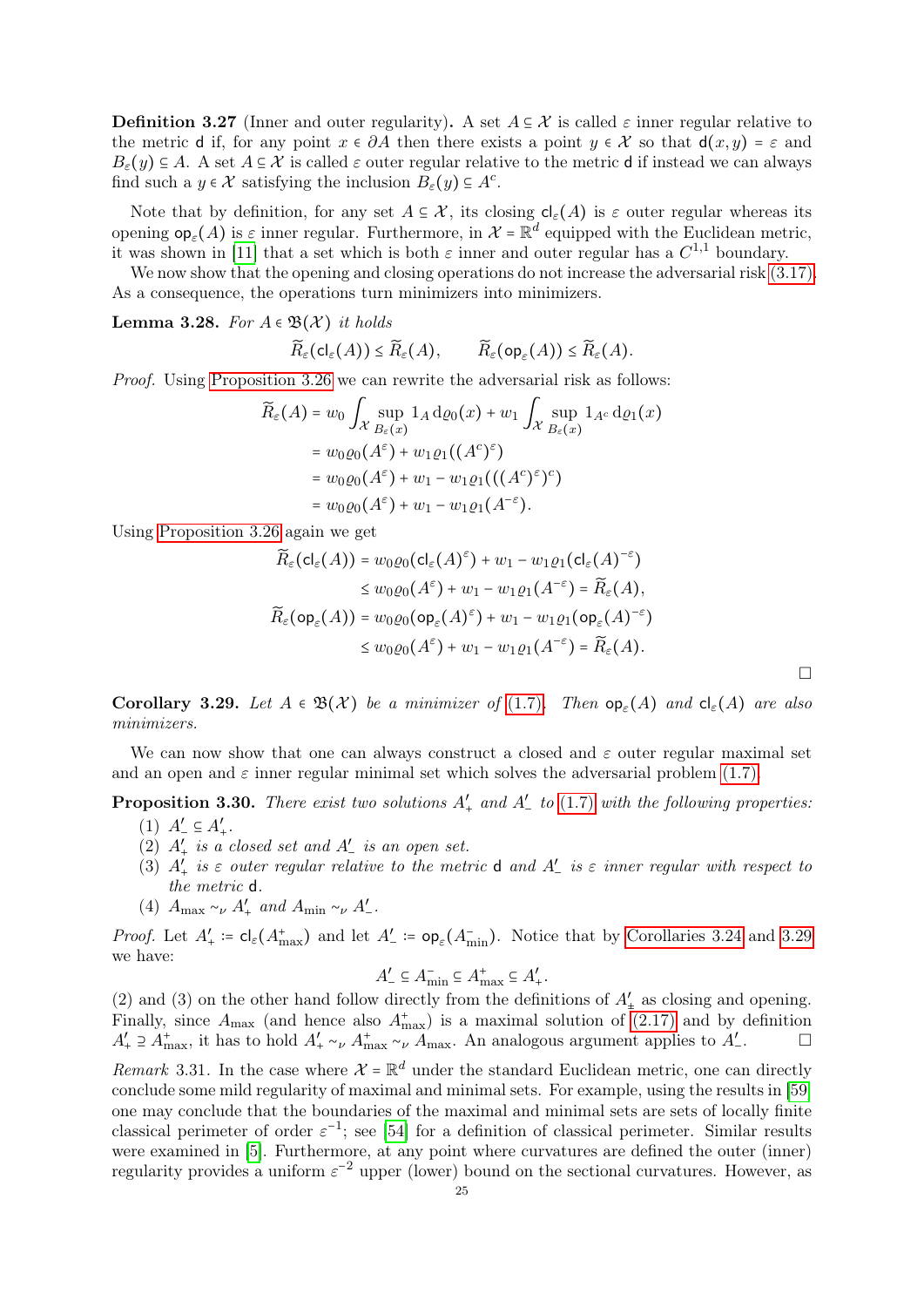manifest in the example in [Figure 3,](#page-23-0) the maximal and minimal sets need not have boundaries that are even graphs of functions at every point.

The next statement asserts that any intermediate set between the opening and the closing of a minimizer is again a minimizer.

<span id="page-25-0"></span>**Proposition 3.32.** Let  $A \in \mathcal{B}(\mathcal{X})$  be a minimizer of [\(1.7\)](#page-4-1) and let  $B \in \mathcal{B}(\mathcal{X})$  satisfy

$$
\mathrm{op}_{\varepsilon}(A) \subseteq B \subseteq \mathrm{cl}_{\varepsilon}(A).
$$

Then  $B$  is also a minimizer of  $(1.7)$ .

*Proof.* We abbreviate  $\hat{A} = cl_{\varepsilon}(A)$  and  $\tilde{A} = op_{\varepsilon}(A)$  and notice that  $\tilde{A} \subseteq \hat{A}$ . Furthermore, we notice that by the definition of closing and opening we have

$$
(\hat{A})^{-\varepsilon} = (\tilde{A})^{-\varepsilon},
$$

which in turn implies that for any set  $B \in \mathfrak{B}(\mathcal{X})$  with  $\tilde{A} \subseteq B \subseteq \hat{A}$  it holds  $B^{-\varepsilon} = (\hat{A})^{-\varepsilon}$ . Similarly, we have  $\tilde{A}^{\varepsilon} \subseteq B^{\varepsilon} \subseteq (\hat{A})^{\varepsilon}$ . We then note that as in the proof of [Lemma 3.28](#page-24-1)

$$
\widetilde{R}_{\varepsilon}(A) = w_0 \varrho_0(A^{\varepsilon}) + w_1 \varrho_1((A^{-\varepsilon})^c).
$$

However, given the previous set inclusions, and the fact that thanks to [Corollary 3.29](#page-24-0) it holds  $\widetilde{R}_{\varepsilon}(\hat{A}) = \widetilde{R}_{\varepsilon}(\tilde{A})$ , this then gives that  $\widetilde{R}_{\varepsilon}(B) = \widetilde{R}_{\varepsilon}(\tilde{A})$  or in other words B also minimizes the adversarial risk.

Using the previous proposition, it is possible to construct a smoother minimizer of the adversarial problem. We offer one direct construction, under which normal vectors of the boundary are Hölder continuous. It plausible that one could construct a set B with a  $C^{1,1}$  boundary, but we leave that question to later work. We do remark that given  $\hat{A}$  and  $\tilde{A}$  which are  $\varepsilon$  inner/outer regular it is not generally possible to construct a B which is exactly  $\varepsilon$  inner and outer regular: this is the case with the sets in [Example 3.19.](#page-20-3)

<span id="page-25-1"></span>**Proposition 3.33.** Consider the case where  $\mathcal{X} = \mathbb{R}^d$ , equipped with the standard Euclidean metric. For any  $\varepsilon > 0$  there exists a minimizer  $B \in \mathfrak{B}(\mathbb{R}^d)$  to the adversarial problem [\(1.7\)](#page-4-1) which is locally the graph of a  $C^{1,1/3}$  function.

*Proof.* Again we abbreviate  $\hat{A} = cl_{\varepsilon}(A)$  and  $\tilde{A} = op_{\varepsilon}(A)$ . We notice that  $\hat{A}$  is  $\varepsilon$  outer regular, while  $\tilde{A}$  is  $\varepsilon$  inner regular, and that  $\tilde{A} \subseteq \hat{A}$ . Thanks to [Proposition 3.32](#page-25-0) any  $B \in \mathfrak{B}(\mathbb{R}^d)$  with  $\tilde{A} \subseteq B \subseteq \hat{A}$  is a minimizer, see [Figure 4](#page-26-0) for an illustration. We now turn to constructing B with the desired properties.

We recall (cf. [\[28,](#page-33-15) Section 13.1] or originally in [\[58\]](#page-34-12)) that for any open set V there exists a regularized (signed) distance function  $d_r \in C^{\infty}((\partial V)^c)$  satisfying

(3.20) 
$$
\frac{1}{2} \leq \frac{d_r(x)}{\bar{d}(x,V)} \leq \frac{3}{2}, \qquad |\partial^{\alpha} d_r(x)| \leq \frac{c_{\alpha}}{|d_r(x)|^{|\alpha|-1}}.
$$

Here  $\bar{d}(x, V)$  is the signed distance with respect to the Euclidean metric, namely

<span id="page-25-2"></span>
$$
\bar{d}(x,V) \coloneqq \begin{cases} \inf_{y \in V} |x - y| & \text{if } x \in V^c \\ -\inf_{y \in V^c} |x - y| & \text{if } x \in V \end{cases}.
$$

As we will need to check a more detailed property of the function  $d_r$ , we briefly give its definition: We let  $\phi \in C_c^{\infty}(\mathbb{R}^d)$  be a non-negative function with support on the unit ball and integral 1. We define

$$
G(x,t) = \int_{\mathbb{R}^d} \bar{d}\left(x - t\frac{y}{2}, V\right) \phi(y) \, dy.
$$

One can show that there exists a unique solution to  $G(x,t) = t$ , and we let  $d_r$  be that unique solution, namely  $G(x, d_r(x)) = d_r(x)$ .

We let  $\tilde{d}_1$  and  $\tilde{d}_2$  be regularized distance functions for the sets  $\tilde{A}$  and  $\hat{A}^c$  respectively. By considering the function  $d_1/d_2$  we may use Sard's theorem, which applies as the function is  $C^{\infty}$ ,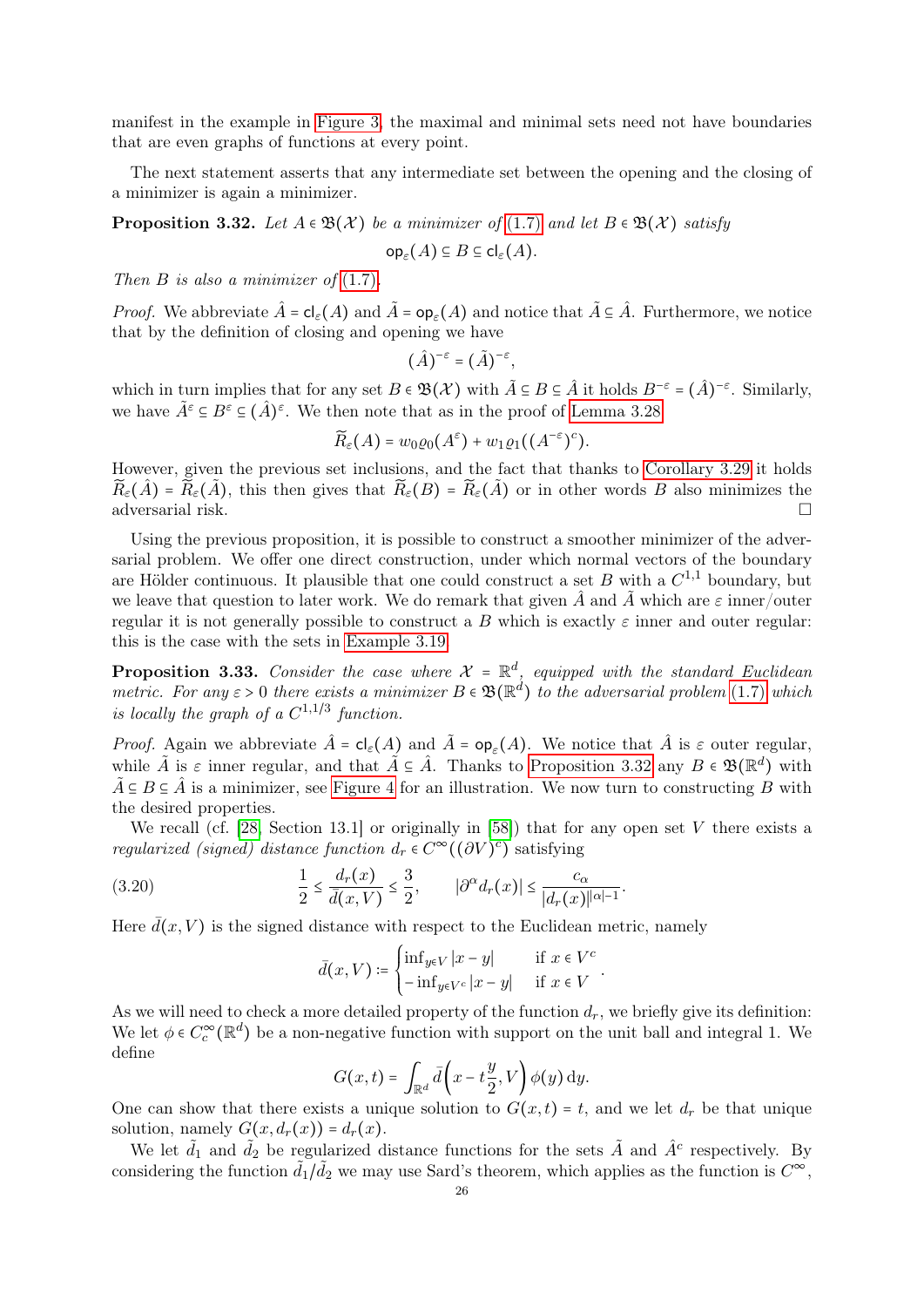<span id="page-26-0"></span>

FIGURE 4. Nested sets  $\tilde{A} \subseteq B \subseteq \hat{A}$  in the proof of [Proposition 3.33.](#page-25-1)  $\tilde{A}$  is inner regular and  $\hat{A}$  is outer regular. The whole region between  $\partial \tilde{A}$  and  $\partial \hat{A}$  is  $(\tilde{A} \cup \hat{A}^c)^c$ and the boundary of  $B$  is by construction a smooth curve contained in that set.

to find a  $\kappa \in [1/2, 2]$  so that  $\kappa$  is a regular value of  $\tilde{d}_1/\tilde{d}_2$  on the set  $(\tilde{A} \cup \hat{A}^c)^c$ . here we recall that a regular value of a function is one so that the gradient does not vanish on the entire set  $\{x \in \mathbb{R}^d : \tilde{d}_1(x)/\tilde{d}_2(x) = \kappa\}.$  Our candidate set B will now be  $B = \{x \in \mathbb{R}^d : \tilde{d}_1(x) \leq \kappa \tilde{d}_2(x)\}.$ Due to the first part of [\(3.20\)](#page-25-2) we know that the signs of the original distance functions to the sets  $\tilde{A}$ ,  $\hat{A}^c$  and the signs of their regularized versions coincide. From this observation it is now straightforward to see that  $\tilde{A} \subseteq B \subseteq \tilde{A}$ , and hence B is a minimizer of the adversarial problem according to [Proposition 3.32:](#page-25-0) Thanks to the fact that  $\kappa$  is a regular value, anywhere in the interior of  $(\tilde{A} \cup \tilde{A}^c)^c$  we may express the boundary of B as the graph of a  $C^{\infty}$  function. In light of the main result in [\[11\]](#page-32-13), we also have that this set is locally the graph of a  $C^{1,1}$  function away from  $(\tilde{A} \cup \hat{A}^c)^c$ . Thus it only remains to check the regularity up to the boundary points of  $(\tilde{A} \cup \hat{A}^c)^c$ .

To this end, we need to establish a regularity estimates on  $\nabla \tilde{d}_1$  and  $\nabla \tilde{d}_2$ , which hold uniformly at points on the boundary of B near where the boundaries of  $\tilde{A}$  and  $\tilde{A}$  coincide. To begin, we notice that

$$
\partial_i d_r(x) = \frac{\int_{\mathbb{R}^d} \partial_i \bar{d} (x - d_r(x) \frac{y}{2}, V) \phi(y) dy}{1 + \frac{1}{2} \int_{\mathbb{R}^d} \partial_i \bar{d} (x - d_r(x) \frac{y}{2}, V) \phi(y) dy}.
$$

Using the fact that  $|\nabla \bar{d}| \leq 1$  a.e. and that  $z \mapsto \frac{z}{1+z/2}$  is uniformly Lipschitz on  $[-1, \infty)$ , it then suffices to estimate the continuity of  $x \mapsto \int_{\mathbb{R}^d} \nabla d(x - d_r(x))^{\frac{1}{2}}$  $\frac{y}{2}$ ,  $V$ ) $\phi$ (y) dy. To this end, let us consider  $x_1, x_2$  in the set where  $1/2 < \frac{\tilde{d}_1}{\tilde{d}_2} < 2$ . For such points, let us denote

<span id="page-26-1"></span>
$$
D(x_1,x_2)=\min(\tilde{d}_1(x_1),\tilde{d}_2(x_1),\tilde{d}_1(x_2),\tilde{d}_2(x_2)).
$$

We notice that, by the choice of  $x_1, x_2$ , it holds that  $D(x_1, x_2) \geq 0$  and

(3.21) 
$$
2D(x_1,x_2) \ge \max(\tilde{d}_1(x_1),\tilde{d}_2(x_1),\tilde{d}_1(x_2),\tilde{d}_2(x_2)).
$$

We consider separately two cases. First, if

$$
\varepsilon^{\alpha}|x_1 - x_2|^{\alpha} \le D(x_1, x_2),
$$

we then use the classical estimate [\(3.20\)](#page-25-2) to show that

$$
|\nabla d_r(x_1) - \nabla d_r(x_2)| \leq C \frac{|x_1 - x_2|}{\min(\tilde{d}_1(x_1), \tilde{d}_2(x_1), \tilde{d}_1(x_2), \tilde{d}_2(x_2))} \leq C \varepsilon^{-\alpha} |x_1 - x_2|^{1-\alpha}.
$$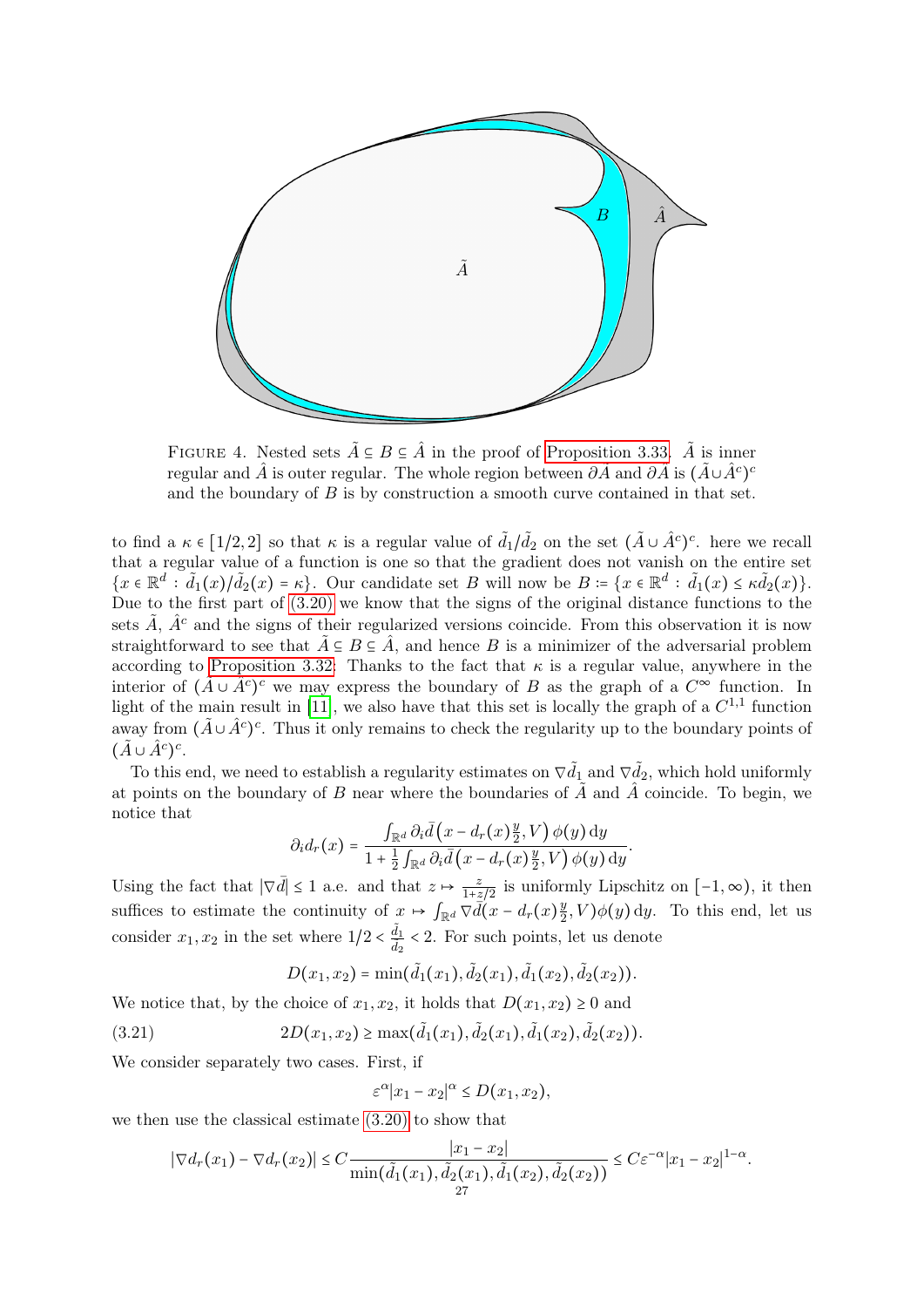On the other hand, for the opposite case where

$$
\varepsilon^{\alpha}|x_1 - x_2|^{\alpha} \ge D(x_1, x_2),
$$

by using the estimate from [Lemma 3.34](#page-27-0) below along with equation [\(3.21\)](#page-26-1) and the fact that  $\phi$ has compact support we then may deduce that

$$
|\nabla d_r(x_1) - \nabla d_r(x_2)| \le C \left| \int_{\mathbb{R}^d} \nabla \bar{d} \left( x_1 - d_r(x_1) \frac{y}{2}, V \right) \phi(y) dy - \int_{\mathbb{R}^d} \nabla \bar{d} \left( x_2 - d_r(x_2) \frac{y}{2}, V \right) \phi(y) dy \right|
$$
  
\n
$$
\le C \int_{\mathbb{R}^d} \varepsilon^{-1} \left( \left| x_1 - d_r(x_1) \frac{y}{2} - x_2 + d_r(x_2) \frac{y}{2} \right| + 2D(x_1, x_2) \right) \phi(y) dy
$$
  
\n
$$
\le C \varepsilon^{-1} \left( |x_1 - x_2| + \sqrt{D(x_1, x_2)} \right)
$$
  
\n
$$
\le C \varepsilon^{-1} |x_1 - x_2| + C \varepsilon^{\alpha/2 - 1} |x_1 - x_2|^{\alpha/2}.
$$

Setting  $\alpha = 2/3$  and applying the result to the regularized distance functions  $\tilde{d}_1, \tilde{d}_2$  then establishes the fact that the function defining  $\partial B$  is uniformly  $C^{1,1/3}$ , even up to the boundary, concluding the proof.

 $\Box$ 

We notice that in the previous proof the dependence on  $\varepsilon$  in the continuity estimates near the boundary is explicit, and improves as  $\varepsilon$  increases. This intuitively makes sense, and although our current estimates in the "interior" of our bad region do not give explicit dependence upon  $\varepsilon$ , it seems plausible that the dependence on  $\varepsilon$  should be good.

We now give the central geometric lemma used in the proof of [Proposition 3.33.](#page-25-1)

<span id="page-27-0"></span>**Lemma 3.34.** Let  $\tilde{A} \subseteq \mathbb{R}^d$  be  $\varepsilon$  inner regular, let  $\hat{A} \subseteq \mathbb{R}^d$  be  $\varepsilon$  outer regular, and let  $\tilde{A} \subseteq \hat{A}$ . Let  $x, y \in \hat{A} \setminus \tilde{A}$ , and let both be points of differentiability of the distance function from both  $\tilde{A}$  and Aˆ. Define

$$
D(x, y) \coloneqq \max(d(x, \tilde{A}), d(x, \hat{A}), d(y, \hat{A}), d(y, \tilde{A}))
$$

Then

$$
|\nabla d(x, \tilde{A}) - \nabla d(y, \tilde{A})| \leq C \varepsilon^{-1} \left( |x - y| + \sqrt{D(x, y)} \right),
$$

at any points  $x, y$  where the distance is differentiable (which holds a.e. by Rademacher's theorem).

Proof. This lemma is a direct extension of the work in [\[11\]](#page-32-13) to our setting, and this proof expands upon the four ball lemma given therein. We recall that the gradient of the distance function is given by the unit vector pointing away from the closest point in the set. Let  $u_x = \nabla d(x, A)$ ,  $u_y = \nabla d(y, \tilde{A}), v_x = \nabla d(x, \hat{A}), \text{ and } v_y = \nabla d(y, \hat{A}).$  Let  $\tilde{x}, \tilde{y}$  be the closest points in  $\tilde{A}$  to x and y, and let  $\hat{x}, \hat{y}$  be the closest points in  $\hat{A}$  to x and y. By the regularity conditions, we know that there are four balls

$$
\tilde{B}_x = B_\varepsilon(\tilde{x} - \varepsilon u_x), \qquad \tilde{B}_y = B_\varepsilon(\tilde{y} - \varepsilon u_y), \qquad \hat{B}_x = B_\varepsilon(\hat{x} - \varepsilon v_x), \qquad \hat{B}_y = B_\varepsilon(\hat{y} - \varepsilon v_y),
$$

which satisfy  $\tilde{B}_i \cap \hat{B}_j = \emptyset$  for any  $i, j \in \{x, y\}$ , and so that  $\tilde{x}, \tilde{y}$  do not belong to either  $\tilde{B}_x$  or  $\tilde{B}_y$ . We also notice that  $|\tilde{x} - \hat{x}| \leq 2 \max(d(x, \tilde{A}), d(x, \hat{A})).$ 

We then choose the smallest positive values of  $\tilde{\delta}_x$  and  $\tilde{\delta}_y$  so that boundaries of the dilations  $(\tilde{B}_x)^{\tilde{\delta}_x}$  and  $(\tilde{B}_y)^{\tilde{\delta}_y}$  touch the boundaries of either  $\hat{B}_x$  or  $\hat{B}_y$  at exactly one point. From here on we will assume that  $(\tilde{B}_x)^{\tilde{\delta}_x}$  touches  $\hat{B}_x$  and  $(\tilde{B}_y)^{\tilde{\delta}_y}$  touches  $\hat{B}_y$ , as the other cases may be handled analogously. Call the points where those boundaries coincide  $\bar{x}$  and  $\bar{y}$ . We note that clearly  $\tilde{\delta}_x \leq 2 \max(d(x, \tilde{A}), d(x, \hat{A})$  and  $\tilde{\delta}_y \leq 2 \max(d(y, \tilde{A}), d(y, \hat{A}).$ 

We may directly apply the four ball lemma from [\[11\]](#page-32-13) to conclude that the unit vectors  $\bar{u}_x, \bar{u}_y$ from the center of each ball to  $\bar{x}$  and  $\bar{y}$  satisfy

<span id="page-27-1"></span>
$$
(3.22)\t\t\t |\bar{u}_x - \bar{u}_y| \leq C\varepsilon^{-1}|\bar{x} - \bar{y}|.
$$

It then remains only to bound the difference between the "bar" variables and the original ones.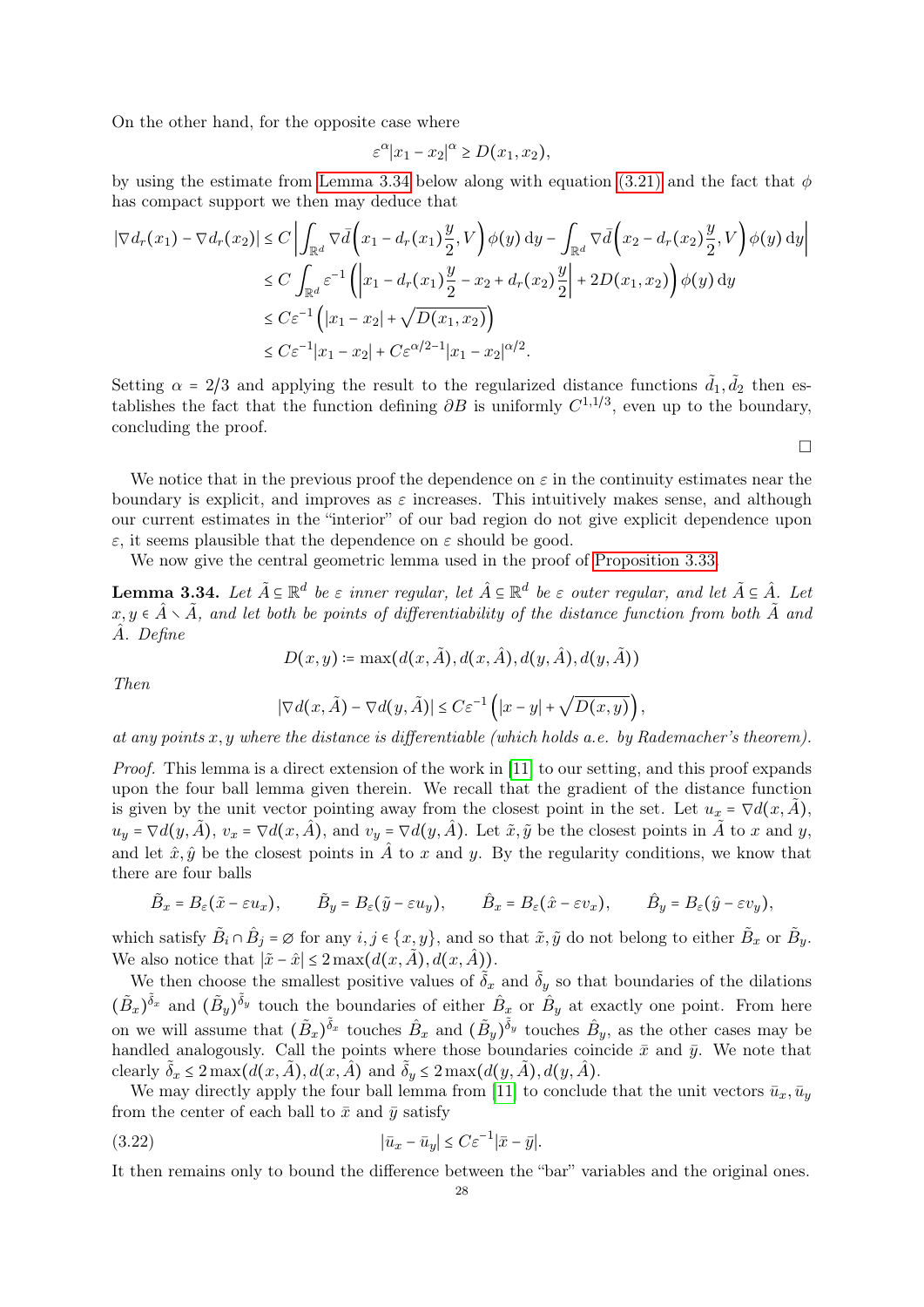Let  $\bar{u}_x$  be the unit vector pointing from the center of  $(\tilde{B}_x)^{\tilde{\delta}_x}$  to  $\bar{x}$ . We then may compute

$$
\cos(\theta(\bar{u}_x, u_x))(\varepsilon + d(x, \tilde{A})) + \cos(\theta(-\bar{u}_x, v_x)(\varepsilon + d(x, \hat{A})) = 2(\varepsilon + \tilde{\delta}_x),
$$

where we are letting  $\theta(\cdot, \cdot)$  denote the angle between the vectors. We may conclude that where we are letting  $\theta(\cdot, \cdot)$  denote the angle between the vectors. We may conclude that  $\theta(-\bar{u}_x, v_x)$  and  $\theta(\bar{u}_x, u_x)$  are bounded by a constant times  $\sqrt{D(x, y)}$ . By using the law of cosines we may compute that  $|u_x - \bar{u}_x| < C\varepsilon^{-1}\sqrt{D(x, y)}$  and that  $|\bar{x} - x| < C\sqrt{D(x, y)}$ . Using the triangle inequality and combining with [\(3.22\)](#page-27-1) then concludes the proof.

 $\Box$ 

#### 4. Other Adversarial Models

<span id="page-28-0"></span>We finish the paper with a couple of generalizations and a discussion on similar adversarial models, some of which also give rise to  $L^1$  + TV problems. In this section we keep the discussion rather formal in order to not distract from the main messages that we want to convey. We also do not make any attempt to interpret or expound upon these models: the goal is simply to identify alternative adversarial models which have analogous variational forms.

<span id="page-28-1"></span>4.1. Regression Problems. Instead of studying binary classification one can also study adversarial regression problems of the form

(4.1) 
$$
\inf_{u \in L^{1}(\mathcal{X};\varrho)} \mathbb{E}_{(x,y)\sim\mu} \left[ \sup_{\tilde{x} \in B_{\varepsilon}(x)} |u(\tilde{x}) - y| \right],
$$

where  $y$  can now take any real value. Subtracting the empirical risk one can easily show that this problem can be reformulated as

<span id="page-28-4"></span>(4.2) 
$$
\inf_{u \in L^{1}(\mathcal{X};\varrho)} \mathbb{E}_{(x,y)\sim\mu} [|u(x)-y|] + \varepsilon \widetilde{\mathrm{TV}}_{\varepsilon}(u;\mu),
$$

where the total variation is now given by

<span id="page-28-3"></span>(4.3)  

$$
\widetilde{\text{TV}}_{\varepsilon}(u;\mu) = \frac{1}{\varepsilon} \iint_{\mathcal{X}\times\mathcal{Y}} \sup_{\tilde{x}\in B_{\varepsilon}(x)} \left[ |u(\tilde{x}) - y| - |u(x) - y| \right] d\mu(x,y)
$$

$$
= \frac{1}{\varepsilon} \int_{\mathcal{X}} \int_{\pi_1^{-1}(x)} \sup_{\tilde{x}\in B_{\varepsilon}(x)} \left[ |u(\tilde{x}) - y| - |u(x) - y| \right] d\mu_x(\xi, y) d\varrho(x).
$$

In the disintegrated formulation,  $\pi_1 : \mathcal{X} \times \mathcal{Y} \to \mathcal{X}$  denotes the projection onto the first factor,  $\rho := (\pi_1)_\sharp \mu$  is the first marginal of  $\mu$ , and  $(\mu_x)_{x \in \mathcal{X}} \subseteq \mathcal{P}(\mathcal{X} \times \mathcal{Y})$  is a family of disintegrations of  $\mu$ .

As before, one has to define an essential version of this total variation to have a well-defined functional and introduce the measure  $\nu$  as in [Section 3.](#page-11-0) The analysis performed there can be generalized to this regression setting; however, in the regression context the interpretation of the associated perimeter is not obvious. Indeed, [\(4.3\)](#page-28-3) is a highly data-dependent convex regularization functional. This provides theoretical motivation for recent work which studies data-driven convex regularizers for solving inverse problems; see, e.g., [\[13\]](#page-32-12). To make this connection a bit clearer we assume for simplicity that the data y are given by  $f(x)$ . In this case, [\(4.2\)](#page-28-4) reduces to the simpler formula

$$
(4.4) \quad \inf_{u\in L^1(\mathcal{X};\varrho)}\left\{\int_{\mathcal{X}}\left|u(x)-f(x)\right|\,\mathrm{d}\varrho(x)+\int_{\mathcal{X}}\sup_{\tilde{x}\in B_{\varepsilon}(x)}\left[\left|u(\tilde{x})-f(x)\right|-\left|u(x)-f(x)\right|\right]\,\mathrm{d}\varrho(x)\right\}.
$$

<span id="page-28-2"></span>4.2. Random Perturbation. Let us consider random perturbations, i.e.,

<span id="page-28-5"></span>(4.5) 
$$
\inf_{A \in \mathfrak{B}(\mathcal{X})} \mathbb{E}_{(x,y)\sim\mu} \left[ \mathbb{E}_{\tilde{x}\sim\nu_x} \left[ |1_A(\tilde{x}) - y| \right] \right]
$$

where "nature" chooses  $\tilde{x}$  randomly following the law of a family of probability measures  $(\nu_x)_{x \in \mathcal{X}}$ . One natural candidate for such  $\nu_x$  would be associated with a random walk [\[12\]](#page-32-17). Since in this setting there is no adversarial attack in the game-theoretic sense, which would involve some sort of min-max structure, one cannot rewrite this problem as a variational regularization problem.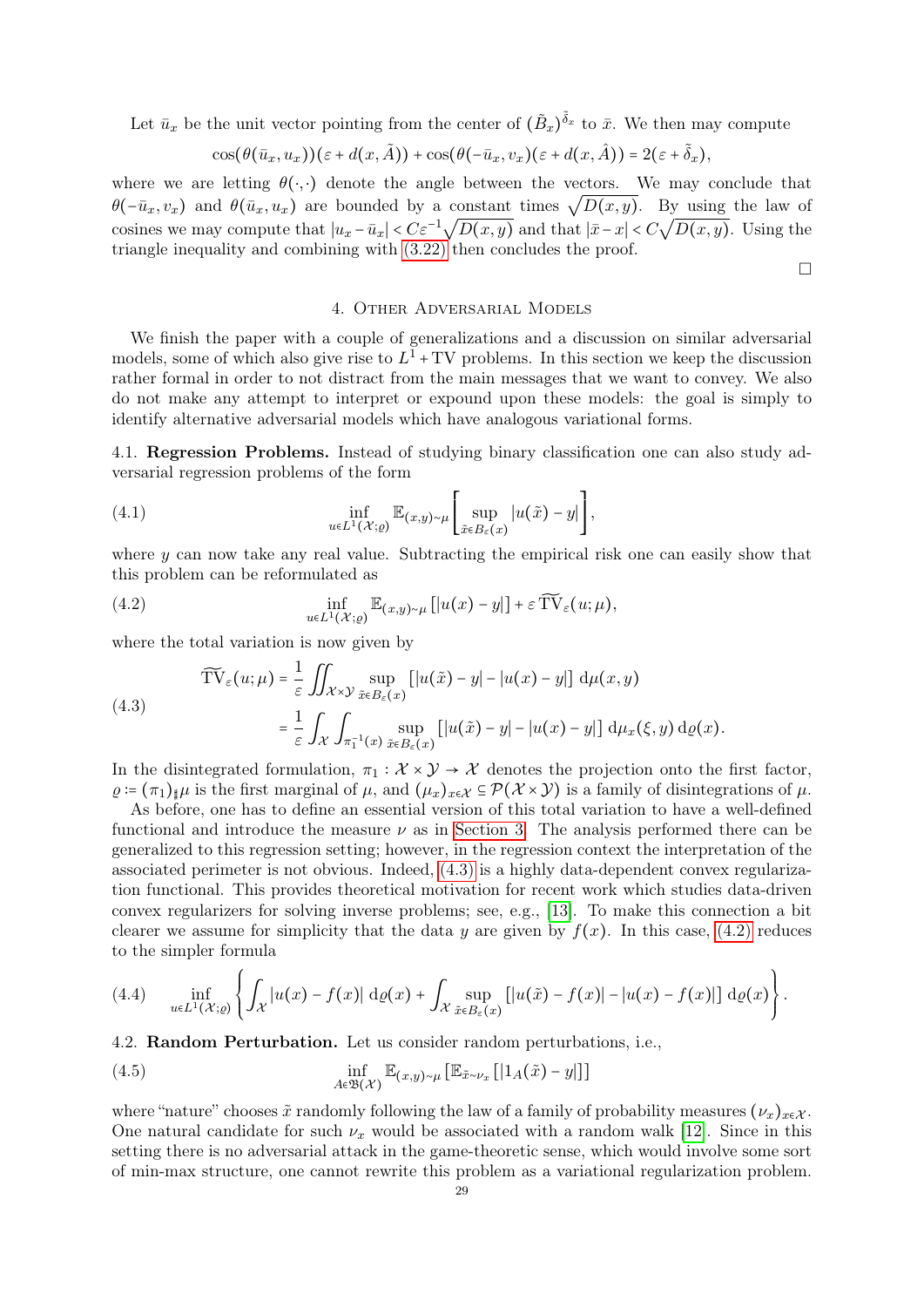Indeed, subtracting the empirical risk  $\mathbb{E}_{(x,y)\sim\mu}[[1_A(x)-y]]$  from the objective does not yield a non-negative term.

However, in the case that  $X$  is a vector space, we can use the law of total expectation (disintegration) and a change of variables to obtain

$$
\mathbb{E}_{(x,y)\sim\mu} \left[ \mathbb{E}_{\tilde{x}\sim\nu_x} \left[ \left| 1_A(\tilde{x}) - y \right| \right] \right]
$$
\n
$$
= w_0 \int_{\mathcal{X}} \int_{\mathcal{X}} 1_A(\tilde{x}) \, \mathrm{d}\nu_x(\tilde{x}) \, \mathrm{d}\varrho_0(x) + w_1 \int_{\mathcal{X}} \int_{\mathcal{X}} 1_{A^c}(\tilde{x}) \, \mathrm{d}\nu_x(\tilde{x}) \, \mathrm{d}\varrho_1(x)
$$
\n
$$
= w_0 \int_{\mathcal{X}} \int_{\mathcal{X}} 1_A(x + \tilde{x}) \, \mathrm{d}(T_x)_{\sharp} \nu_x(\tilde{x}) \, \mathrm{d}\varrho_0(x) + w_1 \int_{\mathcal{X}} \int_{\mathcal{X}} 1_{A^c}(x + \tilde{x}) \, \mathrm{d}(T_x)_{\sharp} \nu_x(\tilde{x}) \, \mathrm{d}\varrho_1(x),
$$

where  $T_x: \mathcal{X} \to \mathcal{X}$  is defined by  $T_x(\tilde{x}) = \tilde{x} - x$ . If the push forward measure  $(T_x)_\sharp \nu_x$  does not depend on x, which is the case, e.g., whenever  $\nu_x := (T_{-x})_{\sharp} \nu$  for some measure  $\nu$ , we can abbreviate it by  $\nu$ , and we can rewrite this as:

$$
\mathbb{E}_{(x,y)\sim\mu} \left[\mathbb{E}_{\tilde{x}\sim\nu_x} \left[ \left| 1_A(\tilde{x}) - y \right| \right] \right] = w_0(\nu \star \varrho_0)(A) + w_1(\nu \star \varrho_0)(A^c) = \mathbb{E}_{(x,y)\sim\tilde{\mu}} \left[ \left| 1_A(x) - y \right| \right]
$$

where the measure  $\tilde{\mu}$  has the marginals  $(\pi_1)_{\sharp} \tilde{\mu} = \nu \star \varrho$  and  $(\pi_2)_{\sharp} \tilde{\mu} = (\pi_2)_{\sharp} \mu$ .

Hence, the random perturbation in [\(4.5\)](#page-28-5) does not actually lead to an adversarial model, but rather, it replaces the data distribution  $\rho$  in the space X with the convolution  $\nu \star \rho$  and likewise changes the conditionals  $\varrho_0$  and  $\varrho_1$  to  $\nu \star \varrho_0$  and  $\nu \star \varrho_1$ . We note that this structure is still similar to the form of  $\tilde{R}_{\varepsilon}$  shown in the proof of [Lemma 3.28.](#page-24-1) Problems with similar structure have also been considered in the context of decentralized optimal control [\[60\]](#page-34-13).

<span id="page-29-0"></span>4.3. Random Perturbation with Adversarial Decision. A similar model to the one from the previous section, however containing an adversarial action, is the following:

<span id="page-29-1"></span>(4.6) 
$$
\inf_{A \in \mathfrak{B}(\mathcal{X})} \mathbb{E}_{(x,y) \sim \mu} \bigg[ \mathbb{E}_{\xi \sim \nu_{x,\varepsilon}} \bigg[ \max_{\tilde{x} \in \{\xi,x\}} |1_A(\tilde{x}) - y| \bigg] \bigg].
$$

In words, in the above model "nature" randomly draws a point  $\xi$  according to a probability measure (e.g., determined by a random walk)  $\nu_{x,\varepsilon}$ , which can depend on x and a parameter  $\varepsilon > 0$ , and the adversary can either use this proposed perturbation or reject it. The adversary's decision is, of course, based on whether the randomly chosen point  $\xi$  creates a larger loss than the attacked point x. For example, if the attacked point x lies in  $A$  and this point should have the label 1, the adversary can do nothing if it draws another point in A. Only if  $\nu_{x,\varepsilon}$  draws a point outside of A will the adversary accept it. This adversarial model is reminiscent of [\[51\]](#page-34-7), where mean curvature flow is obtained as a limit of a game theoretical problem in which an adversary chooses between alternatives.

As it turns out, problem [\(4.6\)](#page-29-1) can be rewritten as

(4.7) 
$$
\inf_{A \in \mathfrak{B}(\mathcal{X})} \mathbb{E}_{(x,y)\sim \mu} [1_A(x) - y] + \varepsilon \widehat{\text{TV}}_{\varepsilon}(1_A),
$$

where the total variation functional  $\widehat{\text{TV}}_\varepsilon$  takes the form:

(4.8) 
$$
\widehat{\text{TV}}_{\varepsilon}(u) \coloneqq \frac{w_0}{\varepsilon} \int_{\mathcal{X}} \int_{\mathcal{X}} (u(\tilde{x}) - u(x))_{+} \, \mathrm{d} \nu_{x,\varepsilon}(\tilde{x}) \, \mathrm{d} \varrho_0(x) + \frac{w_1}{\varepsilon} \int_{\mathcal{X}} \int_{\mathcal{X}} (u(x) - u(\tilde{x}))_{+} \, \mathrm{d} \nu_{x,\varepsilon}(\tilde{x}) \, \mathrm{d} \varrho_1(x).
$$

Since here the adversarial decision takes place on the finite set  $\{\xi, x\}$ , this problem is much easier to analyze and does not require a redefinition using an essential total variation or perimeter. For instance, if  $\nu_{x,\varepsilon} \ll \varrho$  for all  $x \in \mathcal{X}$  then one can simply work on  $L^{\infty}(\mathcal{X}; \varrho)$ . Indeed this is a highly relevant case as the following example shows.

**Example 4.1.** If  $\varrho_0 = \varrho_1$ ,  $w_0 = w_1$  then this reduces to the following nonlocal total variation energy

$$
\frac{1}{\varepsilon} \int_{\mathcal{X}} \int_{\mathcal{X}} |u(x) - u(\tilde{x})| \, \mathrm{d}\nu_{x,\varepsilon}(\tilde{x}) \, \mathrm{d}\varrho(x),
$$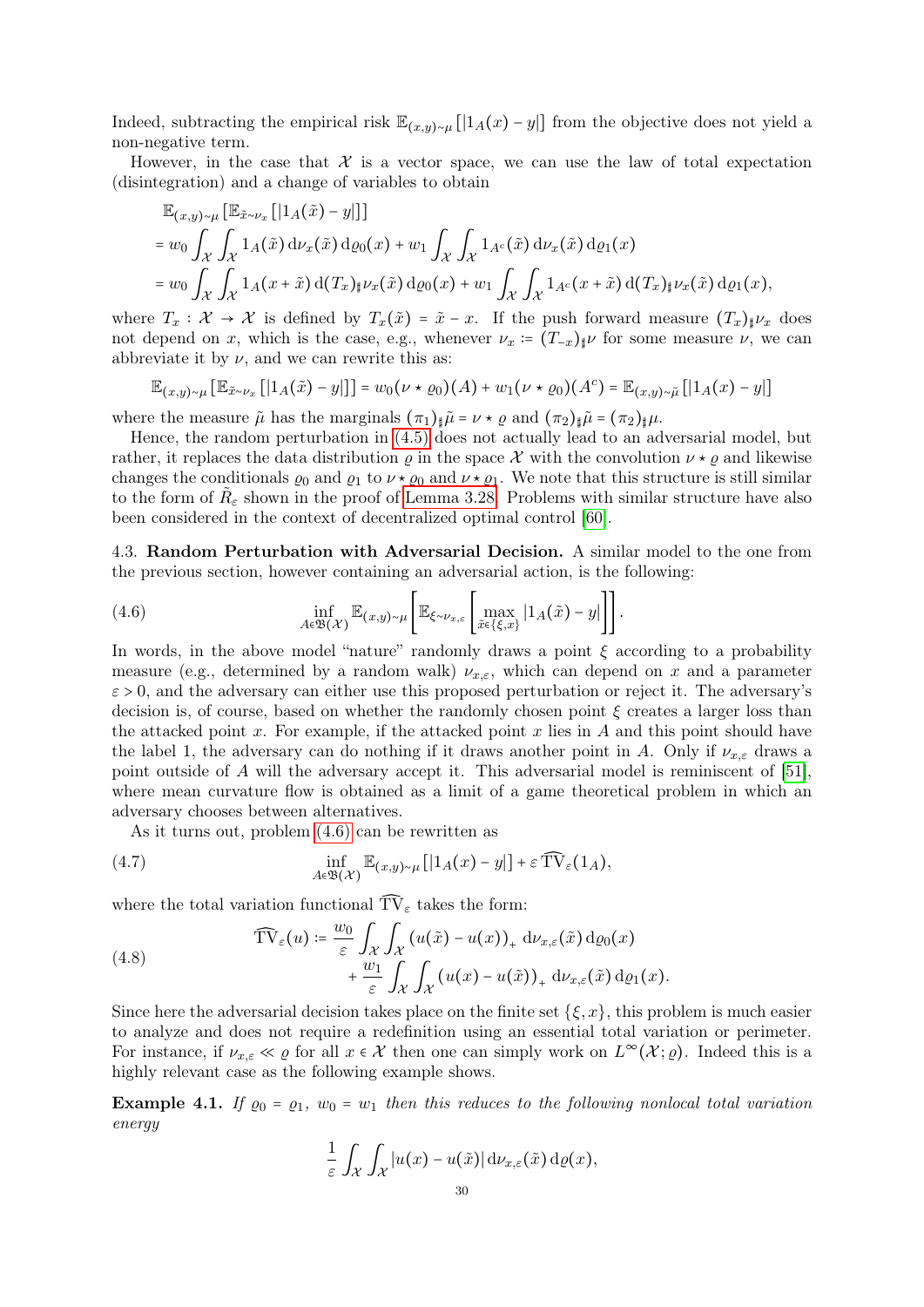whose properties and associated gradient flow have been analyzed in the framework of metric ran-dom walk spaces [\[12\]](#page-32-17). This nonlocal total variation functional has furthermore been extensively applied in image processing, see [\[45,](#page-33-16) [47\]](#page-34-14).

If we assume that the random walk  $\nu_{x,\varepsilon}$  has the special structure  $\frac{d\nu_{x,\varepsilon}}{dq}(\tilde{x}) = \eta_{\varepsilon}(x-\tilde{x})$  for some function  $\eta_{\varepsilon} : \mathcal{X} \to \mathbb{R}$ , we obtain

<span id="page-30-2"></span>(4.9) 
$$
\frac{1}{\varepsilon} \int_{\mathcal{X}} \int_{\mathcal{X}} \eta_{\varepsilon}(x-\tilde{x}) |u(x) - u(\tilde{x})| d\rho(\tilde{x}) d\rho(x).
$$

For the special case when  $\rho = \frac{1}{N} \sum_{i=1}^{N} \delta_{x_i}$  is an empirical measure, [\(4.9\)](#page-30-2) reduces to the graph total variation

(4.10) 
$$
\frac{1}{\varepsilon}\sum_{i,j=1}^N \eta_{\varepsilon}(x_i-x_j)|u(x_i)-u(x_j)|.
$$

Total variations of these forms and their limits as  $\varepsilon \to 0$  have been intensively analyzed in the context of graph-based clustering methods and trend filtering, see, e.g., [\[27,](#page-33-7) [30,](#page-33-17) [31\]](#page-33-18). Typical choices for  $\eta_{\varepsilon}$  are  $\eta_{\varepsilon}(z) = \frac{1}{\varepsilon^{d}}$  $\frac{1}{\varepsilon^d}1_{B_\varepsilon(x)}(z)$  or  $\eta_\varepsilon(z) = \frac{1}{\varepsilon^d}$  $\frac{1}{\varepsilon^d} \exp(-|z/\varepsilon|^2).$ 

<span id="page-30-0"></span>4.4. General Loss Functions. One can also study adversarial problems with a more general loss function. The baseline model for this endeavour is the following generalization of  $(1.7)$ :

<span id="page-30-3"></span>(4.11) 
$$
\inf_{A \in \mathfrak{B}(\mathcal{X})} \mathbb{E}_{(x,y) \sim \mu} \left[ \sup_{\tilde{x} \in B_{\varepsilon}(x)} \ell(1_A(\tilde{x}), y) \right].
$$

Subtracting the empirical risk, we can decompose the adversarial risk as

(4.12) 
$$
\mathbb{E}_{(x,y)\sim\mu} \left[ \sup_{\tilde{x}\in B_{\varepsilon}(x)} \ell(1_A(\tilde{x}), y) \right] = \mathbb{E}_{(x,y)\sim\mu} \left[ \ell(1_A(x), y) \right] + \varepsilon \widetilde{\text{TV}}_{\varepsilon}(1_A; \mu),
$$

where the total variation is given by

<span id="page-30-4"></span>(4.13) 
$$
\widetilde{\text{TV}}_{\varepsilon}(u;\mu) = \frac{w_0}{\varepsilon} \int_{\mathcal{X}} \sup_{\tilde{x} \in B_{\varepsilon}(x)} \ell(u(\tilde{x}),0) - \ell(u(x),0) \,d\varrho_0(x) + \frac{w_1}{\varepsilon} \int_{\mathcal{X}} \sup_{\tilde{x} \in B_{\varepsilon}(x)} \ell(u(\tilde{x}),1) - \ell(u(x),1) \,d\varrho_1(x).
$$

For instance, for the cross entropy loss  $\ell(u, y) = -y \log u - (1 - y) \log(1 - u)$  this simplifies to

(4.14) 
$$
\widetilde{\text{TV}}_{\varepsilon}(u;\mu) = \frac{w_0}{\varepsilon} \int_{\mathcal{X}} \log(1 - u(x)) - \inf_{\tilde{x} \in B_{\varepsilon}(x)} \log(1 - u(\tilde{x})) \, \text{d}\varrho_0(x) + \frac{w_1}{\varepsilon} \int_{\mathcal{X}} \log u(x) - \inf_{\tilde{x} \in B_{\varepsilon}(x)} \log u(\tilde{x}) \, \text{d}\varrho_1(x), \quad 0 \le u \le 1,
$$

which is similar to our total variation  $(3.1)$  applied to  $\log u$  instead of u. Notice that in general problem [\(4.11\)](#page-30-3) and its relaxation to functions  $0 \le u \le 1$  may not coincide, as the cross entropy example suggests. For general loss functions [\(4.13\)](#page-30-4) is more difficult to interpret: this is a primary reason that we restricted our analysis to the case  $\ell(u, y) = |u - y|$ .

# 5. Conclusions

<span id="page-30-1"></span>In this paper we have studied adversarial training problems in a variety of non-parametric settings and have established an equivalence with regularized risk minimization problems. The regularization terms in these risk minimization problems are explicitly characterized and correspond to a type of nonlocal perimeter/total variation. Our work provides new conceptual insights for adversarial training problems, and introduces new mathematical tools for their quantitative analysis. In particular, we have used tools from the calculus of variations to rigorously prove the existence of solutions, we have identified a convex structure of the problem that allows us to introduce appropriate notions of maximal and minimal solutions and in turn introduced a convenient notion of uniqueness of solutions, and finally, we have presented a collection of results on the existence of regular solutions to the original adversarial training problem.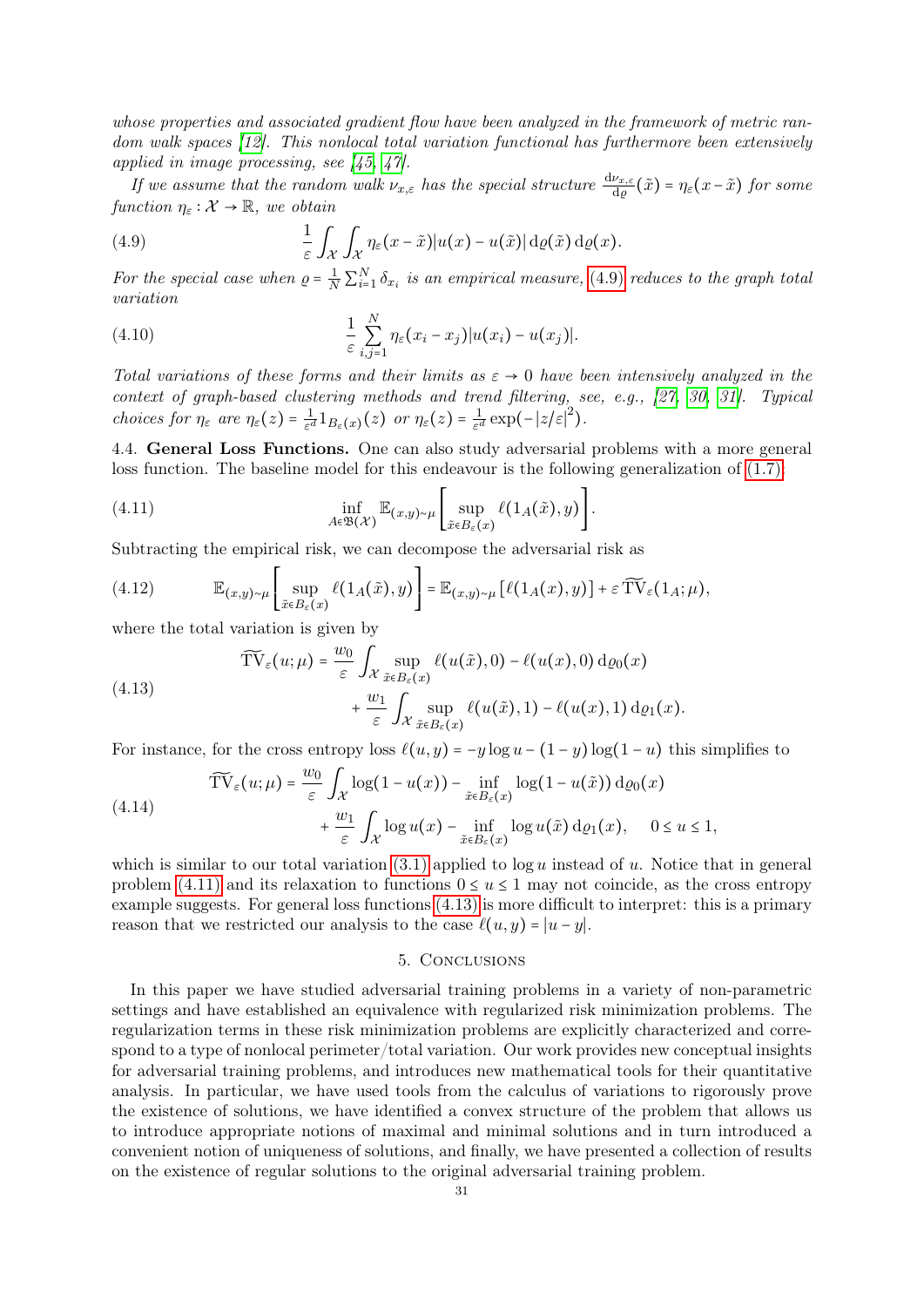Some research directions that stem from this work include: 1) the extension of the analysis presented in this work to multi-label classification settings, 2) investigating a sharper analysis of the regularity properties of solutions to adversarial training problems in both the Euclidean setting, as well as for more general distance functions and spaces.

In addition, as already discussed in the introduction, part of the motivation for this work came from the work [\[10\]](#page-32-11) where one of the main objectives was to study the regularization effect of adversarial training on the decision boundaries of optimal robust classifiers (starting with the Bayes classifier at  $\varepsilon = 0$ ). The structure of solutions studied in the present paper allows us to make the line of work initiated in [\[10\]](#page-32-11) more concrete, and to approach it with a larger set of mathematical tools at hand. In particular, this work raises the question of whether it is possible to track maximal (minimal) solutions to adversarial training problems as  $\varepsilon$  grows from 0 to infinity. In words, we are interested in defining a suitable notion of *solution path*  $(A_{\varepsilon})_{\varepsilon>0}$  for the family of adversarial training problems [\(1.7\).](#page-4-1) The study of solution paths, in particular their algorithmic use and regularity, has quite some tradition in the field of variational regularization methods, see, e.g., [\[16,](#page-32-18) [41,](#page-33-19) [50\]](#page-34-15), but in the context of adversarial training less is known about their properties. Notice that one important difference with the standard regularization setting is that the equivalent regularization formulation of [\(1.7\)](#page-4-1) has a regularization functional that changes with the regularization parameter  $\varepsilon$ . This feature makes the analysis more challenging.

It is also interesting to consider the asymptotics as  $\varepsilon \downarrow 0$ . In the special case where  $(\mathcal{X}, d)$  is  $\mathbb{R}^d$ with the Euclidean metric and  $w_i \varrho_i = \mathcal{L}^d$ , the functionals  $TV_{\varepsilon}(\cdot; \mu)$  are known to  $\Gamma$ -converge to the classical total variation as  $\varepsilon \downarrow 0$  [\[36\]](#page-33-20). In our more general setting it is particularly interesting to observe which information of the measures  $\varrho_0$  and  $\varrho_1$  "survive" in the limit as  $\varepsilon \downarrow 0$  and whether a Γ-convergence result can be proven.

## <span id="page-31-0"></span>**ACKNOWLEDGMENTS**

The authors would like to thank Antonin Chambolle, Matt Jacobs, Meyer Scetbon, Simone Di Marino and Khai Nguyen for enlightening discussions and for sharing useful references. This work was done while LB and NGT were visiting the Simons Institute for the Theory of Computing to participate in the program "Geometric Methods in Optimization and Sampling" during the Fall of 2021 and LB and NGT are very grateful for the hospitality of the institute. LB acknowledges funding by the Deutsche Forschungsgemeinschaft (DFG, German Research Foundation) under Germany's Excellence Strategy - GZ 2047/1, Projekt-ID 390685813. NGT was partially supported by NSF-DMS grant 2005797 and would also like to thank the IFDS at UW-Madison and NSF through TRIPODS grant 2023239 for their support.

#### <span id="page-31-1"></span>**REFERENCES**

- <span id="page-31-2"></span>[1] Jose Blanchet, Karthyek Murthy, and Viet Anh Nguyen. "Statistical Analysis of Wasserstein Distributionally Robust Estimators". In: (2021). eprint: <arXiv:2108.02120>.
- <span id="page-31-3"></span>[2] Leon Bungert, René Raab, Tim Roith, Leo Schwinn, and Daniel Tenbrinck. "CLIP: Cheap Lipschitz Training of Neural Networks". In: International Conference on Scale Space and Variational Methods in Computer Vision. Springer. 2021, pp. 307–319.
- <span id="page-31-4"></span>[3] Chris Finlay and Adam M. Oberman. "Scaleable input gradient regularization for adversarial robustness". In: Machine Learning with Applications 3 (2021), p. 100017. issn: 2666-8270. DOI: [https://doi.org/10.1016/j.mlwa.2020.100017](https://doi.org/https://doi.org/10.1016/j.mlwa.2020.100017).
- <span id="page-31-5"></span>[4] Camilo García Trillos and Nicolás García Trillos. "On the regularized risk of distributionally robust learning over deep neural networks". In:  $arXiv:2109.06294$  (2021). arXiv: [arXiv:2109.06294](https://arxiv.org/abs/arXiv:2109.06294).
- <span id="page-31-6"></span>[5] Varun Jog. "Reverse Euclidean and Gaussian isoperimetric inequalities for parallel sets with applications". In: IEEE Transactions on Information Theory (2021).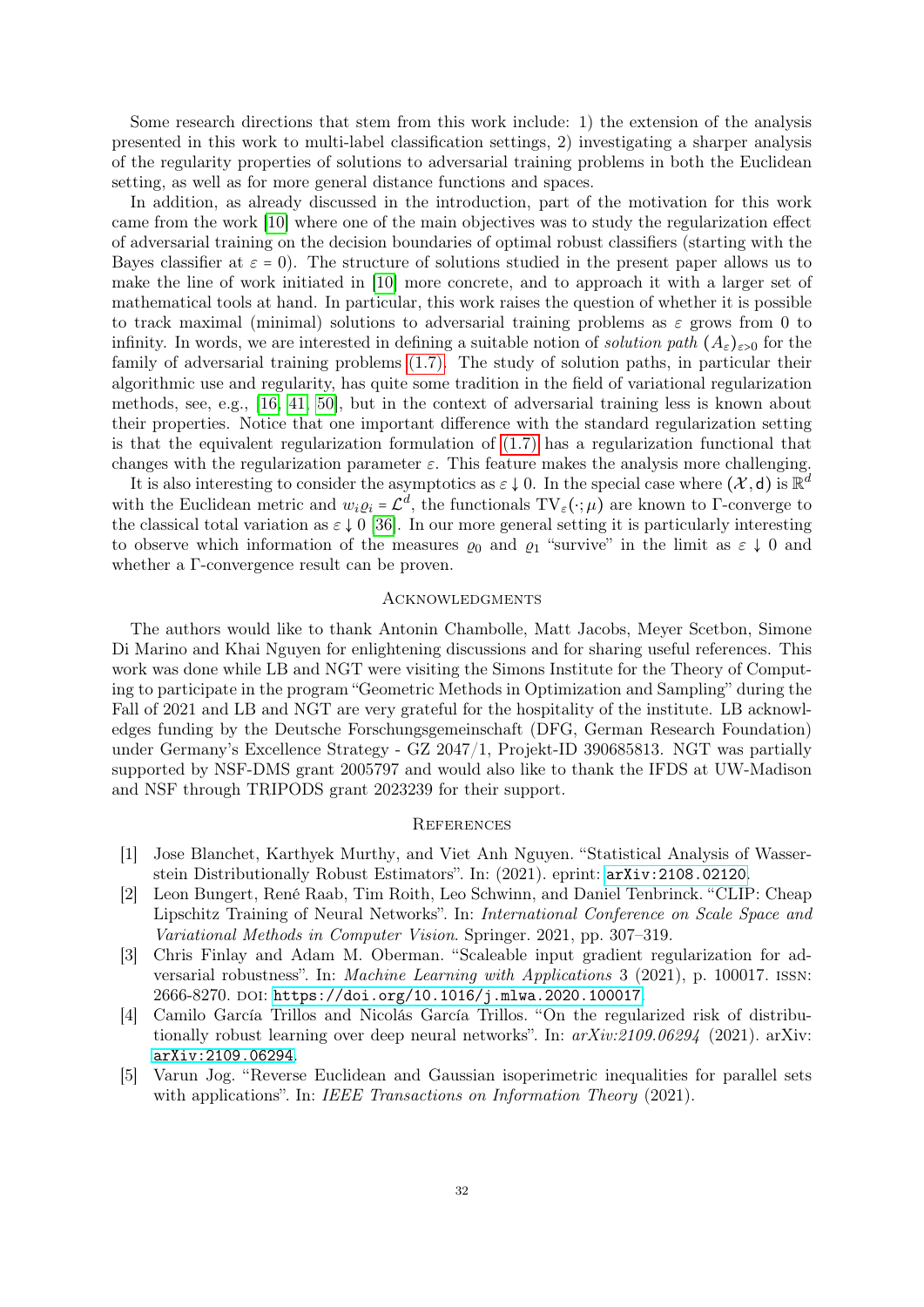- <span id="page-32-2"></span>[6] Laurent Meunier, Meyer Scetbon, Rafael B Pinot, Jamal Atif, and Yann Chevaleyre. "Mixed Nash Equilibria in the Adversarial Examples Game". In: Proceedings of the 38th International Conference on Machine Learning. Ed. by Marina Meila and Tong Zhang. Vol. 139. Proceedings of Machine Learning Research. PMLR, July 2021, pp. 7677–7687.
- <span id="page-32-3"></span>[7] Muni Sreenivas Pydi and Varun Jog. "The Many Faces of Adversarial Risk". In: (2021).
- <span id="page-32-6"></span>[8] Eric C Yeats, Yiran Chen, and Hai Li. "Improving Gradient Regularization using Complex-Valued Neural Networks". In: Proceedings of the 38th International Conference on Machine Learning. Ed. by Marina Meila and Tong Zhang. Vol. 139. Proceedings of Machine Learning Research. PMLR, July 2021, pp. 11953–11963.
- <span id="page-32-0"></span>[9] Ruidi Chen and Ioannis Ch. Paschalidis. "Distributionally Robust Learning". In: Foundations and Trends $\widehat{R}$  in Optimization 4.1-2 (2020), pp. 1–243. ISSN: 2167-3888. DOI: [10.1561/2400000026](https://doi.org/10.1561/2400000026).
- <span id="page-32-11"></span>[10] Nicolás García Trillos and Ryan Murray. "Adversarial Classification: Necessary conditions and geometric flows". In: arXiv:2011.10797 (2020). arXiv: [arXiv:2011.10797](https://arxiv.org/abs/arXiv:2011.10797).
- <span id="page-32-13"></span>[11] Marta Lewicka and Yuval Peres. "Which domains have two-sided supporting unit spheres at every boundary point?" In: Expositiones Mathematicae 38.4 (2020), pp. 548–558.
- <span id="page-32-17"></span>[12] José M Mazón, Marcos Solera, and Julián Toledo. "The total variation flow in metric random walk spaces". In: Calculus of Variations and Partial Differential Equations 59.1 (2020), pp. 1–64.
- <span id="page-32-12"></span>[13] Subhadip Mukherjee, Sören Dittmer, Zakhar Shumaylov, Sebastian Lunz, Ozan Öktem, and Carola-Bibiane Schönlieb. "Learned convex regularizers for inverse problems". In: arXiv preprint arXiv:2008.02839 (2020).
- <span id="page-32-15"></span>[14] Arjun Nitin Bhagoji, Daniel Cullina, and Prateek Mittal. "Lower Bounds on Adversarial Robustness from Optimal Transport". In: Advances in Neural Information Processing Systems. Ed. by H. Wallach, H. Larochelle, A. Beygelzimer, F. d'Alché-Buc, E. Fox, and R. Garnett. Vol. 32. Curran Associates, Inc., 2019.
- <span id="page-32-5"></span>[15] Jose Blanchet, Yang Kang, and Karthyek Murthy. "Robust Wasserstein profile inference and applications to machine learning". In: Journal of Applied Probability 56.3 (2019), pp. 830–857.
- <span id="page-32-18"></span>[16] Leon Bungert and Martin Burger. "Solution paths of variational regularization methods for inverse problems". In: Inverse Problems 35.10 (2019), p. 105012.
- <span id="page-32-1"></span>[17] Aleksander Madry, Aleksandar Makelov, Ludwig Schmidt, Dimitris Tsipras, and Adrian Vladu. Towards Deep Learning Models Resistant to Adversarial Attacks. 2019. arXiv: [1706.](https://arxiv.org/abs/1706.06083) [06083 \[stat.ML\]](https://arxiv.org/abs/1706.06083).
- <span id="page-32-7"></span>[18] Seyed-Mohsen Moosavi-Dezfooli, Alhussein Fawzi, Jonathan Uesato, and Pascal Frossard. "Robustness via Curvature Regularization, and Vice Versa". In: 2019 IEEE/CVF Conference on Computer Vision and Pattern Recognition (CVPR). 2019, pp. 9070–9078. DOI: [10.1109/CVPR.2019.00929](https://doi.org/10.1109/CVPR.2019.00929).
- <span id="page-32-14"></span>[19] Muni Sreenivas Pydi and Varun Jog. "Adversarial risk via optimal transport and optimal couplings". In:  $arXiv$  preprint  $arXiv:1912.02794$  (2019).
- <span id="page-32-4"></span>[20] Martin Benning and Martin Burger. "Modern regularization methods for inverse problems". In: Acta Numerica 27 (2018), pp. 1-111. DOI: [10.1017/S0962492918000016](https://doi.org/10.1017/S0962492918000016).
- <span id="page-32-16"></span>[21] Annalisa Cesaroni, Serena Dipierro, Matteo Novaga, and Enrico Valdinoci. "Minimizers for nonlocal perimeters of Minkowski type". In: Calculus of Variations and Partial Differential Equations 57.2 (2018), pp. 1–40.
- <span id="page-32-8"></span>[22] Chris Finlay, Adam M Oberman, and Bilal Abbasi. "Improved robustness to adversarial examples using Lipschitz regularization of the loss". In: (2018).
- <span id="page-32-9"></span>[23] Andrew Slavin Ross and Finale Doshi-Velez. "Improving the Adversarial Robustness and Interpretability of Deep Neural Networks by Regularizing their Input Gradients". In: 2018.
- <span id="page-32-10"></span>[24] Kevin Roth, Aurelien Lucchi, Sebastian Nowozin, and Thomas Hofmann. "Adversarially Robust Training through Structured Gradient Regularization". In: (2018). eprint: [arXiv:](arXiv:1805.08736) [1805.08736](arXiv:1805.08736).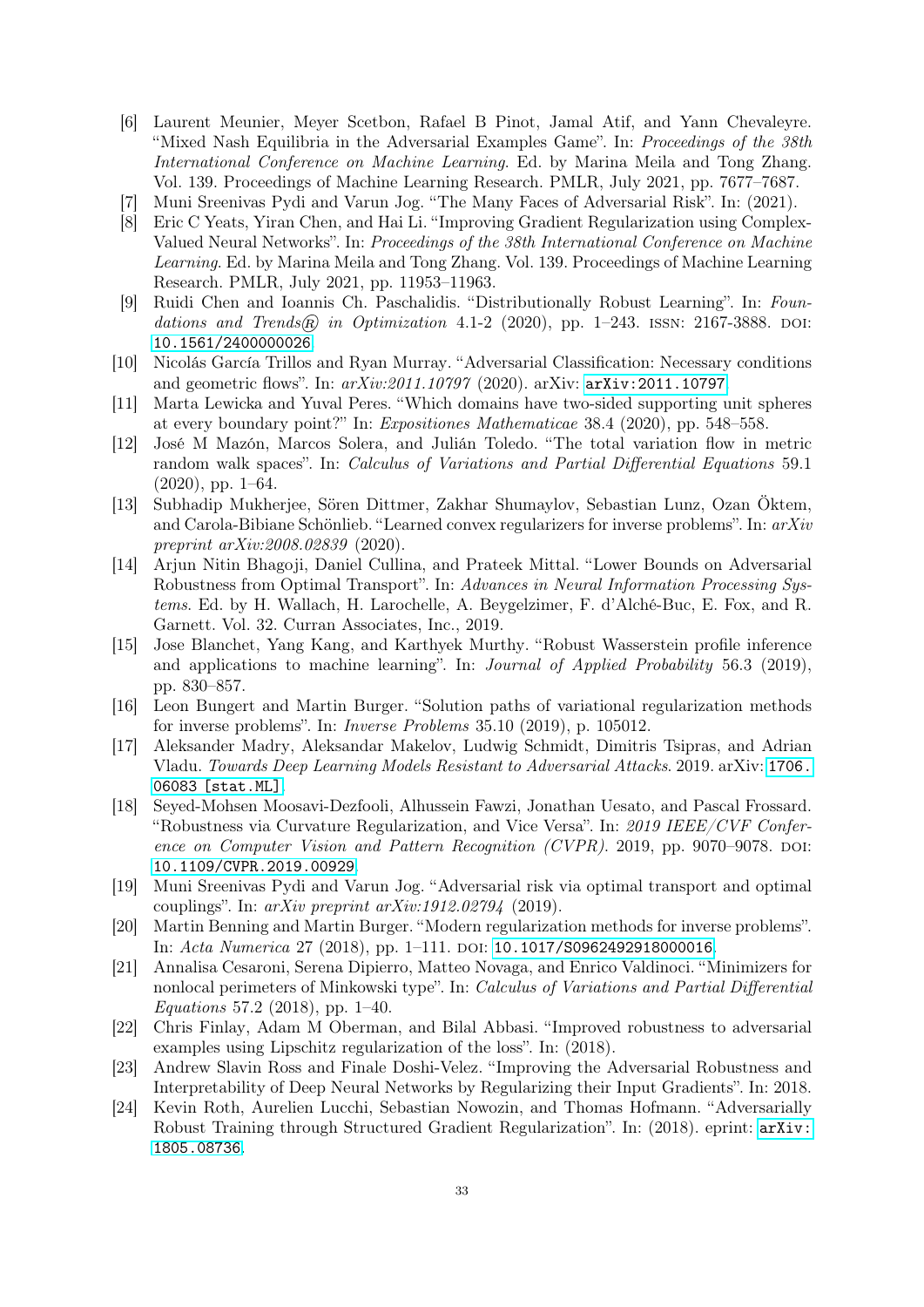- <span id="page-33-10"></span>[25] Luigi Ambrosio, Simone Di Marino, and Nicola Gigli. "Perimeter as relaxed Minkowski content in metric measure spaces". In: Nonlinear Analysis: Theory, Methods  $\mathcal{B}$  Applications 153 (2017), pp. 78–88.
- <span id="page-33-9"></span>[26] Annalisa Cesaroni and Matteo Novaga. "Isoperimetric problems for a nonlocal perimeter of Minkowski type". In: Geometric Flows 2.1 (2017), pp. 86–93.
- <span id="page-33-7"></span>[27] Nicolás García Trillos and Ryan Murray. "A new analytical approach to consistency and overfitting in regularized empirical risk minimization". In: European Journal of Applied Mathematics 28.6 (2017), pp. 886-921. DOI: [10.1017/S0956792517000201](https://doi.org/10.1017/S0956792517000201).
- <span id="page-33-15"></span>[28] Giovanni Leoni. A first course in Sobolev spaces. American Mathematical Soc., 2017.
- <span id="page-33-6"></span>[29] Leonie Zeune, Stephan A van Gils, Leon WMM Terstappen, and Christoph Brune. "Combining contrast invariant L1 data fidelities with nonlinear spectral image decomposition". In: International Conference on Scale Space and Variational Methods in Computer Vision. Springer. 2017, pp. 80–93.
- <span id="page-33-17"></span>[30] Nicolás García Trillos and Dejan Slepčev. "Continuum Limit of Total Variation on Point Clouds". In: Archive for Rational Mechanics and Analysis 220.1 (Apr. 2016), pp. 193–241. issn: 1432-0673. doi: [10.1007/s00205-015-0929-z](https://doi.org/10.1007/s00205-015-0929-z).
- <span id="page-33-18"></span>[31] Nicolás García Trillos, Dejan Slepčev, James Von Brecht, Thomas Laurent, and Xavier Bresson. "Consistency of Cheeger and ratio graph cuts". In: The Journal of Machine Learning Research 17.1 (2016), pp. 6268–6313.
- <span id="page-33-12"></span>[32] Antonin Chambolle, Massimiliano Morini, and Marcello Ponsiglione. "Nonlocal curvature flows". In: Archive for Rational Mechanics and Analysis 218.3 (2015), pp. 1263–1329.
- <span id="page-33-0"></span>[33] Ian Goodfellow, Jonathon Shlens, and Christian Szegedy. "Explaining and Harnessing Adversarial Examples". In: International Conference on Learning Representations. 2015.
- <span id="page-33-14"></span>[34] Juha Heinonen, Pekka Koskela, Nageswari Shanmugalingam, and Jeremy T Tyson. Sobolev spaces on metric measure spaces. 27. Cambridge University Press, 2015.
- <span id="page-33-5"></span>[35] Chunchuan Lyu, Kaizhu Huang, and Hai-Ning Liang. "A Unified Gradient Regularization Family for Adversarial Examples". In: 2015 IEEE International Conference on Data Mining. 2015, pp. 301-309. DOI: [10.1109/ICDM.2015.84](https://doi.org/10.1109/ICDM.2015.84).
- <span id="page-33-20"></span>[36] Antonin Chambolle, Stefano Lisini, and Luca Lussardi. "A remark on the anisotropic outer Minkowski content". In: Advances in Calculus of Variations 7.2 (2014), pp. 241–266.
- <span id="page-33-2"></span>[37] Martin Burger and Stanley Osher. "A guide to the TV zoo". In: Level set and PDE based reconstruction methods in imaging. Springer, 2013, pp. 1–70.
- <span id="page-33-8"></span>[38] Luis Caffarelli. "Non-local diffusions, drifts and games". In: Nonlinear partial differential equations. Springer, 2012, pp. 37–52.
- <span id="page-33-13"></span>[39] Antonin Chambolle, Massimiliano Morini, and Marcello Ponsiglione. "A nonlocal mean curvature flow and its semi-implicit time-discrete approximation". In: SIAM Journal on Mathematical Analysis 44.6 (2012), pp. 4048–4077.
- <span id="page-33-4"></span>[40] A. Belloni, V. Chernozhukov, and L. Wang. "Square-root lasso: pivotal recovery of sparse signals via conic programming". In: Biometrika 98.4 (2011), pp. 791–806. issn: 00063444, 14643510.
- <span id="page-33-19"></span>[41] Ryan J Tibshirani and Jonathan Taylor. "The solution path of the generalized lasso". In: The annals of statistics 39.3 (2011), pp. 1335–1371.
- <span id="page-33-3"></span>[42] A. Chambolle, M. Novaga, D. Cremers, and T. Pock. "An introduction to total variation for image analysis". In: in Theoretical Foundations and Numerical Methods for Sparse Recovery, De Gruyter. 2010.
- <span id="page-33-11"></span>[43] Antonin Chambolle, Alessandro Giacomini, and Luca Lussardi. "Continuous limits of discrete perimeters". In: ESAIM: Mathematical Modelling and Numerical Analysis 44.2 (2010), pp. 207–230.
- <span id="page-33-1"></span>[44] A. M. Stuart. "Inverse problems: A Bayesian perspective". In: Acta Numerica 19 (2010), pp. 451-559. doi: [10.1017/S0962492910000061](https://doi.org/10.1017/S0962492910000061).
- <span id="page-33-16"></span>[45] Xiaoqun Zhang, Martin Burger, Xavier Bresson, and Stanley Osher. "Bregmanized nonlocal regularization for deconvolution and sparse reconstruction". In: SIAM Journal on Imaging Sciences 3.3 (2010), pp. 253–276.